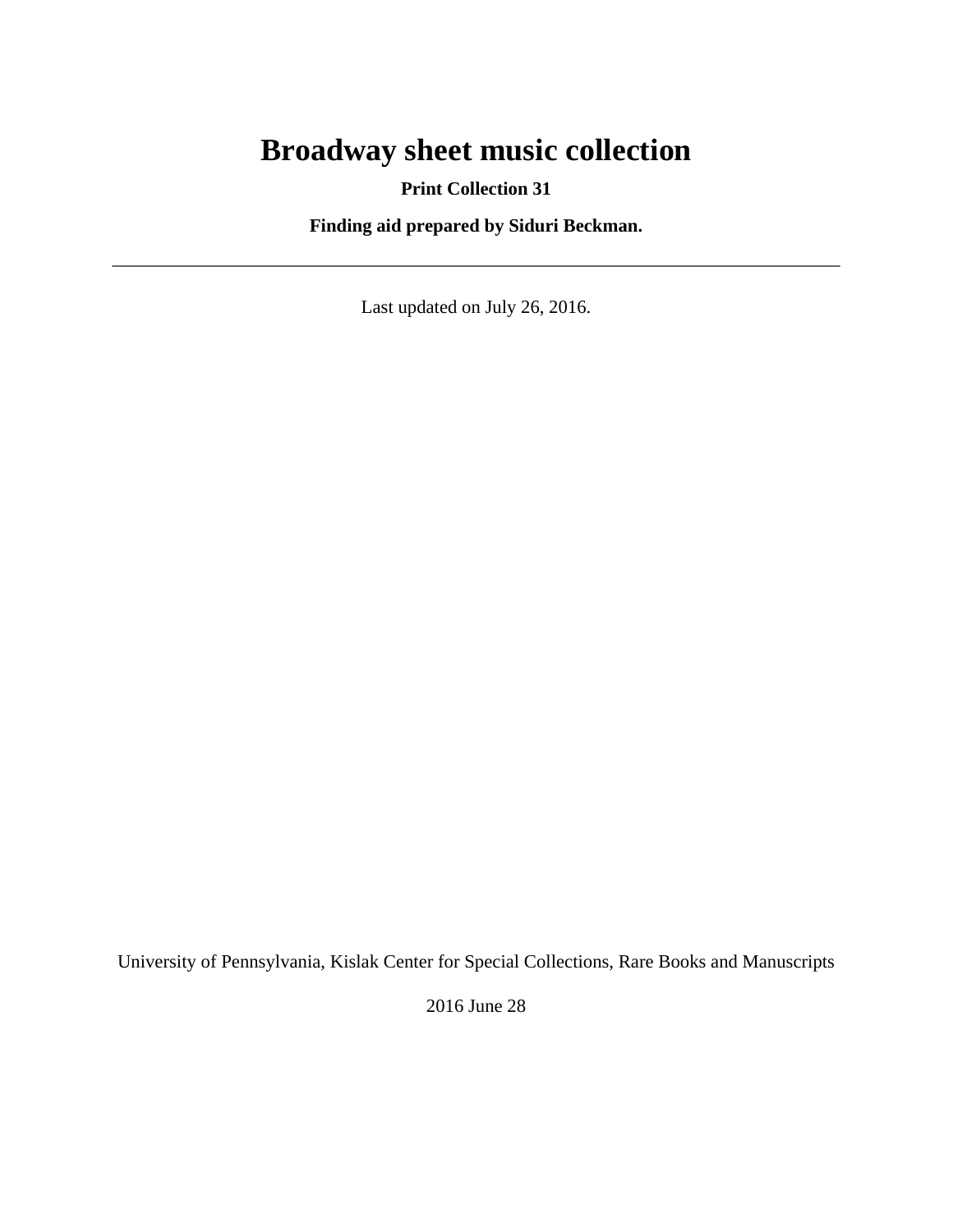# **Table of Contents**

 $\overline{\phantom{a}}$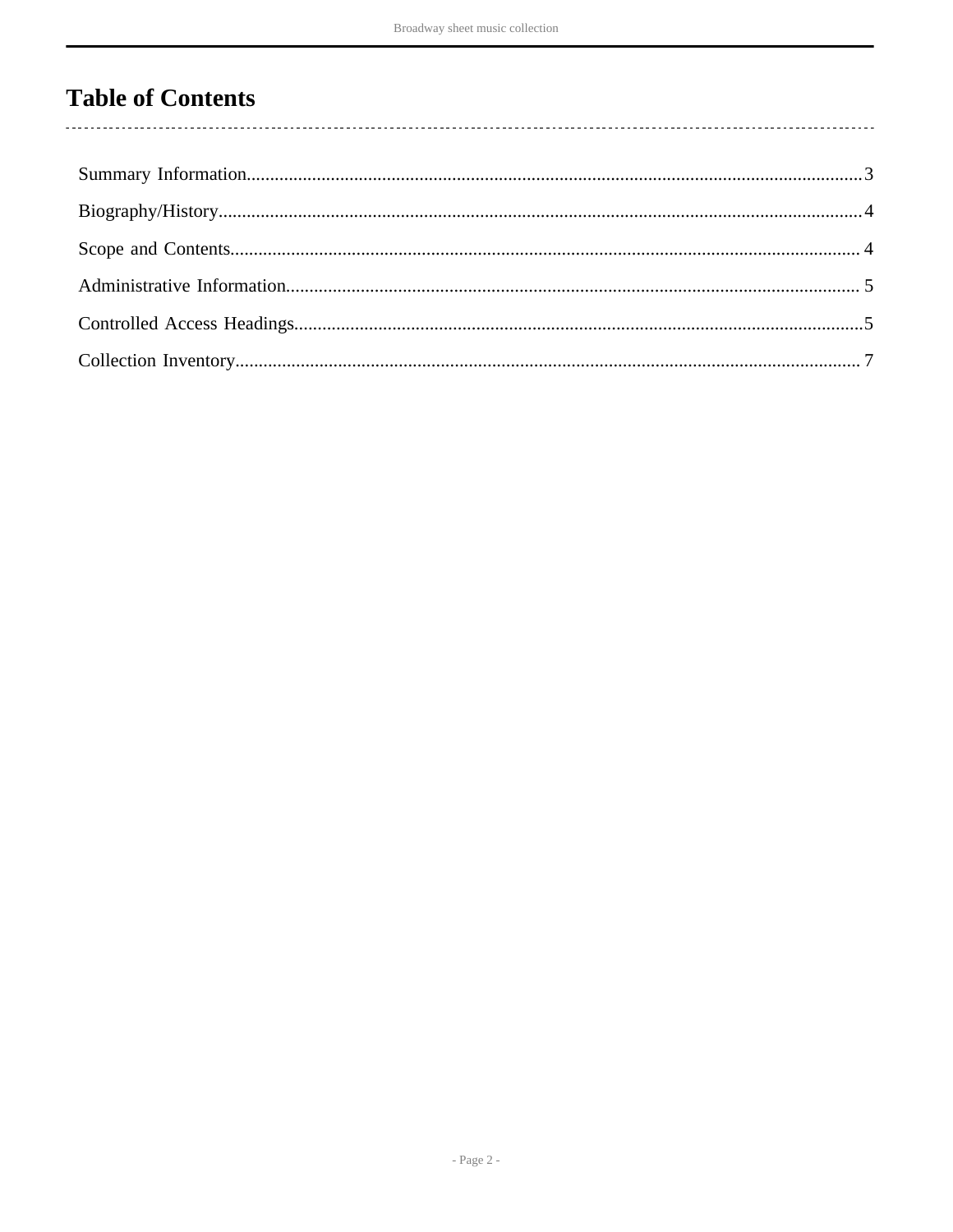## <span id="page-2-0"></span>**Summary Information**

 $\overline{a}$ 

| <b>Repository</b>    | University of Pennsylvania: Kislak Center for Special Collections, Rare<br><b>Books and Manuscripts</b>                         |
|----------------------|---------------------------------------------------------------------------------------------------------------------------------|
| <b>Title</b>         | Broadway sheet music collection                                                                                                 |
| <b>Call number</b>   | <b>Print Collection 31</b>                                                                                                      |
| Date [inclusive]     | 1918-1929                                                                                                                       |
| <b>Extent</b>        | 2 linear feet (6 boxes)                                                                                                         |
| Language             | English                                                                                                                         |
| <b>Language Note</b> | The bulk of the material is in English, however, there are some songs in<br>French and German.                                  |
| <b>Abstract</b>      | This collection contains sheet music for songs performed in musicals,<br>revues, and vaudevilles on Broadway from 1919 to 1929. |

**Cite as:**

Broadway sheet music collection, 1918-1929, Print Collection 31, Kislak Center for Special Collections, Rare Books and Manuscripts, University of Pennsylvania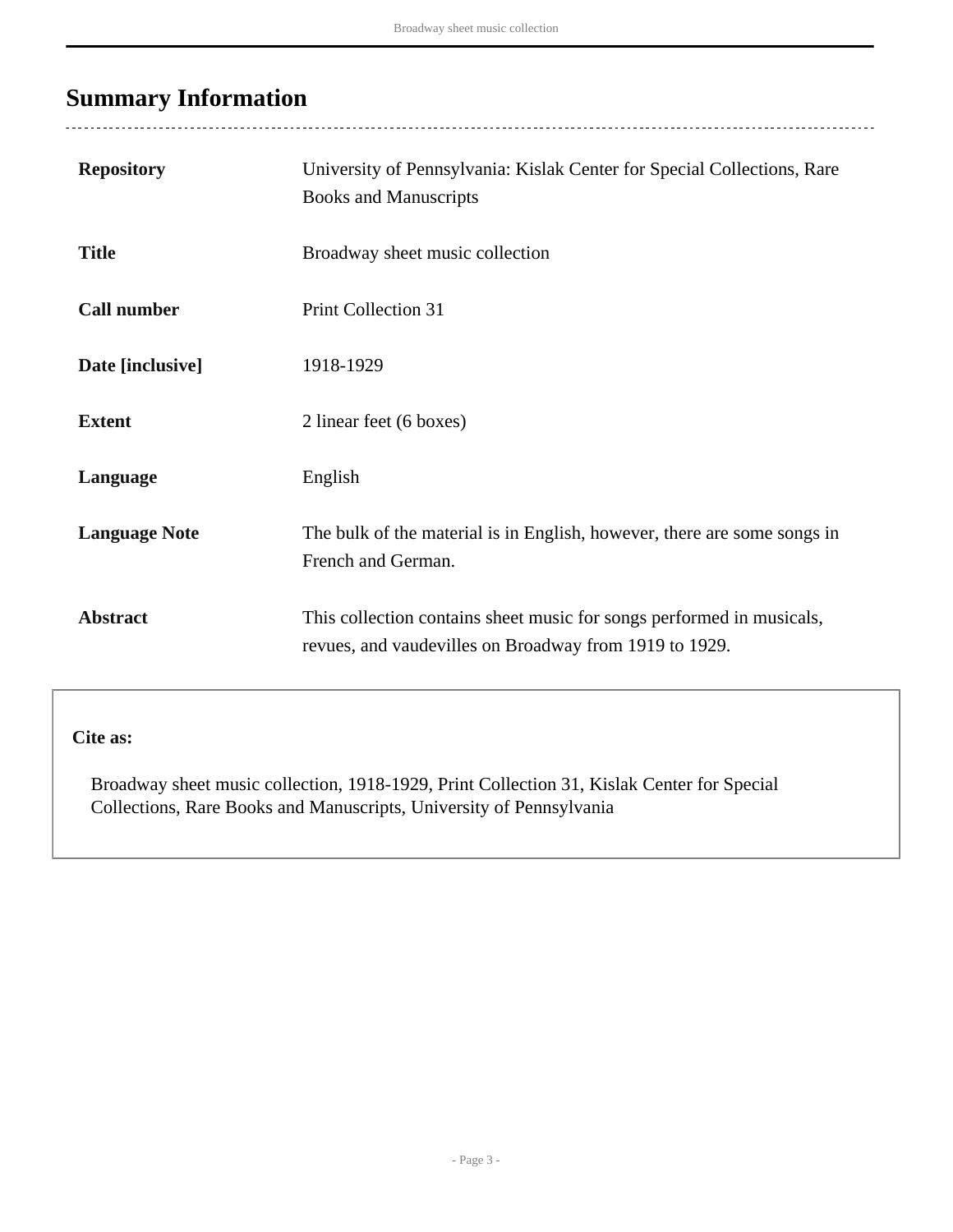## <span id="page-3-0"></span>**Biography/History**

In post World War I United States, musical theater underwent a massive evolution, combining themes from minstrel shows, vaudeville, and revues to create what we consider today "the Broadway Musical." The shows performed in Manhattan during this time period reflected both the tensions around contemporary issues of race and gender as well as the popular nostalgic view of nineteenth century life, touching upon the nativism and anti-immigration movements. Irving Berlin, George M. Cohan, and other composers sought to integrate jazz into the European operetta, slowly Americanizing the European music show style, while mainstreaming jazz and making it popular in all classes. Without widespread access to sound machines like the phonograph, American families would buy sheet music in order to perform and relive the songs from the shows together.

### <span id="page-3-1"></span>**Scope and Contents**

This collection contains 387 music sheets from songs performed in musicals, revues, and vaudevilles on Broadway from 1918 to 1929. Each piece of sheet music includes the song name, publication date, lyricists, and composers, as well as the star who originally sang the song in its first performance. In addition to the main song featured on the cover, most pieces of sheet music include one to three shorter songs before and after the main song's music. A number of annual shows are represented in the collection, including, but not limited to *Ziegfield Follies*, Irving Berlin's *Music Box Revue*, *Le Chauve-Souris*, George White's *Scandals*, Earl Carol's *Vanities*, *Greenwich Village Follies*, and *The Passing Show*. Other high profile show music includes songs from *Bombo*, *Kid Boots*, *Show Boat*, *Midnight Rounders*, *Blackbirds of 1928*, *Sally*, *Tumble In*, *The Cocoanuts*, *Sinbad*, *Strike Up The Band*,  *Tip-Toes*, *Hit the Deck*, and *Big Boy*, to name a few.

Most of the influential composers and lyricists who shaped the industry of the Broadway musical are represented in the collection. Key composers include Irving Berlin, Ray Henderson, Harry Tierney, Jerome Kern, Herbert Stothart, Vince Youmans, Albert von Tilzer, Sigmund Romberg, E. Ray Goetz, George M. Cohan and Rudolf Friml. Key lyricists include Anne Caldwell, Zelda Sears, Dorothy Fields, B.G. De Sylva, Lew Brown, Al Jolson, Otto Harbach, Oscar Hammerstein II, Eddie Cantor and Irving Caesar.

The original singer played a key role in visual advertisement and many of the sheets include a photo of the singer on its cover. Some of these stars include Mitzi, Eddie Cantor, Sophia Tucker, George Price, Al Jolson, the Courtney Sisters, Francis White, the Howard Brothers, Florence Mills, Ted Lewis, Aunt Jemima, the Farber Sisters, Irene Bordoni, Eddie Buzzell, Helen Ford, Moher and Eldridge, the Rath Brothers, Dennis King, Tom Martell, Dottie Ray Greene, Eddie Dowling, Raymond Hitchcock, Charles Winninger, Ann Pennington, Green & Blyler, Gus Edwards, George White, Winnie Lightner, Don Clark,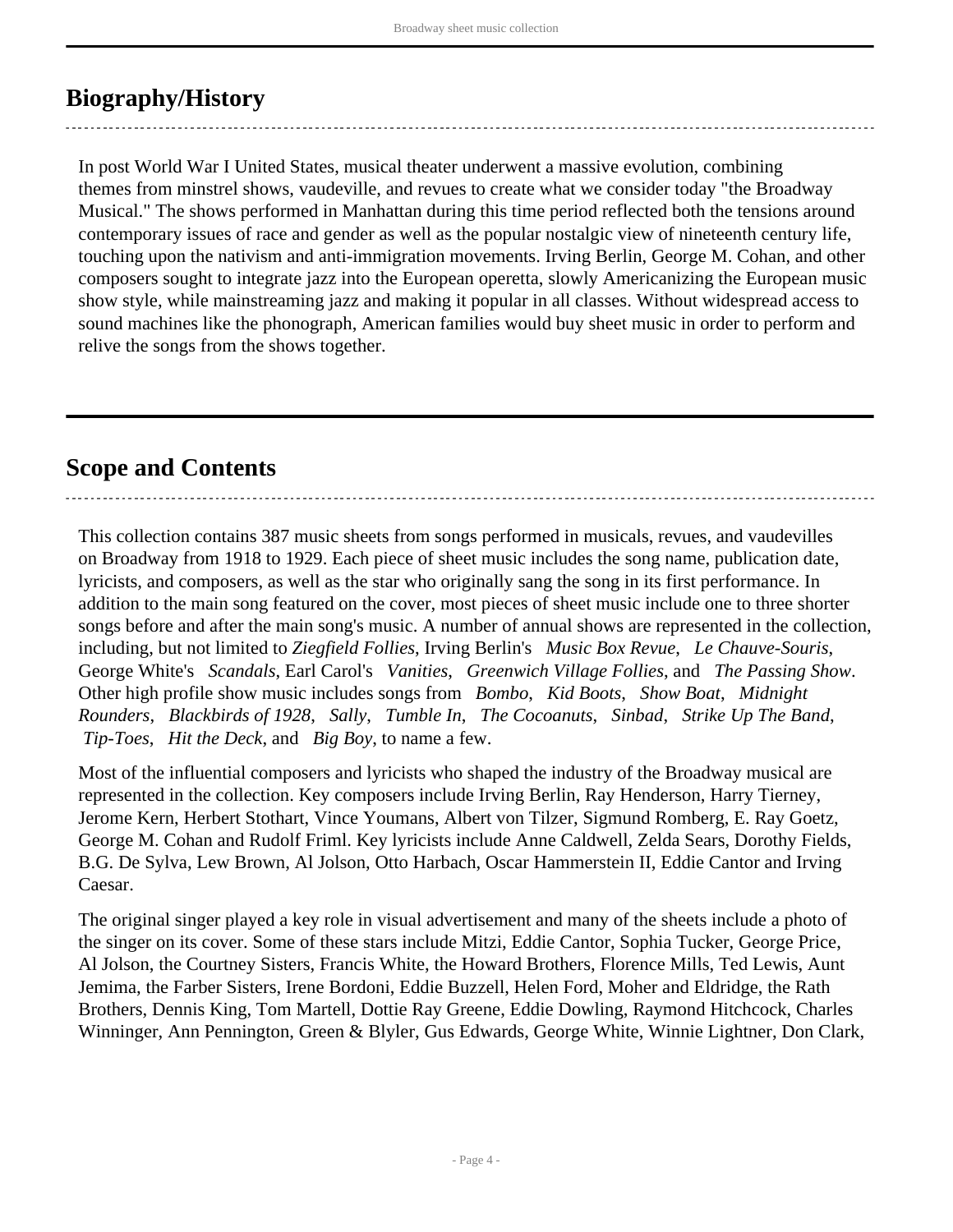Betty Compson, Queenie Smith, G.P. Huntley, the Marx Brothers, Marilynn Miller, Leon Errol, Sissle & Blake, Dorothy Stone, Ruth Etting, Fanny Brice, Bothwell Browne, and Gallagher & Shean.

The sheets are arranged alphabetically by title.

## <span id="page-4-0"></span>**Administrative Information**

University of Pennsylvania, Kislak Center for Special Collections, Rare Books and Manuscripts

2016 June 28 Finding aid prepared by Siduri Beckman.

#### **Access Restrictions**

This collection is open for research use.

#### **Use Restrictions**

Copyright restrictions may exist. For most library holdings, the Trustees of the University of Pennsylvania do not hold copyright. It is the responsibility of the requester to seek permission from the holder of the copyright to reproduce material from the Kislak Center for Special Collections, Rare Books and Manuscripts.

#### **Source of Acquisition**

Sold by R & A Petrilla, 2014 and 2016.

### <span id="page-4-1"></span>**Controlled Access Headings**

#### **Form/Genre(s)**

• Sheet music

**Subject(s)**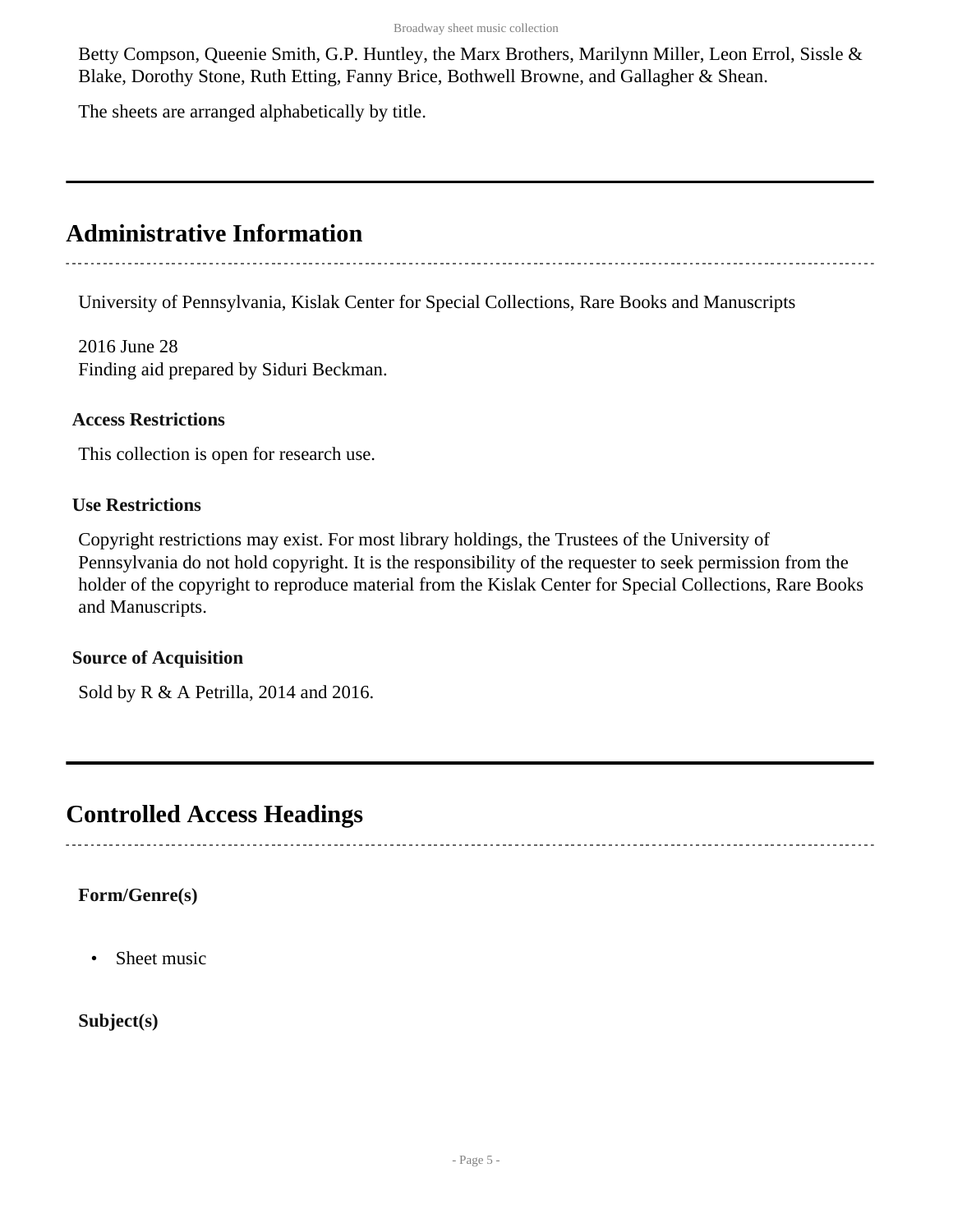- Music
- Musicals--Excerpts, Arranged
- Popular music--United States--1911-1920
- Popular music--United States--1921-1930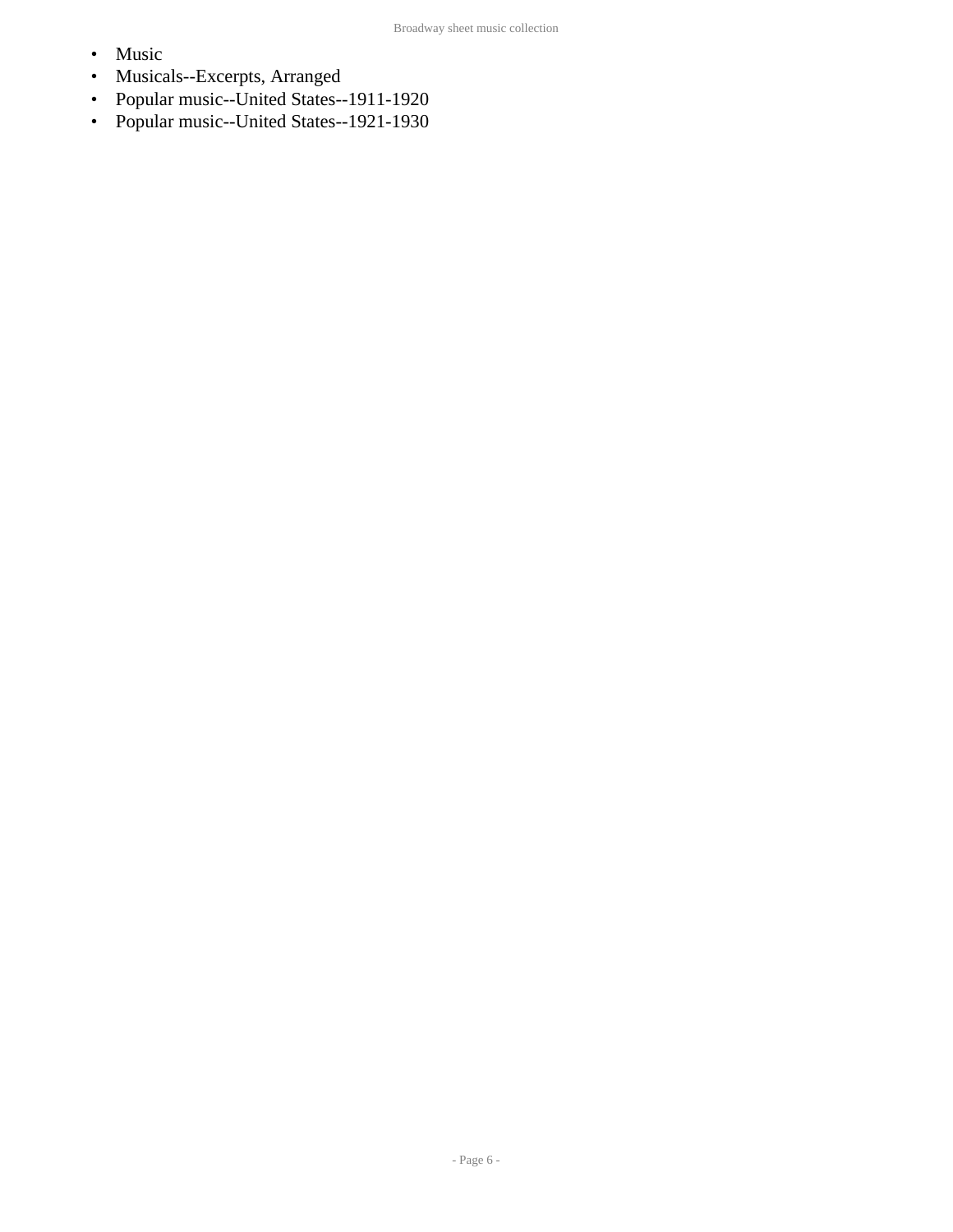# <span id="page-6-0"></span>**Collection Inventory**

|                                                                                                                                                                       | <b>Box</b>   | Folder         |  |
|-----------------------------------------------------------------------------------------------------------------------------------------------------------------------|--------------|----------------|--|
| "A Vision (The Girl I Can't Forget)," lyrics by Zelda Sears, music by Harold<br>Levy; as performed in <i>Lady Billy</i> , 1920.                                       | $\mathbf{1}$ | $\mathbf{1}$   |  |
| "Ain't Misbehavin' (I'm Saving my Love for You)," lyrics by Andy Razaf,<br>music by Thomas Waller and Harry Brooks; as performed in Connie's Hot<br>Chocolates, 1929. | $\mathbf{1}$ | $\overline{2}$ |  |
| "Ain't We Got Fun," lyrics by Gus Kahn and Raymond B. Egan, music by<br>Richard A. Whiting; as performed in Fanchon and Marco Satires of 1920,<br>1921.               | $\mathbf{1}$ | 3              |  |
| "Alabamy Bound," lyrics by Bud De Sylva and Bud Green, music by Ray<br>Henderson; as performed in Kid Boots, 1925.                                                    | 1            | $\overline{4}$ |  |
| "Alexandria," lyrics by Arthur A. Penn, music by Anselm Goetzl; as<br>performed in Aphrodite, 1929.                                                                   | $\mathbf{1}$ | 5              |  |
| "Alice Blue Gown," lyrics by Joseph McCarthy, music by Harry Tierney; as<br>performed in <i>Irene</i> , 1919.                                                         | $\mathbf{1}$ | 6              |  |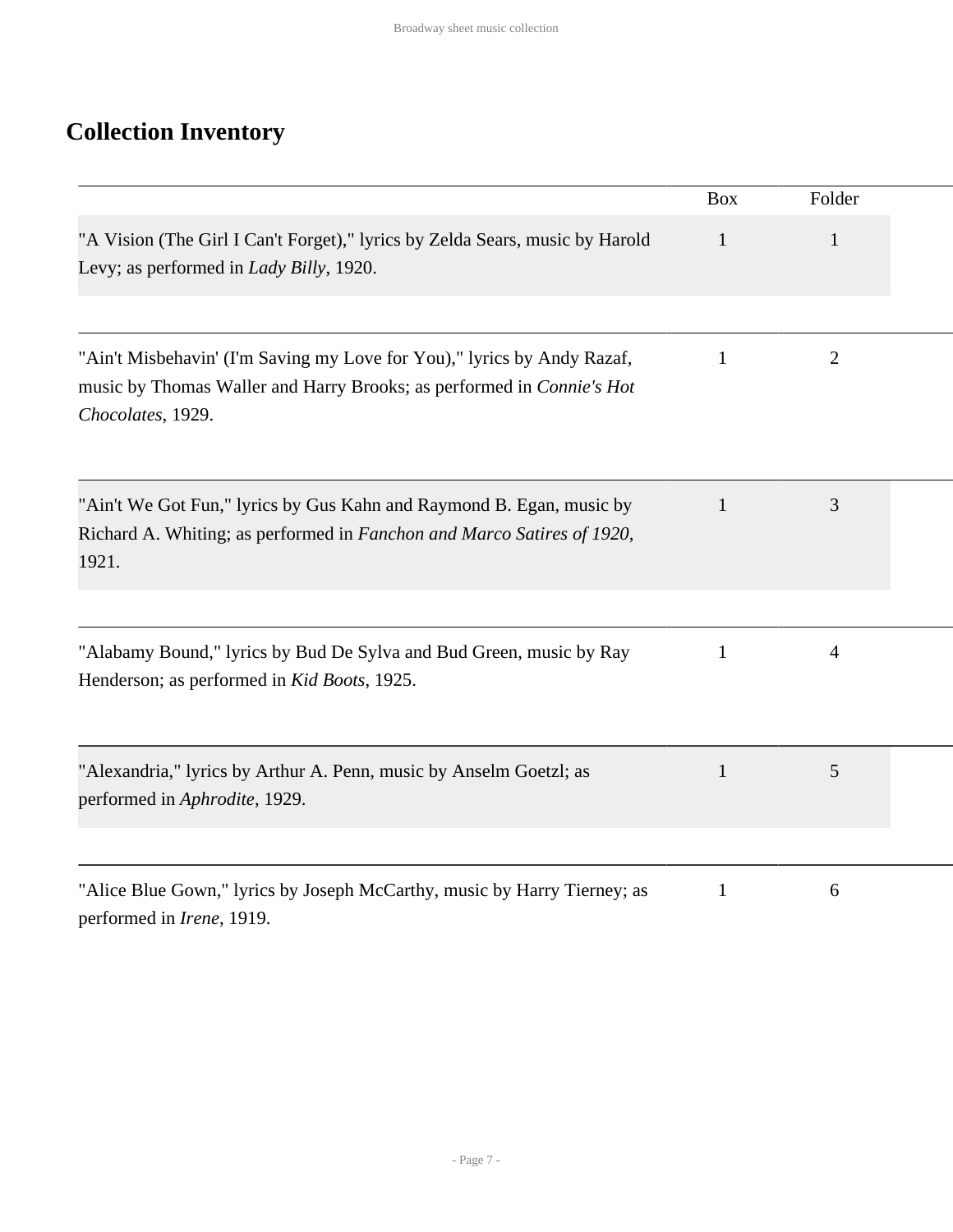| "All Alone," lyrics and music by Irving Berlin, as performed in <i>The Music</i><br>Box Revue, 1924.                                                   | $\mathbf{1}$ | 7  |  |
|--------------------------------------------------------------------------------------------------------------------------------------------------------|--------------|----|--|
| "All She'd Say Was 'Umh Hum," lyrics and music by King Zany, Mac<br>Emery, Van and Schenck; as performed in Ziegfeld Follies, 1920.                    | 1            | 8  |  |
| "Along The Old Lake Trail," lyrics by Joseph McCarthy, music by Harry<br>Tierney; as performed in Kid Boots, 1923.                                     | $\mathbf{1}$ | 9  |  |
| "Am I Blue?" lyrics by Grant Clarke, music by Harry Akst; as performed in<br>On With The Show, 1929.                                                   | 1            | 10 |  |
| "Amapu," lyrics by Edward Knoblock, music by Melville Gideon; as<br>performed in The Optimists, 1928.                                                  | 1            | 11 |  |
| "America Did It Again," lyrics and music by Ted Koehler and Marty Bloom;<br>as performed in Gay Paree, 1928.                                           | 1            | 12 |  |
| "Angel Child (Fox Trot Song)," lyrics and music by George Price, Abnee<br>Silber and Benny Davis; as performed in Spice of 1922, 1922.                 | 1            | 13 |  |
| "Any Old Alley Is Paradise Alley," lyrics by Howard Johnson, music by<br>Harry Archer and Carle Carlton; as performed in <i>Paradise Alley</i> , 1922. | 1            | 14 |  |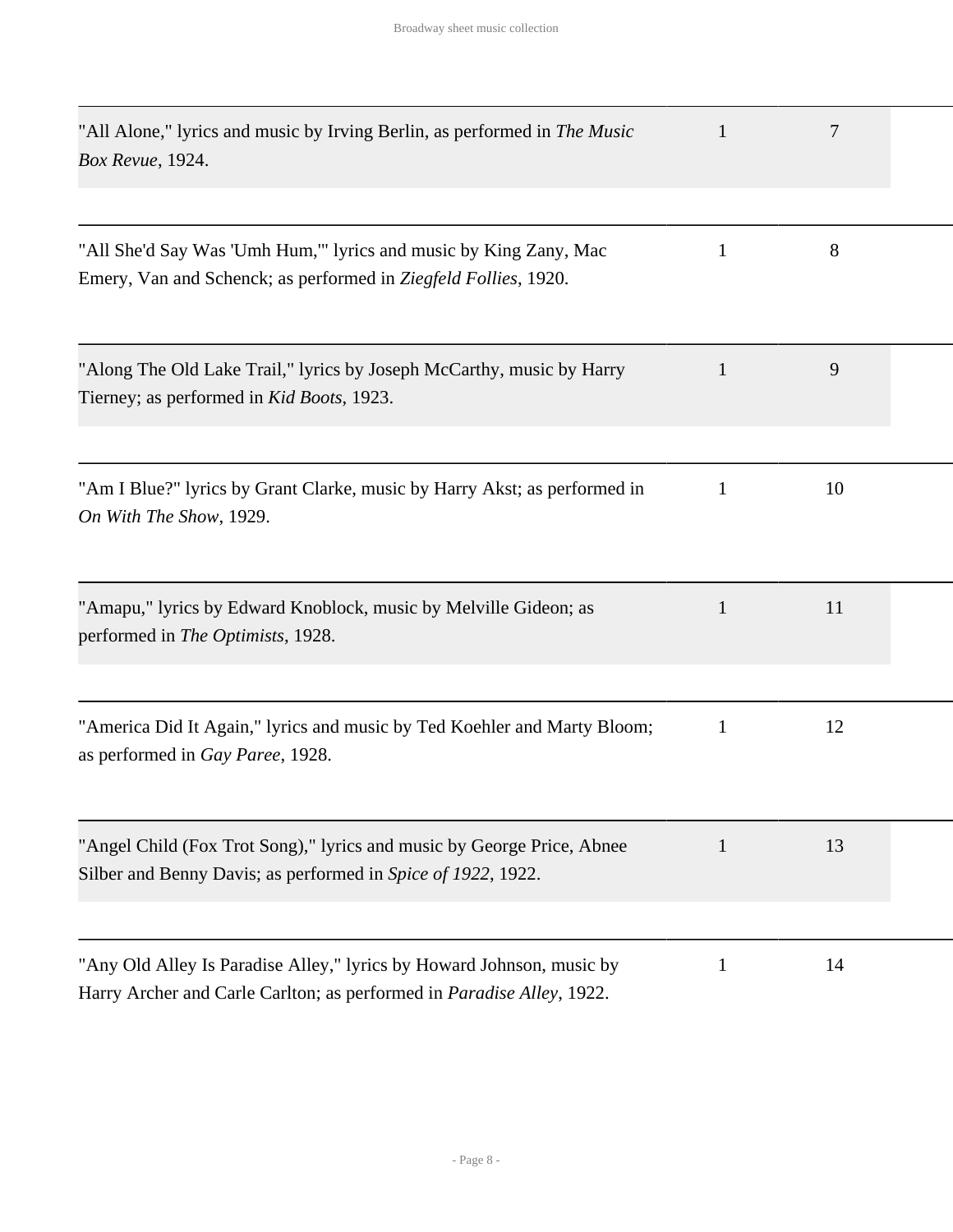| "April Blossoms," lyrics by Otto Harbach and Oscar Hammerstein, II, music<br>by Herbert Stothart and Vince Youmans; as performed in The Wildflower,<br>1923. | $\mathbf 1$  | 15 |  |
|--------------------------------------------------------------------------------------------------------------------------------------------------------------|--------------|----|--|
| "April Showers," lyrics by B.G. De Sylva, music by Louis Silvers; as                                                                                         | $\mathbf{1}$ | 16 |  |
| performed in <i>Bombo</i> , 1921.                                                                                                                            |              |    |  |
| "Arcady," lyrics and music by Al Jolson and B.G. De Sylva; as performed in<br>Bombo, 1923.                                                                   | 1            | 17 |  |
| "Baby Blue Eyes," lyrics and music by Walter Hirsch, George Jessel, and<br>Jesse Greer; as performed in Troubles of 1922, 1922.                              | 1            | 18 |  |
| "Baby Dreams," lyrics by Otto Harbach, Oscar Hammerstein II, and Frank<br>Mandel, music by Herbert Stothart; as performed in <i>Jimmie</i> , 1920.           | $\mathbf{1}$ | 19 |  |
| "Bambalina," lyrics by Otto Harbach and Oscar Hammerstein, II, music<br>by Herbert Stothart and Vince Youmans; as performed in The Wildflower,<br>1923.      | 1            | 20 |  |
| "Bandanna Babies," lyrics by Dorothy Fields, music by Jimmy McHugh; as<br>performed in Blackbirds of 1928, 1928.                                             | $\mathbf{1}$ | 21 |  |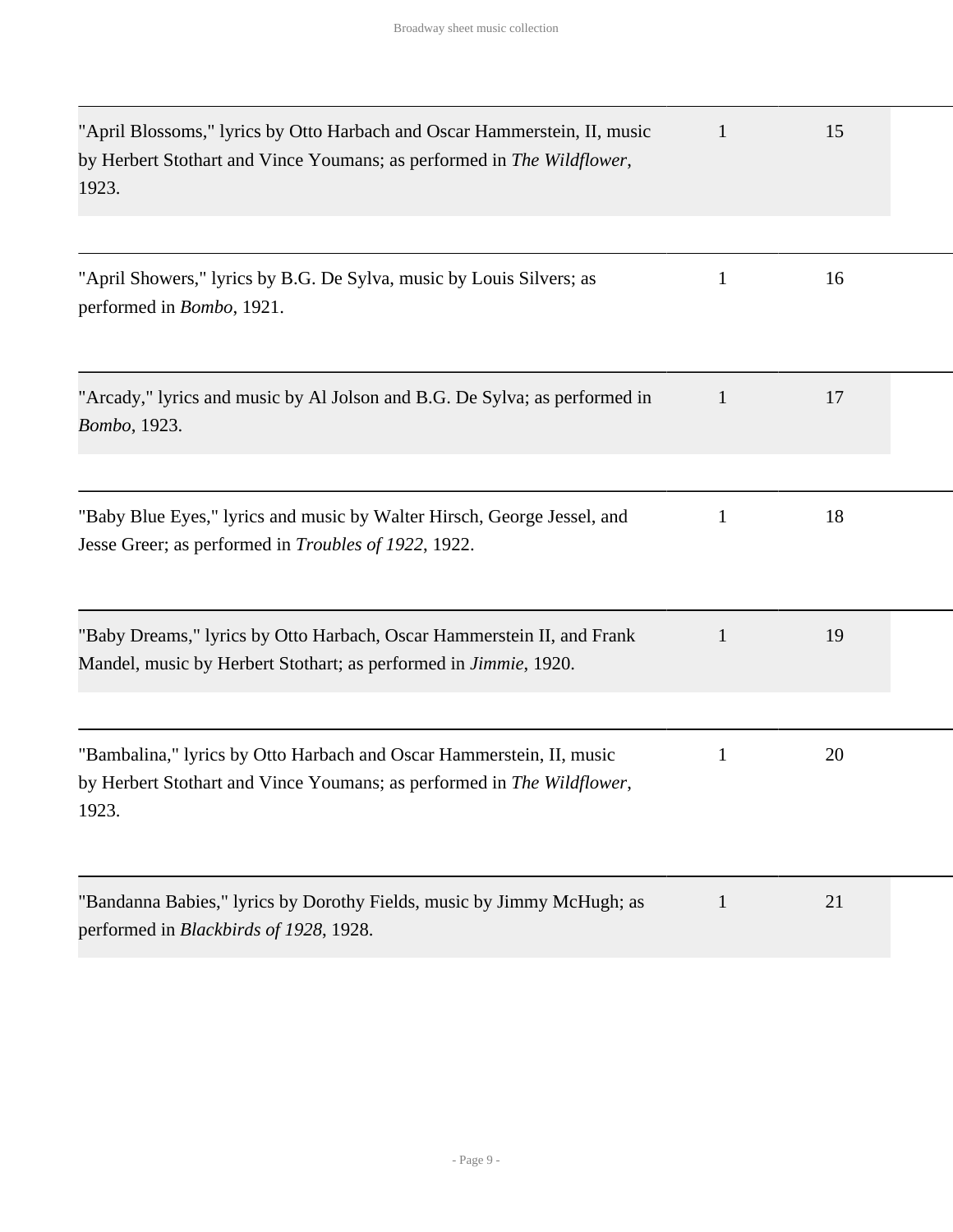| "Bebe," lyrics by Sam Colslow, music by Abner Silver; as performed in<br>Ziegfield Follies, 1923.                                       | 1            | 22 |  |
|-----------------------------------------------------------------------------------------------------------------------------------------|--------------|----|--|
| "Becky from Babylon," lyrics by Alex Gerber, music by Abner Silver; as<br>performed in <i>Passing Show of 1921</i> , 1920.              | 1            | 23 |  |
| "Bells," lyrics and music by Irving Berlin; as performed in Ziegfield Follies<br>of 1920, 1920.                                         | $\mathbf{1}$ | 24 |  |
| "Beside A Babbling Brook," lyrics by Gus Kahn, music by Walter<br>Donaldson; as performed in Song, 1923.                                | $\mathbf{1}$ | 25 |  |
| "The Best Things In Life Are Free," lyrics and music by B.G. De Sylva,<br>Lew Brown and Ray Henderson; as performed in Good News, 1927. | 1            | 26 |  |
| "Bigger and Better Than Ever," lyrics and music by Cliff Friend and George<br>White; as performed in Scandals, 1929.                    | $\mathbf{1}$ | 27 |  |
| "Biminy," lyrics and music by Gene Buck and Dave Stamper; as performed<br>in Ziegfield Follies of 1924, 1924.                           | 1            | 28 |  |
| "Blue Shadows," lyrics by Raymond Klages, music by Louis Alter; as<br>performed in Vanities, 1928.                                      | $\mathbf{1}$ | 29 |  |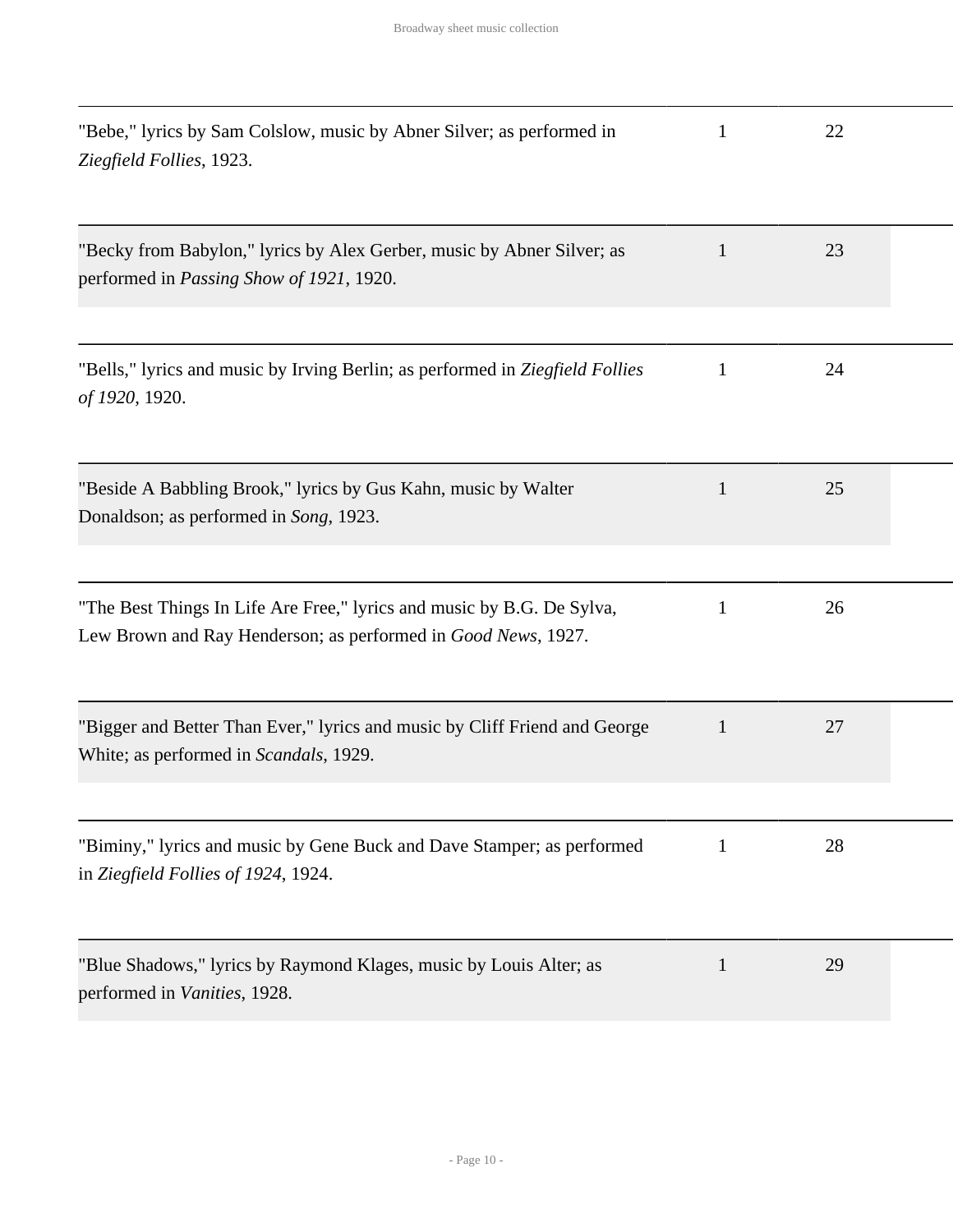| "Bo-La-Bo (Egyptian Fox Trot Song)," lyrics and music by George<br>Fairman; as performed in The Greenwich Village Follies, 1929.         | 1            | 30 |  |
|------------------------------------------------------------------------------------------------------------------------------------------|--------------|----|--|
| "Bongo On The Congo," lyrics by P.G. Wodehouse, music by Jerome Kern;<br>as performed in Sitting Pretty, 1924.                           | 1            | 31 |  |
| "Button Up Your Overcoat," lyrics and music by B.G. De Sylva, Lew<br>Brown and Ray Henderson; as performed in <i>Follow Thru</i> , 1928. | $\mathbf{1}$ | 32 |  |
| "Bye and Bye," lyrics by Lorenz Hart, music by Richard Rodgers; as<br>performed in <i>Dearest Enemy</i> , 1925.                          | 1            | 33 |  |
| "Can't Help Lovin' Dat Man," lyrics by Oscar Hammerstein II, music by<br>Jerome Kern; as performed in Show Boat, 1927.                   | 1            | 34 |  |
| "Can't We Be Friends?" lyrics by Paul James, music by Kay Swift; as<br>performed in The Little Show, 1929.                               | $\mathbf{1}$ | 35 |  |
| "Caroline Mammy," lyrics and music by Billy James; as performed in<br>Bombo, 1922.                                                       | $\mathbf{1}$ | 36 |  |
| "Castle of Dreams," lyrics by Joseph McCarthy, music by Harry Tierney; as<br>performed in <i>Irene</i> , 1919.                           | $\mathbf{1}$ | 37 |  |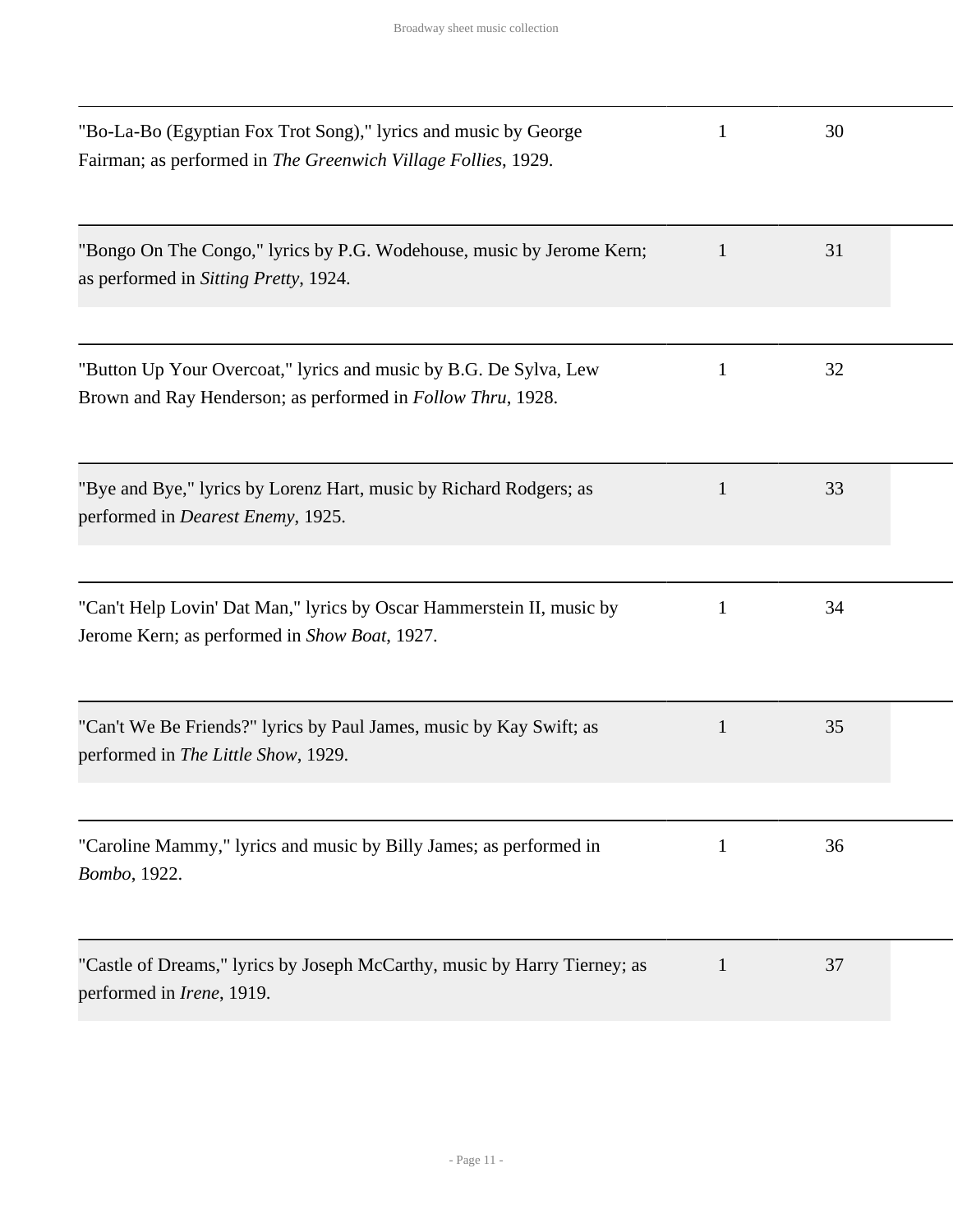| "Chinese Lullaby," lyrics and music by Robert Hood Bowers; as performed<br>in East Is West, 1919.                                       | 1            | 38 |  |
|-----------------------------------------------------------------------------------------------------------------------------------------|--------------|----|--|
| "Close to Your Heart (Honey Girl)," lyrics by Neville Fleeson, music by<br>Albert von Tilzer; as performed in <i>Honey Girl</i> , 1920. | 1            | 39 |  |
| "Come Along (I'm Through With Worryin')," lyrics and music by Creamer<br>and Layton; as performed in Ziegfield Follies of 1922, 1922.   | 1            | 40 |  |
| "Coo-Coo Song," lyrics and music by Al Jolson and B.G. De Sylva; as<br>performed in <i>Bombo</i> , 1922.                                | $\mathbf{1}$ | 41 |  |
| "Crinoline Days," lyrics and music by Irving Berlin; as performed in The<br>Second Annual Music Box Revue 1922-1923, 1922.              | 1            | 42 |  |
| "Cross Your Heart," lyrics by B.G. De Sylva, music by Lewis Gensler; as<br>performed in Queen High, 1926.                               | $\mathbf{1}$ | 43 |  |
| "Dancing Honeymoon," lyrics by Douglas Furber and Ballard MacDonald,<br>music by Phillip Braham; as performed in Battling Butler, 1922. | 1            | 44 |  |
| "The Dardanella Blues," lyrics by Fred Fisher, music by Johnny S. Black; as<br>performed in Dardanella, 1920.                           | 1            | 45 |  |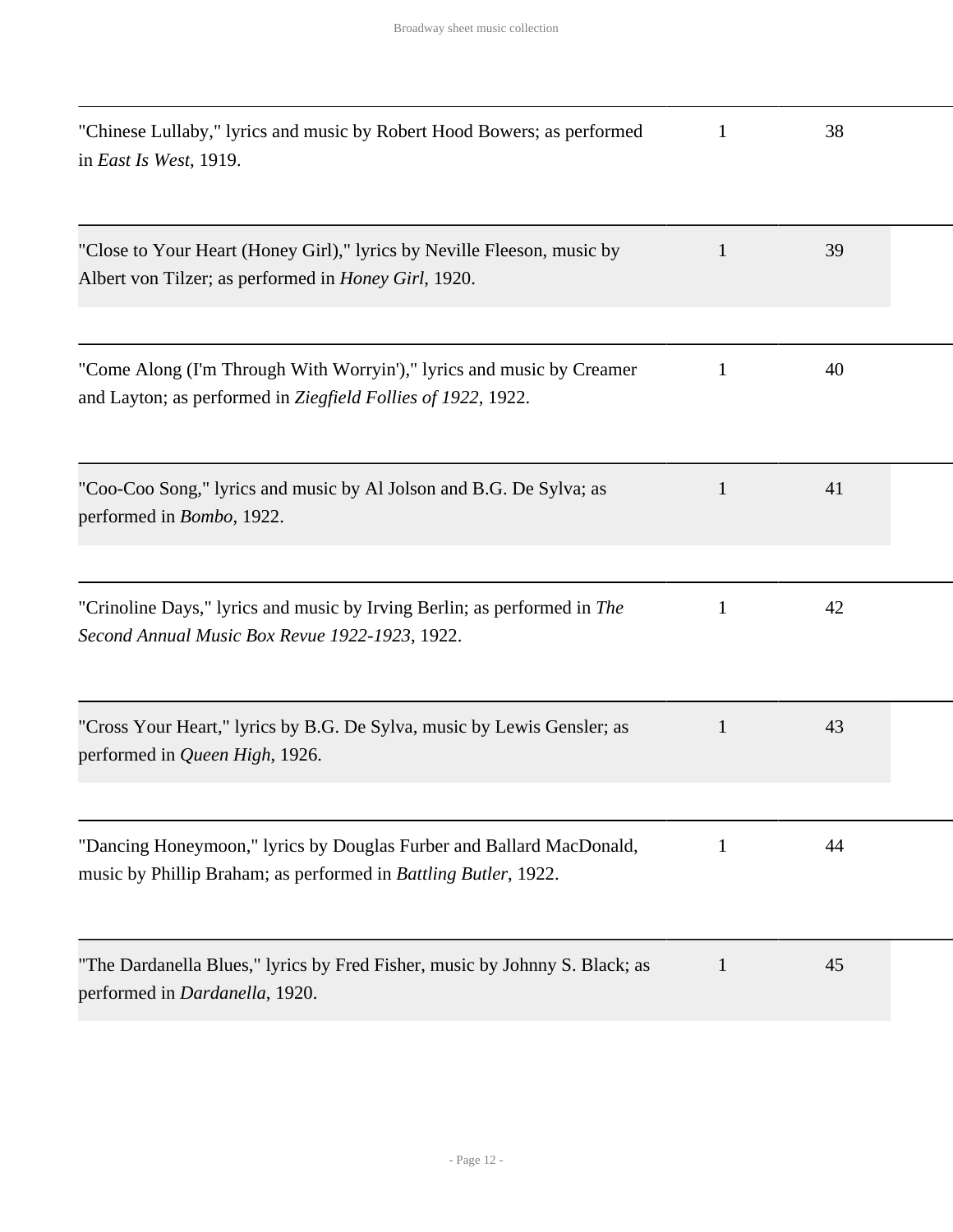| "Darktown Dancin' School," lyrics by Jack Yellen, music by Albert Gumble;<br>as performed in Sinbad, 1920.                                 | 1            | 46 |  |
|--------------------------------------------------------------------------------------------------------------------------------------------|--------------|----|--|
| "Dawn," lyrics by Otto Harbach and Oscar Hammerstein II, music by Robert<br>Stolz and Herbert Stothart; as performed in Golden Dawn, 1925. | 1            | 47 |  |
| "Dear Eyes That Haunt Me," lyrics by Harry B. Smith, music by Emmerich<br>Kálmán; as performed in The Circus Princess, 1926.               | 1            | 48 |  |
| "Dear Little Rose Girl," lyrics by William Carry Duncan, music by Anselm<br>Goetzl; as performed in <i>The Rose Girl</i> , 1920.           | $\mathbf{1}$ | 49 |  |
| "Deep In My Heart Dear," lyrics by Dorothy Donnelly, music by Sigmund<br>Romberg; as performed in The Student Prince in Heidelberg, 1924.  | 1            | 50 |  |
| "The Desert Song," lyrics by Otto Harbach and Oscar Hammerstein II,<br>music by Sigmund Romberg; as performed in The Desert Song, 1926.    | $\mathbf{1}$ | 51 |  |
| "Dirty Hands! Dirty Face!" lyrics by Al Jolson and Clarke and Leslie, music<br>by James V. Monaco; as performed in <i>Bombo</i> , 1923.    | 1            | 52 |  |
| "Do I Love You?" lyrics by E. Ray Goetz, music by H. Christine and E. Ray<br>Goetz; as performed in Naughty Cinderella, 1923.              | 1            | 53 |  |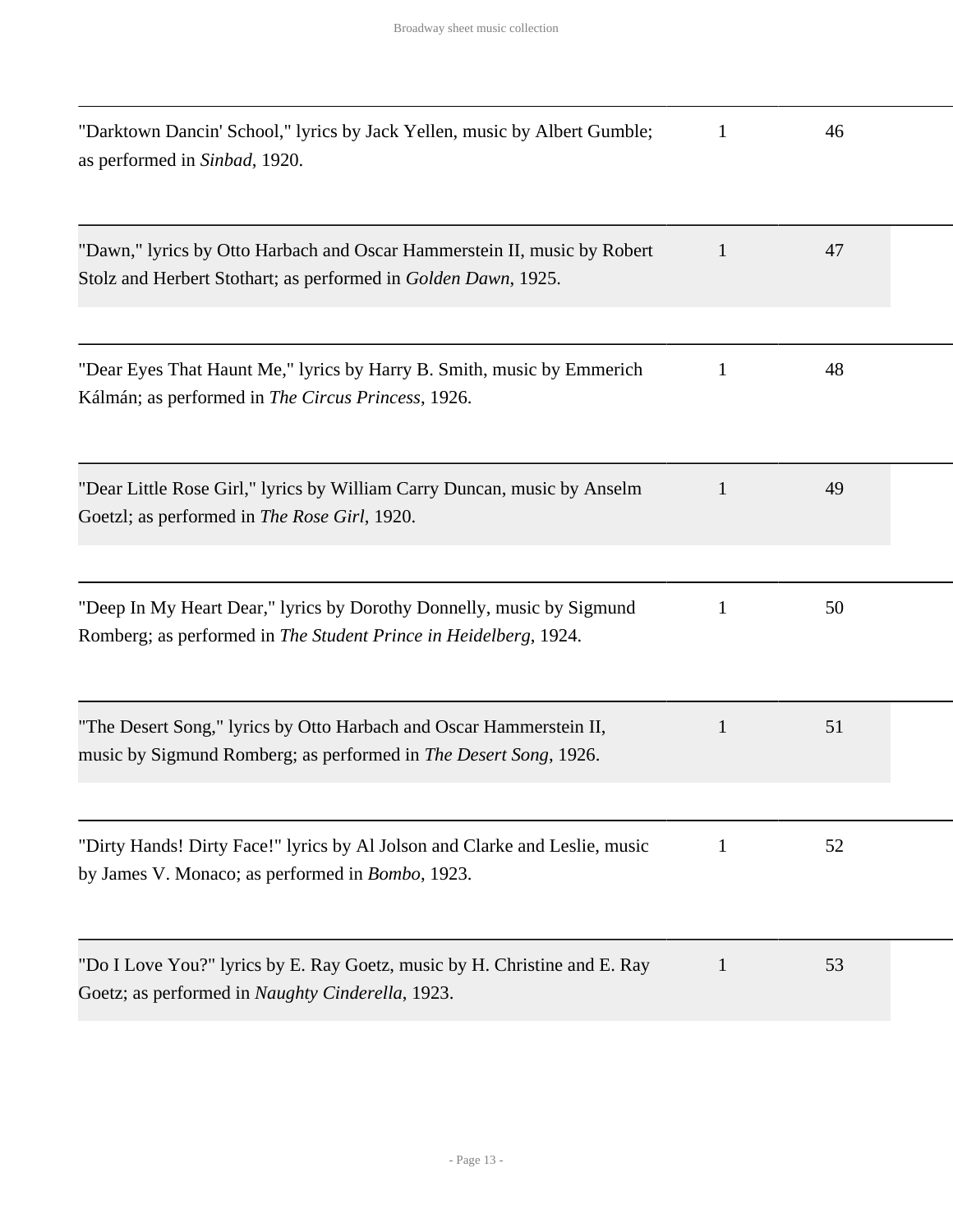| "Do It Again," lyrics by B.G. De Sylva, music by George Gershwin; as<br>performed in The French Doll, 1922.                                                                                   | $\mathbf{1}$ | 54 |  |
|-----------------------------------------------------------------------------------------------------------------------------------------------------------------------------------------------|--------------|----|--|
| "Do You, Don't You, Will You, Won't You (Love Me Too)?" lyrics and<br>music by George A. Little, Larry Schaetzlein, and Howards Bros.; as<br>performed in <i>Passing Show of 1922</i> , 1922. | 1            | 55 |  |
| "Doin' The New Low-Down," lyrics by Dorothy Fields, music by Jimmie<br>McHugh; as performed in Blackbirds of 1928, 1928.                                                                      | $\mathbf{1}$ | 56 |  |
| "Doing the Town," lyrics and music by Bert Kalmar and Harry Ruby; as<br>performed in No Other Girl, 1924.                                                                                     | 1            | 57 |  |
| "Don't Forget," lyrics by Luther A. Yantis, music by Clayton E. Hotchkiss;<br>as performed in Kathleen, 1921.                                                                                 | $\mathbf{1}$ | 58 |  |
| "Don't Forget," lyrics by B.G. De Sylva, music by James F. Hanley; as<br>performed in Queen High, 1926.                                                                                       | 1            | 59 |  |
| "Don't Hang Your Dreams On A Rainbow," lyrics by Irving Kahal, music by<br>Arnold Johnson; as performed in Sketch Book, 1929.                                                                 | $\mathbf{1}$ | 60 |  |
| "Don't Wait Too Long," lyrics and music by Irving Berlin; as performed in<br>The Music Box Revue, 1925.                                                                                       | 1            | 61 |  |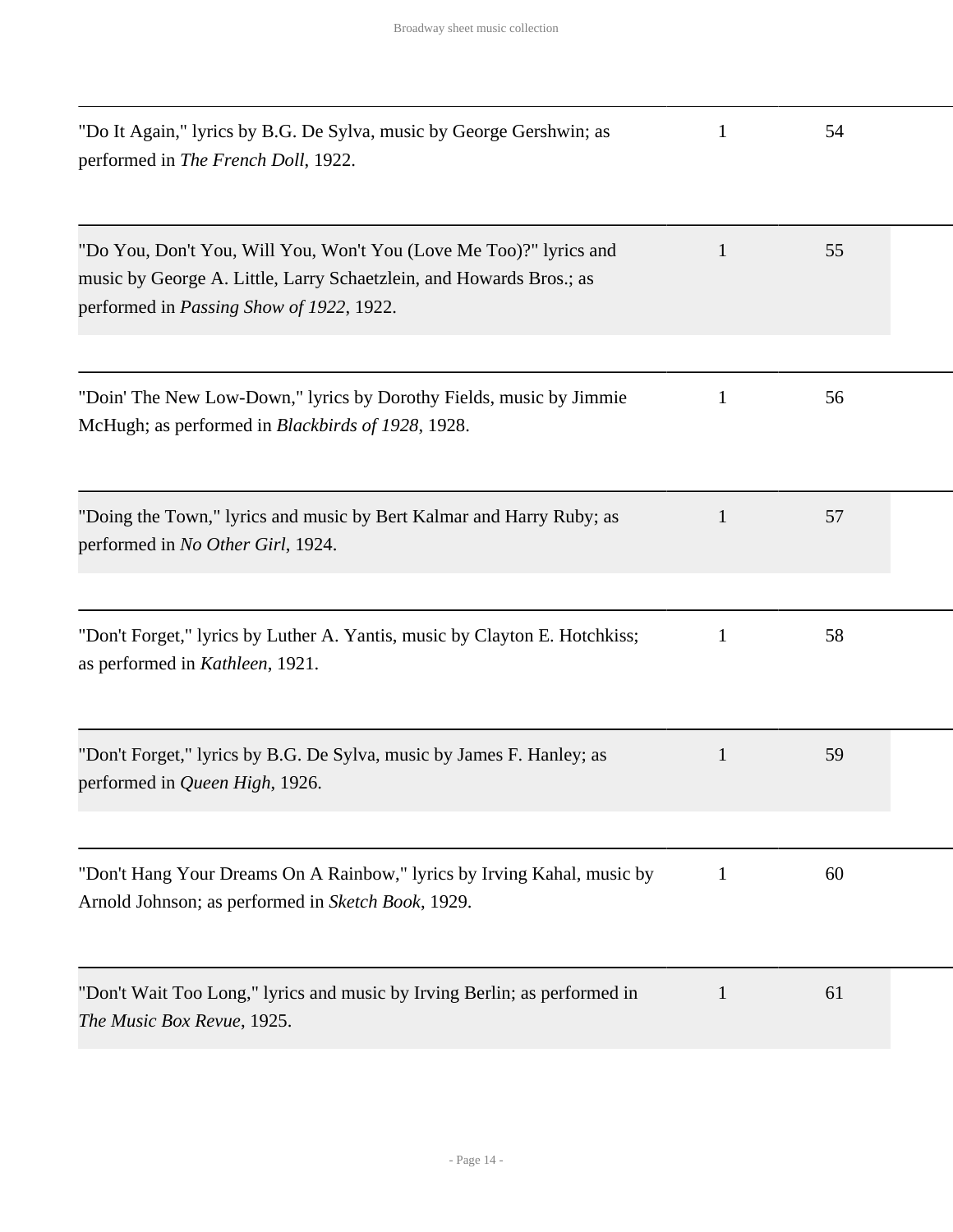| "Doodle-Doo-Doo," lyrics and music by Art Kassal and Mel Stitzel; as<br>performed in <i>I Don't Care</i> , 1924.                        | 1              | 62             |  |
|-----------------------------------------------------------------------------------------------------------------------------------------|----------------|----------------|--|
| "Door of Her Dreams," lyrics by Otto Harbach and Oscar Hammerstein II,<br>music by Rudolf Friml; as performed in Rose-Marie, 1924.      | $\mathbf{1}$   | 63             |  |
| "Dream of My Heart," lyrics by Rubey Cowan and Philip Bartholomae,<br>music by Phil Boutelje; as performed in The Time of Love, 1929.   | $\mathbf{1}$   | 64             |  |
| "Dream of My Last Waltz With You," lyrics by Gus Kahn, music by Chas.<br>Drury and George Rath; as performed in The Passing Show, 1921. | $\mathbf{1}$   | 65             |  |
| "Dreamy Eyes," lyrics and music by Carlo and Sanders; as performed in<br>Princess April, 1924.                                          | 1              | 66             |  |
| "Dreamy Melody," lyrics and music by Ted Koehler, Frank Magine and C.<br>Naset; as performed in <i>Oddities</i> -23, 1922.              | $\overline{2}$ | $\mathbf{1}$   |  |
| "Drop Me a Line," lyrics by Joseph Herbert, music by Efrem Zimbalist; as<br>performed in <i>Honeydew</i> , 1920.                        | $\overline{2}$ | $\overline{2}$ |  |
| "Ev'ry Little While," lyrics by Clifford Grey, music by Rudolf Friml; as<br>performed in The Three Musketeers, 1928.                    | $\overline{2}$ | 3              |  |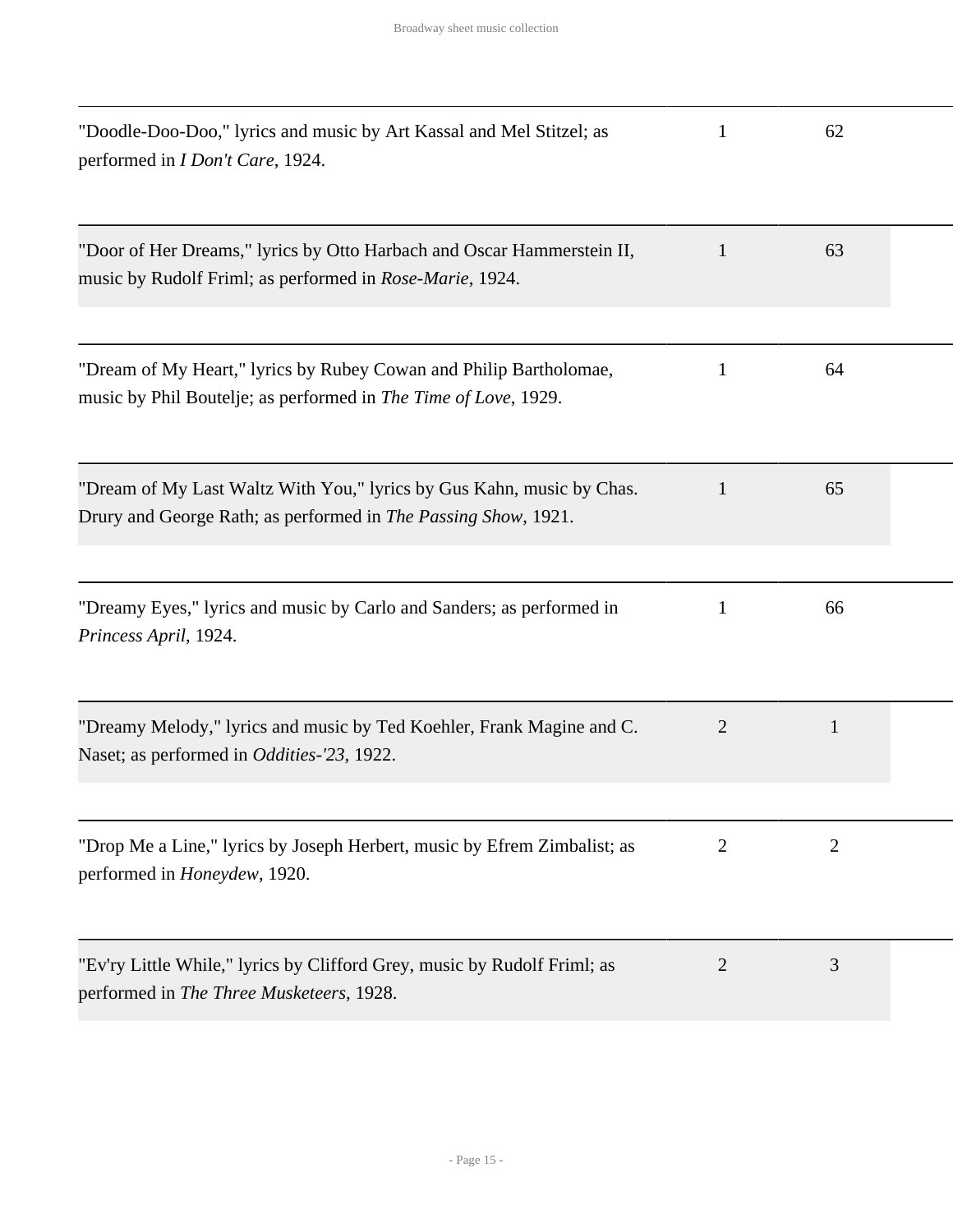| "Every Day," lyrics by Arthur Jackson, music by William Day; as performed<br>in For Goodness' Sake, 1922.                                  | $\overline{2}$ | 4  |  |
|--------------------------------------------------------------------------------------------------------------------------------------------|----------------|----|--|
| "Everyone Loves My Girl," lyrics by Sam Lewis and Joe Young, music by<br>Maurice Abrahams; as performed in Ziegfield Follies, 1927.        | $\overline{2}$ | 5  |  |
| "Everybody Step," lyrics and music by Irving Berlin; as performed in <i>Music</i><br>Box Revue, 1921.                                      | $\overline{2}$ | 6  |  |
| "Fairy Tales (Cinderella Song)," lyrics and music by B.C. Hilliam; as<br>performed in <i>Buddies</i> , 1919.                               | $\overline{2}$ | 7  |  |
| "Fascinating Rhythm," lyrics by Ira Gershwin, music by George Gershwin;<br>as performed in Lady, Be Good!, 1924.                           | $\overline{2}$ | 8  |  |
| "Follow the Swallow," lyrics by Billy Rose and Mort Dixon, music by Ray<br>Henderson; as performed in The Greenwich Village Follies, 1924. | $\overline{2}$ | 9  |  |
| "Fond of You," lyrics by B.G. Sylva, music by Lewis E. Gensler; as<br>performed in Captain Jinks, 1925.                                    | $\overline{2}$ | 10 |  |
| "Forever," lyrics by William B. Friedlander, music by Con Conrad; as<br>performed in Moonlight, 1923.                                      | $\overline{2}$ | 11 |  |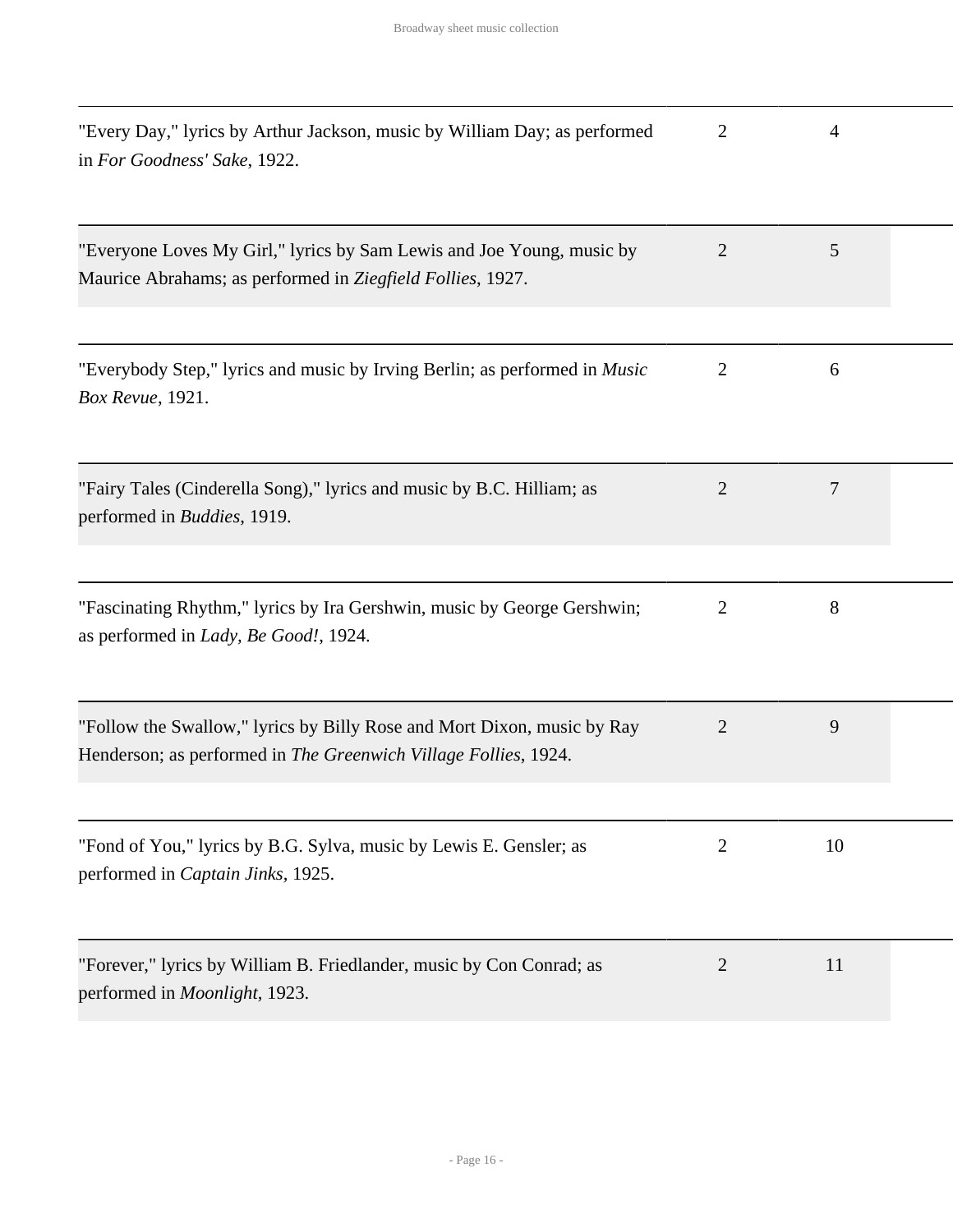| "The Gay Young Bride," lyrics and music by Tom Mattel; as performed in<br>The Gay Young Bride, 1923.                                                   | 2              | 12 |  |
|--------------------------------------------------------------------------------------------------------------------------------------------------------|----------------|----|--|
| "Georgette," lyrics by Lew Brown, music by Ray Henderson; as performed<br>in Greenwich Village Follies, 1922.                                          | $\overline{2}$ | 13 |  |
| "The Gingham Girl," lyrics by Neville Fleeson, music by Albert von Tilzer;<br>as performed in The Gingham Girl, 1923.                                  | $\overline{2}$ | 14 |  |
| "The Girl Friend," lyrics by Lorenz Hart, music by Richard Rodgers, ukulele<br>arrangement by May Singhi Breen; as performed in The Girl Friend, 1926. | $\overline{2}$ | 15 |  |
| "The Girl I Couldn't Get," lyrics by D.O. Starnes, music by Harry Jay; as<br>performed in Girl of My Heart, 1920.                                      | 2              | 16 |  |
| "The Girls of My Dreams," lyrics and music by Irving Berlin; as performed<br>in Ziegfield Follies of 1920, 1920.                                       | $\overline{2}$ | 17 |  |
| "Give Me One Hour," lyrics by Brian Hooker, music by Rudolf Friml; as<br>performed in The White Eagle, 1928.                                           | $\overline{2}$ | 18 |  |
| "Good News," lyrics and music by B.G. De Sylva, Lew Brown, and Ray<br>Henderson; as performed in Good News, 1927.                                      | $\overline{2}$ | 19 |  |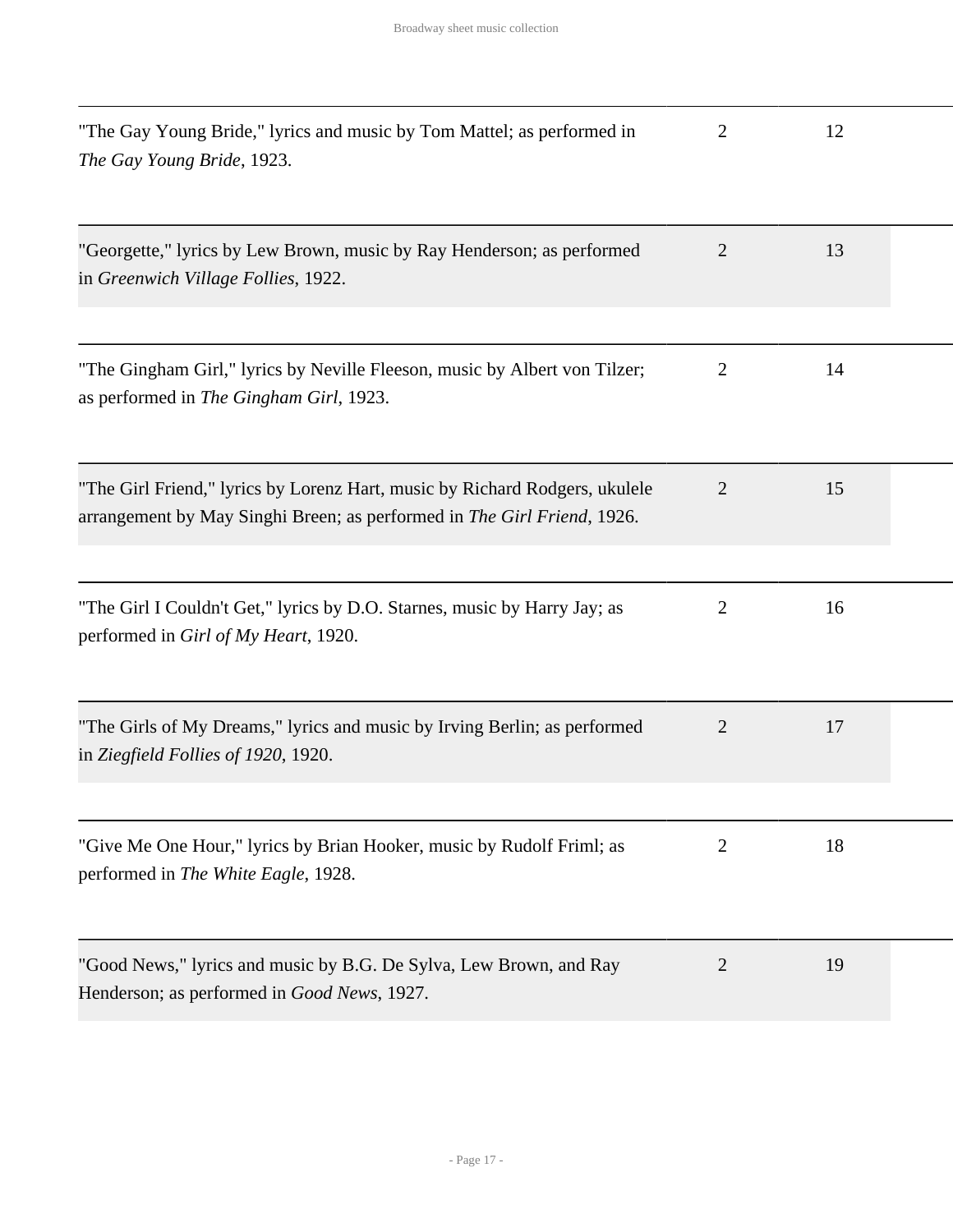| "Good-Bye," lyrics by Zelda Sears, music by Harold Levy; as performed in<br>Lady Billy, 1920.                                                                                                                           | $\overline{2}$ | 20 |  |
|-------------------------------------------------------------------------------------------------------------------------------------------------------------------------------------------------------------------------|----------------|----|--|
| "The Greatest Mother of Them All," lyrics and music by Charles George; as<br>performed in My Soldier Girl, 1919.                                                                                                        | $\overline{2}$ | 21 |  |
| "Grieving For You," lyrics and music by Joe Gibson, Joe Ribaud, and Joe<br>Gold; as performed in The Midnight Rounders, 1920.                                                                                           | 2              | 22 |  |
| "Gypsy Blues," lyrics and music by Noble Sissle and Eubie Blake; as<br>performed in Shuffle Along, 1921.                                                                                                                | $\overline{2}$ | 23 |  |
| "Half A Moon (Is Better Than No Moon)," lyrics and music by Herbert<br>Reynolds, Eddie Dowling, and James F. Hanley; as performed in<br>Honeymoon Lane, 1926.                                                           | 2              | 24 |  |
| "Hallelujah!" lyrics by Leo Robin and Clifford Grey, music by Vincent<br>Youmans; as performed in Hit The Deck, 1927.                                                                                                   | 2              | 25 |  |
| "Hard Hearted Hannah (The Vamp of Savannah)," lyrics and music by Jack<br>Yellen, Milton Ager, Bob Bigelow, and Charles Bates, ukulele arrangement<br>by May Singhi Breen; as performed in <i>Innocent Eyes</i> , 1924. | $\overline{2}$ | 26 |  |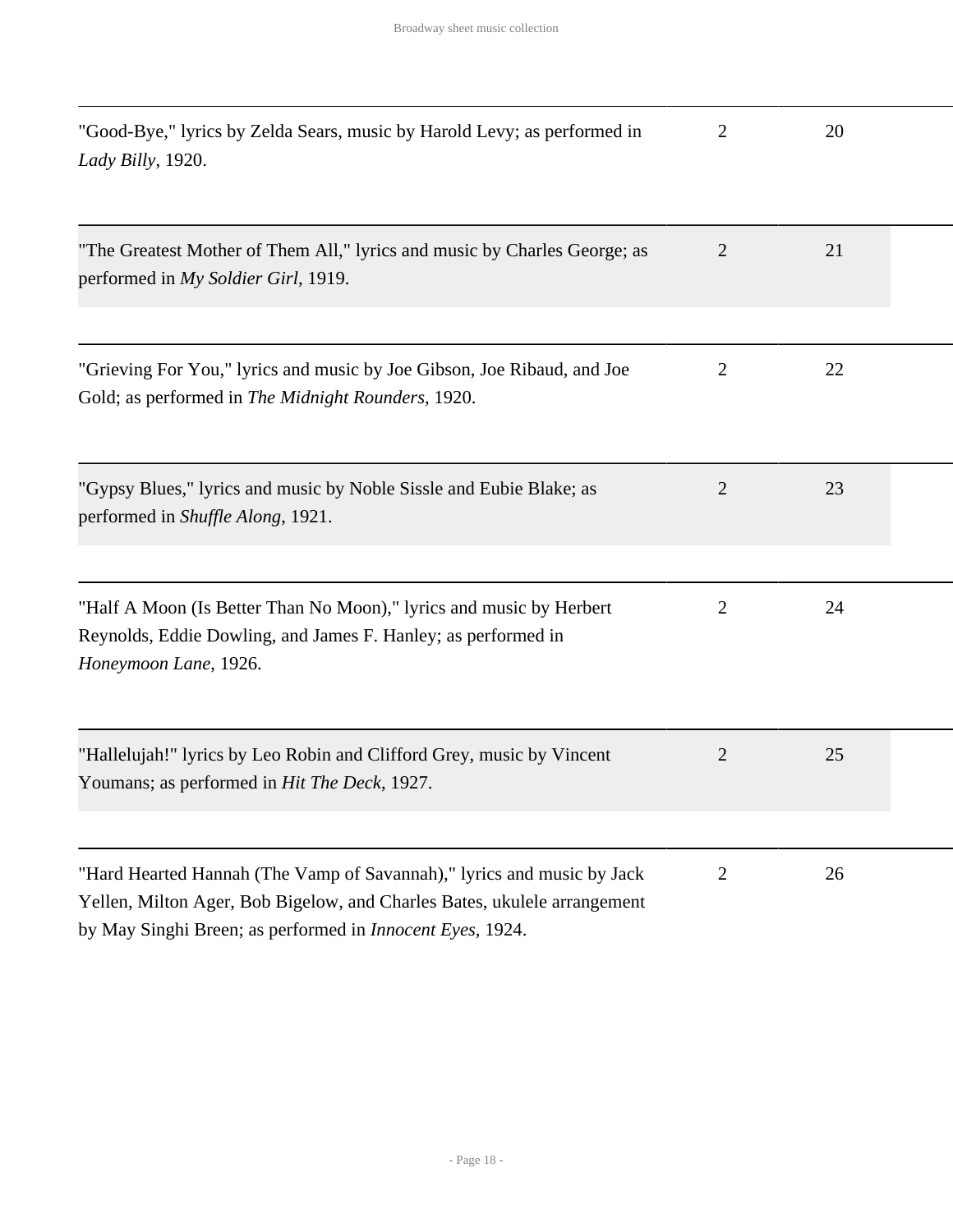| "Have A Dance With Me," lyrics by Charles Hortwitz, music by George<br>Rosey; as performed in The Dancing Widow, 1919.                                          | $\overline{2}$ | 27 |  |
|-----------------------------------------------------------------------------------------------------------------------------------------------------------------|----------------|----|--|
| "Here I Am," lyrics by B.G. De Sylva and Lew Brown, music by Ray<br>Henderson; as performed in Scandals, 1926.                                                  | $\overline{2}$ | 28 |  |
| "Here In My Arms," lyrics by Lorenz Hart, music by Richard Rodgers,<br>ukulele arrangement by May Singhi Breen; as performed in <i>Dearest Enemy</i> ,<br>1925. | $\overline{2}$ | 29 |  |
| "Hold Me," lyrics and music by Art Hickman and Ben Black; as performed<br>in Ziegfield Follies of 1920, 1920.                                                   | 2              | 30 |  |
| "Homesick," lyrics by Zelda Sears, music by Harold Levey; as performed in<br>Minnie an Me, 1923.                                                                | $\overline{2}$ | 31 |  |
| "Honduras," lyrics and music by Bert Kalmar and Harry Ruby; as performed<br>in No Other Girl, 1924.                                                             | $\overline{2}$ | 32 |  |
| "Honolulu Eyes," lyrics by Howard Johnson, music by Violinsky; as<br>performed in The Passing Show of 1919, 1921.                                               | 2              | 33 |  |
| "Hullo Home!" lyrics and music by B.C. Hilliam; as performed in <i>Buddies</i> ,<br>1919.                                                                       | $\overline{2}$ | 34 |  |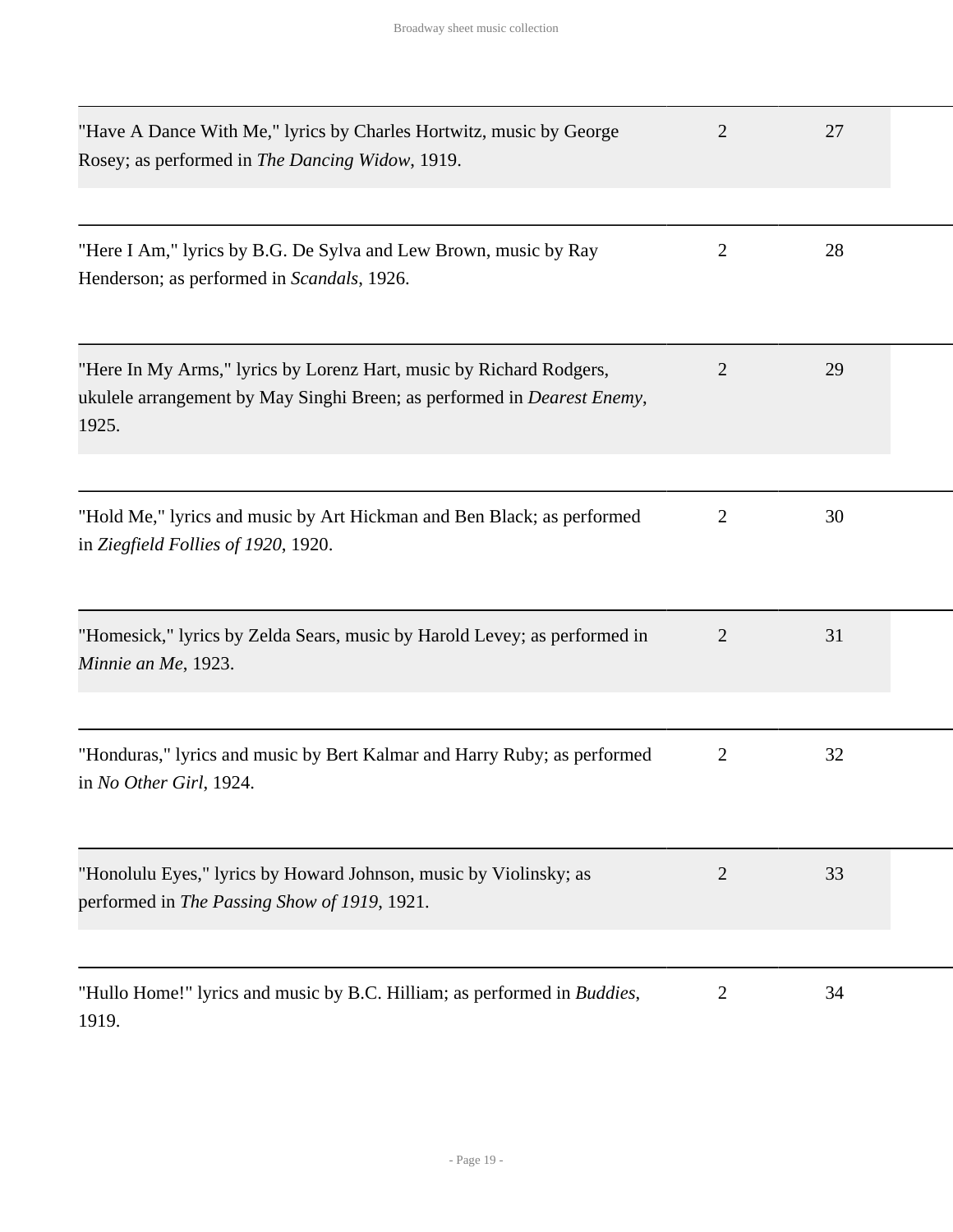| "Humming," lyrics and music by Louis Breau and Ray Henderson; as<br>performed in Tip Top, 1920.                                                                                   | 2              | 35 |  |
|-----------------------------------------------------------------------------------------------------------------------------------------------------------------------------------|----------------|----|--|
| "Humpty Dumpty," lyrics by Leo Robin, music by Philip Charig and Joseph<br>Meyer; as performed in <i>Just Fancy</i> , 1927.                                                       | $\overline{2}$ | 36 |  |
| "I Can't Get Over A Girl Like You (Loving A Boy Like Me)," lyrics by<br>Harry Ruskin, music by Martin Broones; as performed in Rufus Le Maire's<br><i>Affairs</i> , 1926.         | $\overline{2}$ | 37 |  |
| "I Can't Give You Anything But Love," lyrics by Dorothy Fields, music by<br>Jimmy McHugh, ukulele arrangement by M. Kalua; as performed in <i>Harry</i><br>Delmar's Revels, 1928. | 2              | 38 |  |
| "I Can't Give You Anything But Love (Baby)," lyrics by Dorothy Fields,<br>music by Jimmy McHugh, ukulele arrangement by M. Kalua; as performed<br>in Blackbirds of 1928, 1928.    | 2              | 39 |  |
| "I Cannot Sleep Without Dreaming of You," lyrics by Richard Bruce, music<br>by Victor Herbert; as performed in The Girl In the Spotlight, 1920.                                   | $\overline{2}$ | 40 |  |
| "I Don't Know," lyrics by Ronald Jeans, music by Phillip Breham; as<br>performed in Revenge of 1924, 1919.                                                                        | $\overline{2}$ | 41 |  |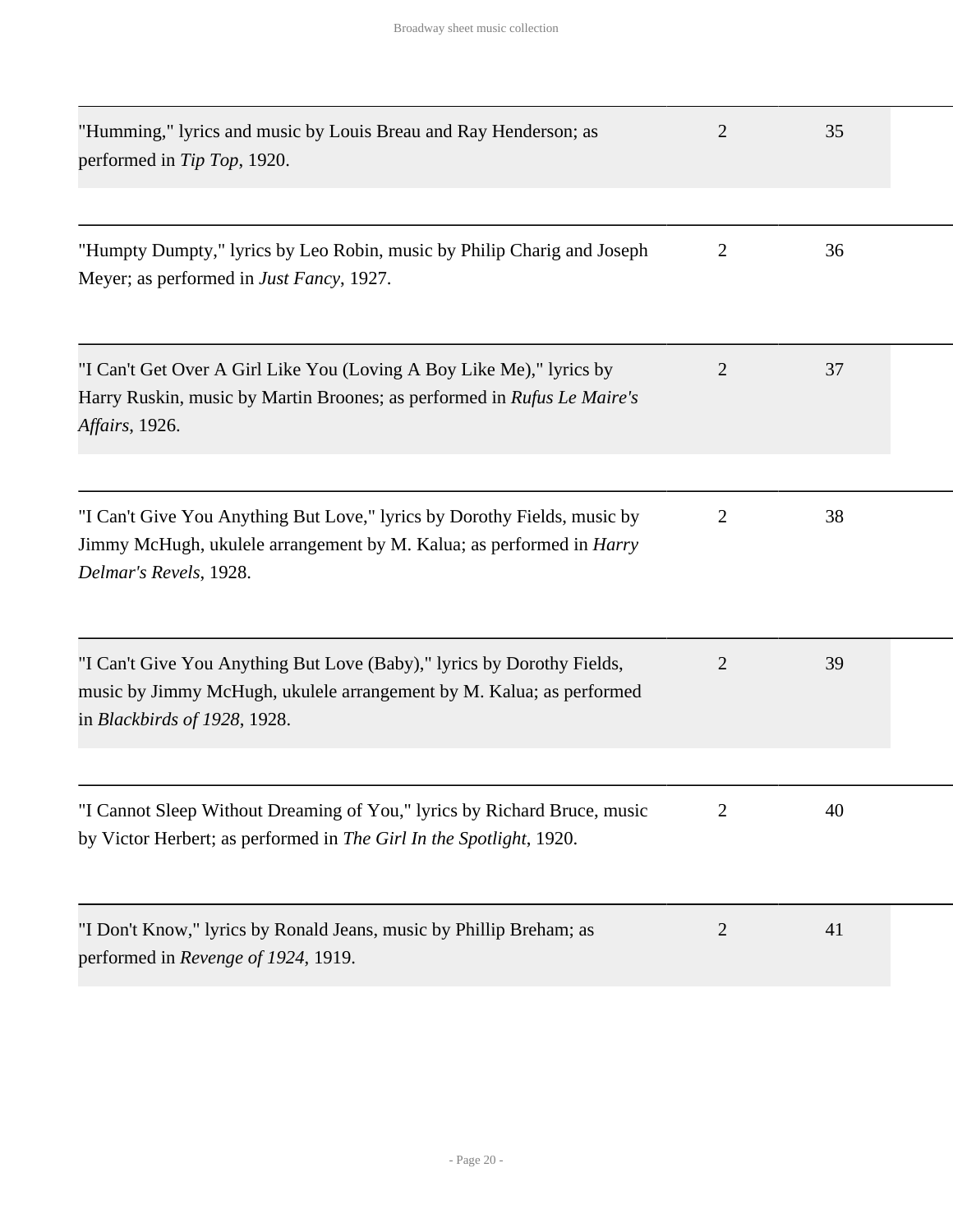| "I Know That You Know," lyrics by Anne Caldwell, music by Vincent<br>Youmans; as performed in Oh, Please!, 1926.                                                                                                 | 2              | 42 |  |
|------------------------------------------------------------------------------------------------------------------------------------------------------------------------------------------------------------------|----------------|----|--|
| "I Love Me (I'm Wild About Myself)," lyrics by Jack Hoins and Will<br>Mahoney, music by Edwin J. Weber; as performed in The Passing Show of<br>1922, 1923.                                                       | 2              | 43 |  |
| "I Love To Fox-Trot," lyrics by Neville Fleeson, music by Albert von Tilzer;<br>as performed in <i>Honey Girl</i> , 1920.                                                                                        | $\overline{2}$ | 44 |  |
| "I Love You (Je T'aime)!" lyrics by Harlan Thompson (English) and Paul<br>Combis (French), music by Harry Archer; as performed in Little Jesse<br>James, 1923.                                                   | 2              | 45 |  |
| "I Love You," lyrics by Arthur Jackson, music by George Gershwin; as<br>performed in Scandals, 1921.                                                                                                             | 2              | 46 |  |
| "I May Be Wrong (But, I Think You're Wonderful)," lyrics by Harry<br>Ruskin, music by Henry Sullivan; as performed in Murray Anderson's<br>Almanac (A Revusical Comedy of Yesterday, Today, and Tomorrow), 1929. | 2              | 47 |  |
| "I Might Be Your Once-In-A-While," lyrics by Robert B. Smith, music by                                                                                                                                           | $\overline{2}$ | 48 |  |

Victor Herbert; as performed in *Angel Face*, 1919.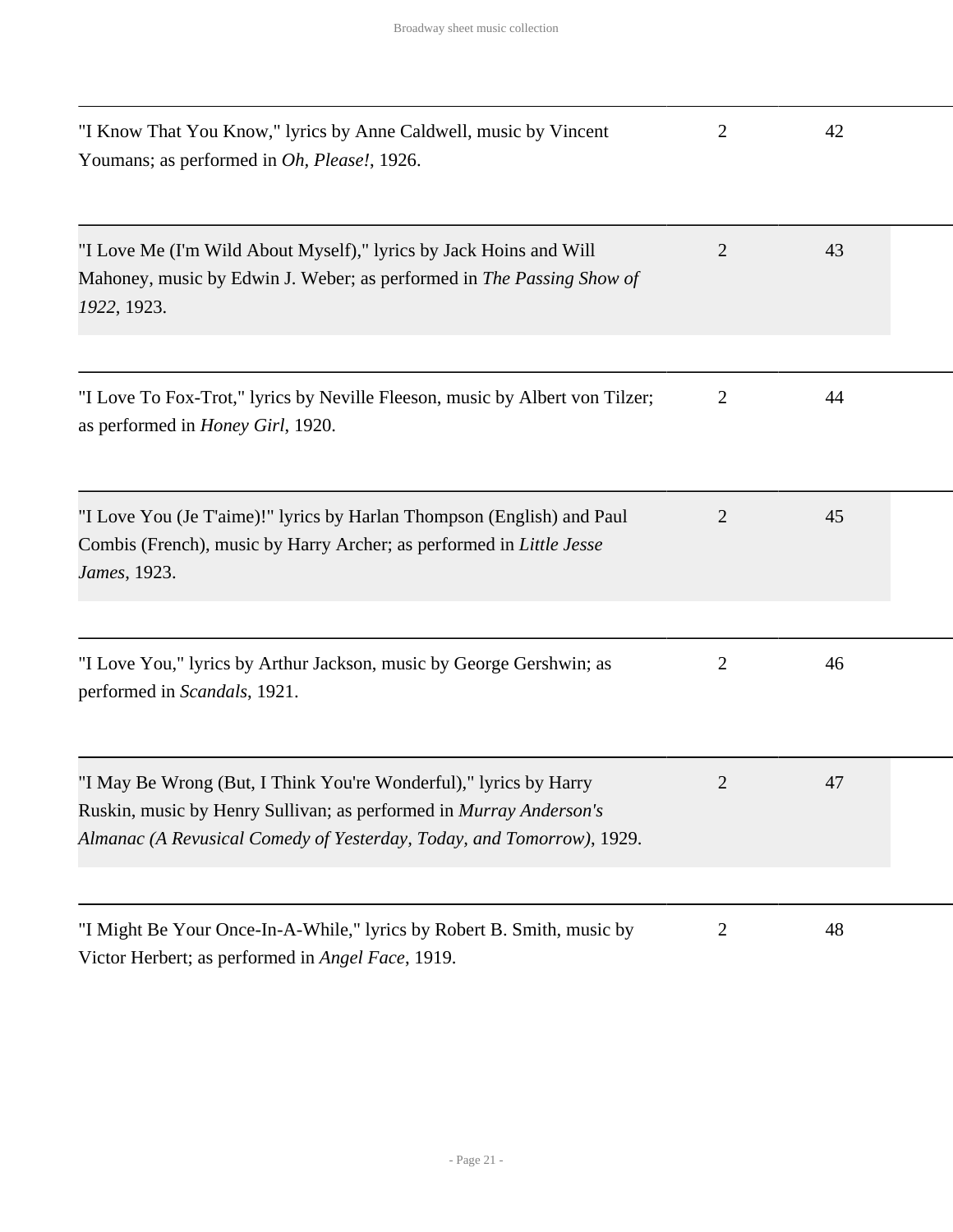| "I Miss My Swiss (My Swiss Miss Misses Me)," lyrics by L. Wolfe<br>Gilbert, music by Abel Baer, ukulele arrangement by May Singhi Breen; as<br>performed in Chauve Souris, 1925.                                                                 | $\overline{2}$ | 49 |  |
|--------------------------------------------------------------------------------------------------------------------------------------------------------------------------------------------------------------------------------------------------|----------------|----|--|
| "I Must Have That Man," lyrics by Dorothy Fields, music by Jimmy<br>McHugh, ukulele arrangement by M. Kalua; as performed in Blackbirds of<br>1928, 1928.                                                                                        | $\overline{2}$ | 50 |  |
| "I Never Knew (I Could Love Anybody Like I'm Loving You/Je Ne Savais<br>Pas)," lyrics revised by Paul Whitman and French lyrics by Z. Renaud,<br>music by Tom Pitts, Ray Egan, and Roy K. Marsh; as performed in The<br>Midnight Rounders, 1920. | 2              | 51 |  |
| "I Can Still Dream," lyrics by B.G. Sylva, music by Emmerich Kálmán; as<br>performed in The Yankee Princess, 1921.                                                                                                                               | $\overline{2}$ | 52 |  |
| "I Want My Mammy," lyrics by George B. Wehner, music by Louis Breau;<br>as performed in The Midnight Rounders, 1921.                                                                                                                             | $\overline{2}$ | 53 |  |
| "I Want The World to Know," lyrics by Leo Robin, music by Richard<br>Myers; as performed in <i>Hello Yourself</i> , 1928.                                                                                                                        | 2              | 54 |  |
| "I Want To Be Bad," lyrics and music by B.G. De Sylva, Lew Brown and<br>Ray Henderson; as performed in <i>Follow Thru</i> , 1928.                                                                                                                | 2              | 55 |  |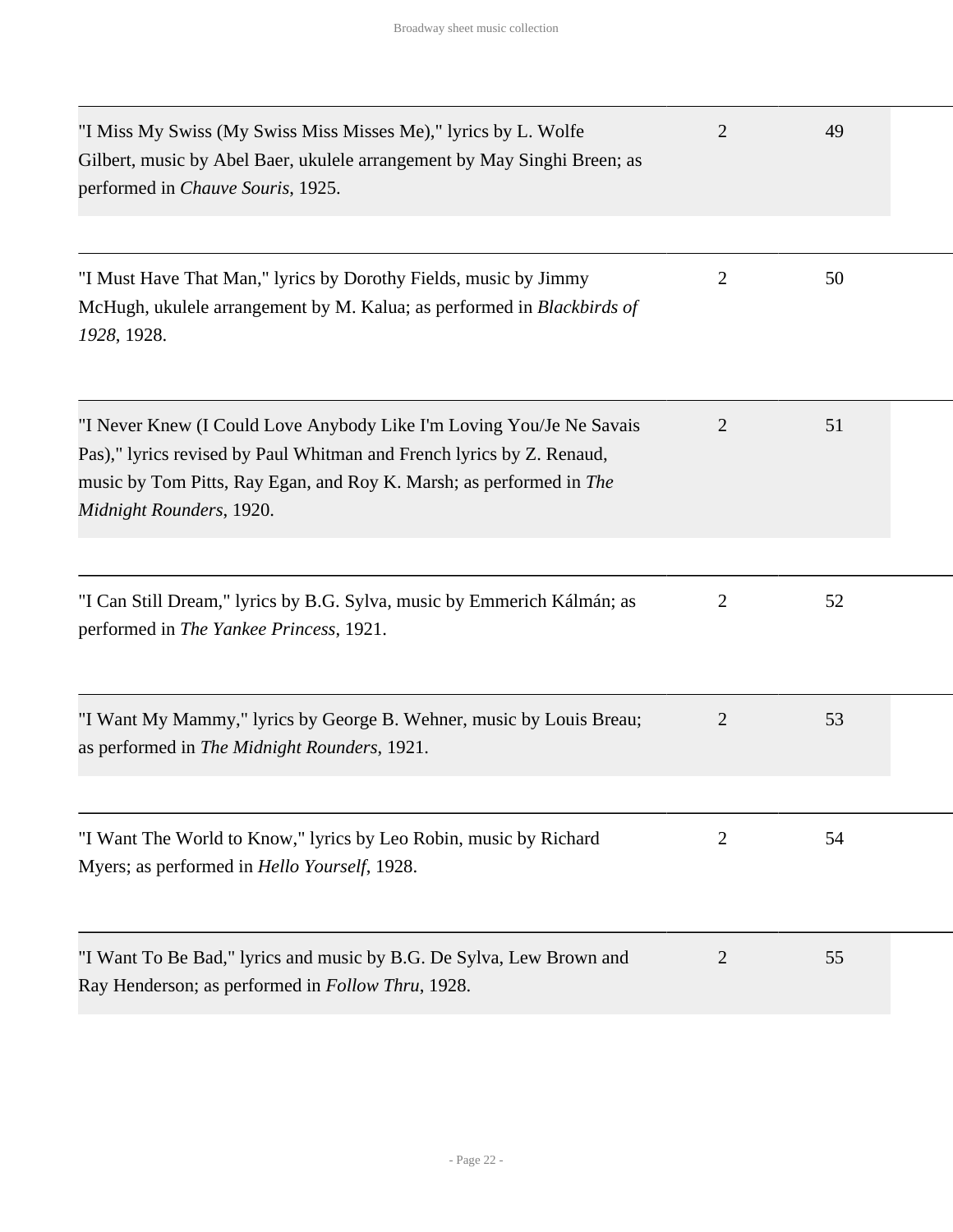| "I Want To Be Happy," lyrics by Irving Caesar, music by Vincent Youmans;<br>as performed in No No Nanette, 1924.                                                                                | $\overline{2}$ | 56           |  |
|-------------------------------------------------------------------------------------------------------------------------------------------------------------------------------------------------|----------------|--------------|--|
| "I Want You Morning, Noon and Night," lyrics by Will B. Cobb, music by<br>Gus Edwards; as performed in Gus Edward's Song Revue of 1921, 1921.                                                   | $\overline{2}$ | 57-58        |  |
| "I'll Be In My Dixie Home Again To-Morrow," lyrics and music by Roy<br>Turk and J. Russel Robinson; as performed in Make It Snappy, 1922.                                                       | $\overline{2}$ | 59           |  |
| "I'll Build A Stairway to Paradise," lyrics by B.G. De Sylva and Arthur<br>Francis, music by George Gershwin; as performed in <i>Scandals</i> , 1922.                                           | 2              | 60           |  |
| "I'll Make Bubbles," lyrics by Edward A. Paulton, music by Silvio Hein; as<br>performed in Look Who's Here, 1919.                                                                               | 2              | 61           |  |
| "I'll See You Again," lyrics and music by Noel Coward; as performed in<br>Bitter Sweet, 1929.                                                                                                   | 3              | $\mathbf{1}$ |  |
| "I'll See You In C-U-B-A," lyrics and music by Irving Berlin; as performed<br>in Greenwich Village Follies, 1920.                                                                               | 3              | 2            |  |
| "I'm A Lonesome Little Rain Drop (Looking For A Place To Fall," lyrics by<br>Joe Goodwin and Murray Roth, music by James F. Hanley; as performed in<br>Greenwich Village Follies of 1920, 1920. | 3              | 3            |  |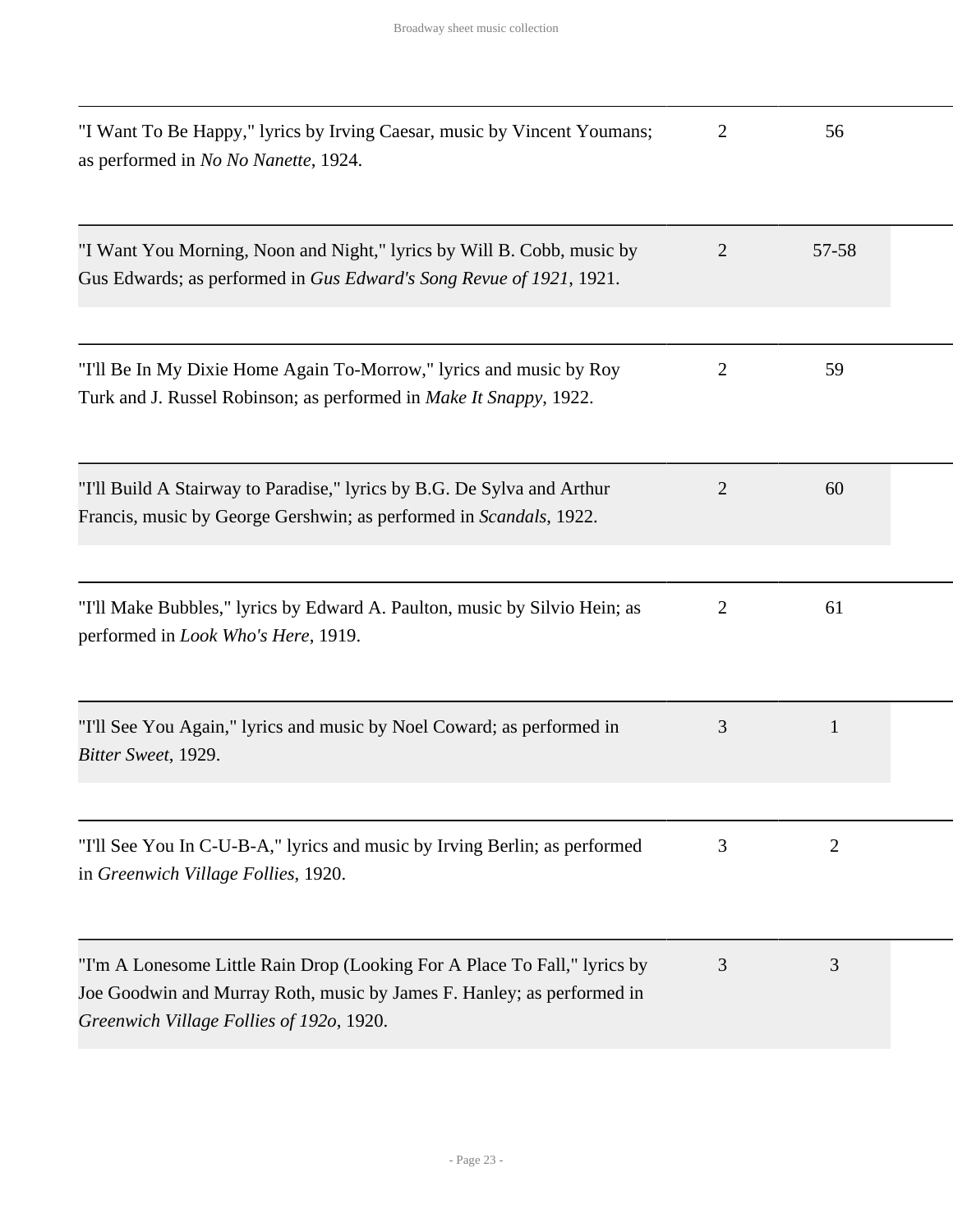| "I'm Bringing A Red Red Rose," lyrics by Gus Kahn, music by Walter<br>Donaldson; as performed in Whoopee, 1928.                                       | 3 | 4  |  |
|-------------------------------------------------------------------------------------------------------------------------------------------------------|---|----|--|
| "I'm Going South," lyrics and music by Abner Silver and Harry Woods,<br>ukulele arrangement by May Singhi Breen; as performed in <i>Bombo</i> , 1923. | 3 | 5  |  |
| "I'm Not Jealous (But I Just Don't Like It)," lyrics by Harry Pease, music by<br>Ed. G. Nelson and Fred Mayo; as performed in Sinbad, 1919.           | 3 | 6  |  |
| "I'm On The Crest Of A Wave," by B.G. De Sylva, Lew Brown, and Ray<br>Henderson; as performed in Scandals, 1928.                                      | 3 | 7  |  |
| "I've Got The Blues For My Kentucky Home (Kentucky Blues)," lyrics and<br>music by Clarence Gaskill; as performed in Broadway Brevities, 1920.        | 3 | 8  |  |
| "I've Told My Love," lyrics by Otto Harbach, music by Rudolf Friml; as<br>performed in Tumble In, 1919.                                               | 3 | 9  |  |
| "If A Wish Could Make It So," lyrics by Otto Harbach and Oscar<br>Hammerstein II, music by Herbert Stothart; as performed in Tickle Me,<br>1920.      | 3 | 10 |  |
| "If The Girls In This World Were Fishes," lyrics by Winifred White, music<br>by Harry Jay; as performed in <i>Girl of My Heart</i> , 1920.            | 3 | 11 |  |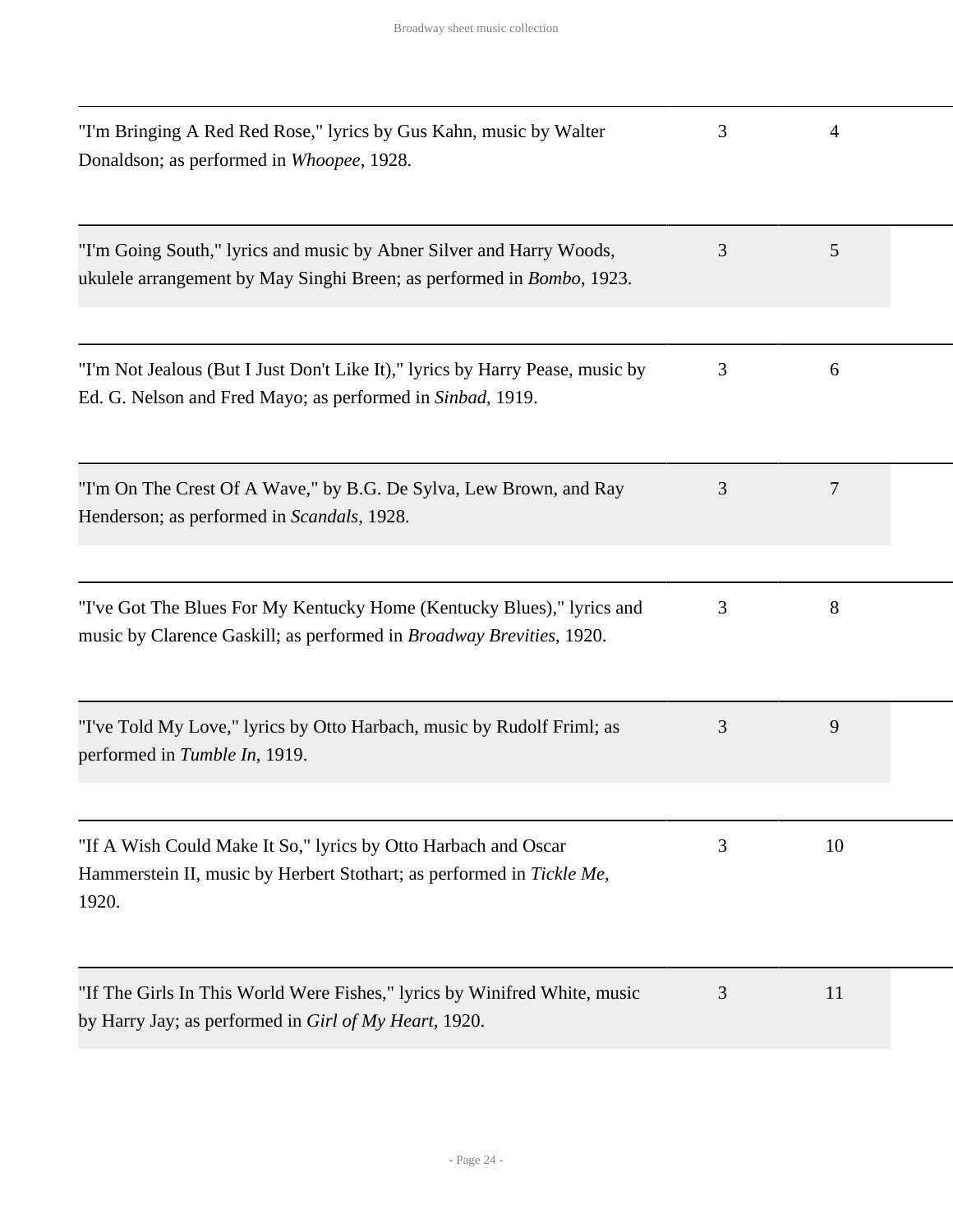| "If You Could Care," lyrics by Arthur Wimperis, music by Herman<br>Darewski; as performed in As You Were, 1920.                    | 3 | 12 |  |
|------------------------------------------------------------------------------------------------------------------------------------|---|----|--|
| "If You Knew Susie (Like I Knew Susie)," lyrics and music by B.G. De<br>Sylva; as performed in Big Boy, 1925.                      | 3 | 13 |  |
| "If You're In Love You'll Waltz," lyrics by Joseph McCarthy, music by<br>Harry Tierney; as performed in Rio Rita, 1926.            | 3 | 14 |  |
| "Imagination," lyrics to Irving Caesar, music by Joseph Meyer and Roger<br>Wolfe Kahn; as performed in <i>Here's Howe!</i> , 1928. | 3 | 15 |  |
| "In A Kingdom of Our Own," lyrics and music by George M. Cohan; as<br>performed in The Royal Vagabond, 1919.                       | 3 | 16 |  |
| "In Love With Love," lyrics by Anne Caldwell, music by Jerome Kern; as<br>performed in The Stepping Stones, 1923.                  | 3 | 17 |  |
| "In Our Mountain Bower," lyrics by Howard Johnson, music by Carlo-<br>Sanders; as performed in Tangerine, 1921.                    | 3 | 18 |  |
| "In The Shade of a Sheltering Tree," lyrics and music by Irving Berlin; as<br>performed in <i>Music Box Revue 1925</i> , 1925.     | 3 | 19 |  |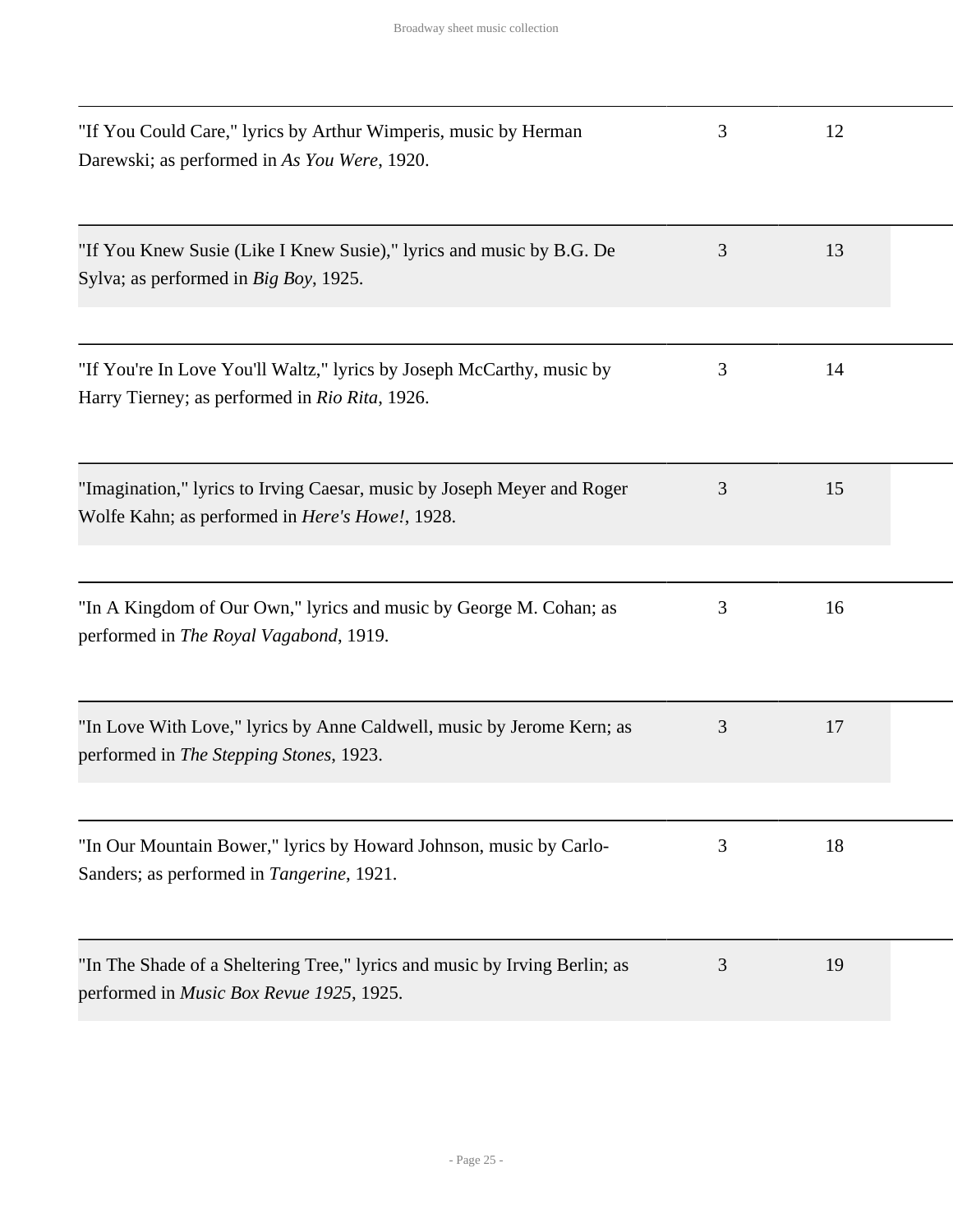| "In the Starlight," lyrics by B.G. De Sylva, music by Emmerich Kálmán; as<br>performed in The Yankee Princess, 1921.                                                   | 3 | 20 |  |
|------------------------------------------------------------------------------------------------------------------------------------------------------------------------|---|----|--|
| "Indian Love Call," lyrics by Otto Harbach and Oscar Hammerstein II,<br>music by Rudolf Friml; as performed in Rose-Marie, 1924.                                       | 3 | 21 |  |
| "Irene," lyrics by Joseph McCarthy, music by Harry Tierney; as performed<br>in <i>Irene</i> , 1919.                                                                    | 3 | 22 |  |
| "Isle of Tangerine," lyrics by Howard Johnson, music by Carlo-Sanders; as<br>performed in Tangerine, 1921.                                                             | 3 | 23 |  |
| "It All Depends On You," lyrics and music by B.G. De Sylva, Lew<br>Brown and Ray Henderson, ukulele arrangement by May Singhi Breen; as<br>performed in Big Boy, 1926. | 3 | 24 |  |
| "It Was Fate When I First Met You (Fate)," lyrics and music by Byron Gay;<br>as performed in Greenwich Village Follies, 1923.                                          | 3 | 25 |  |
| "It's A Wonderful World After All," lyrics and music by Newton Alexander;<br>as performed in Little Miss Vamp, 1922.                                                   | 3 | 26 |  |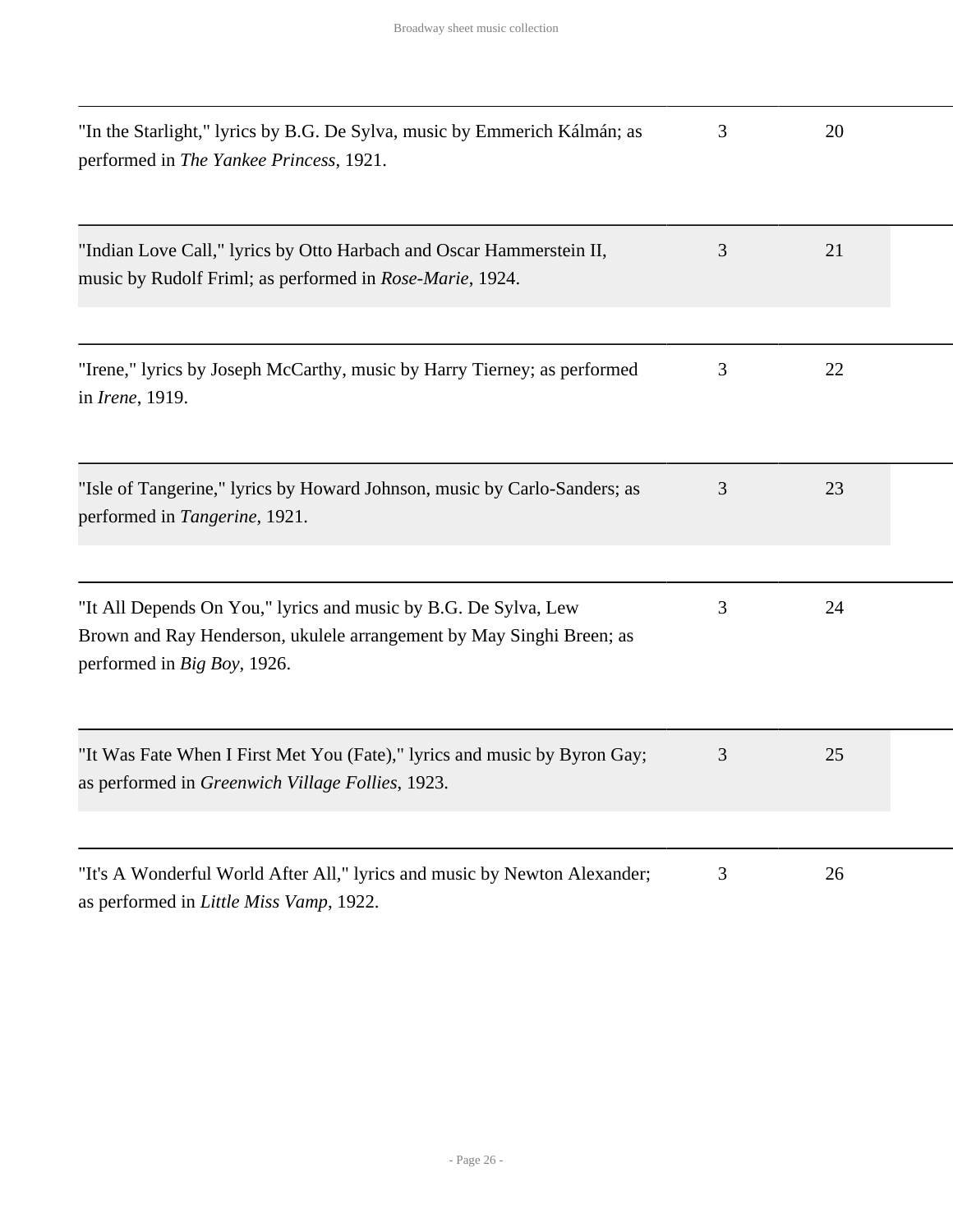| "Jersey Walk (Shake 'Em Up, Kid)," lyrics and music by Henry Creamer,<br>Eddie Dowling, and James F. Hanley; as performed in <i>Honeymoon Lane</i> ,<br>1926. | 3 | 27 |  |
|---------------------------------------------------------------------------------------------------------------------------------------------------------------|---|----|--|
|                                                                                                                                                               |   |    |  |
| "Jimmie," lyrics by Otto Harbach and Oscar Hammerstein II, music by<br>Herbert Stothart; as performed in Jimmie, 1920.                                        | 3 | 28 |  |
| "Journey's End," lyrics by Joseph McCarthy, music by Harry Tierney; as<br>performed in Up She Goes, 1922.                                                     | 3 | 29 |  |
| "Just A Little Love Song," lyrics by Joe Young and Sam M. Lewis, music<br>by Joe Cooper; as performed in The Box Party, 1921.                                 | 3 | 30 |  |
| "Just A Pretty Little Home," lyrics by A. Seymour Brown, music by Albert<br>von Tilzer; as performed in Adrienne, 1923.                                       | 3 | 31 |  |
| "Just Because!" lyrics by Helen S. Woodruff, music by Madelyn Sheppard;<br>as performed in Just Because, 1922.                                                | 3 | 32 |  |
| "Just Like A Doll," lyrics by Cyrus Wood, music by Sigmund Romberg; as<br>performed in Springtime of Youth, 1922.                                             | 3 | 33 |  |
| "Just Like The House That Jack Built," lyrics by Harold Atteridge, music by<br>Bert Grant; as performed in Cinderella On Broadway, 1920.                      | 3 | 34 |  |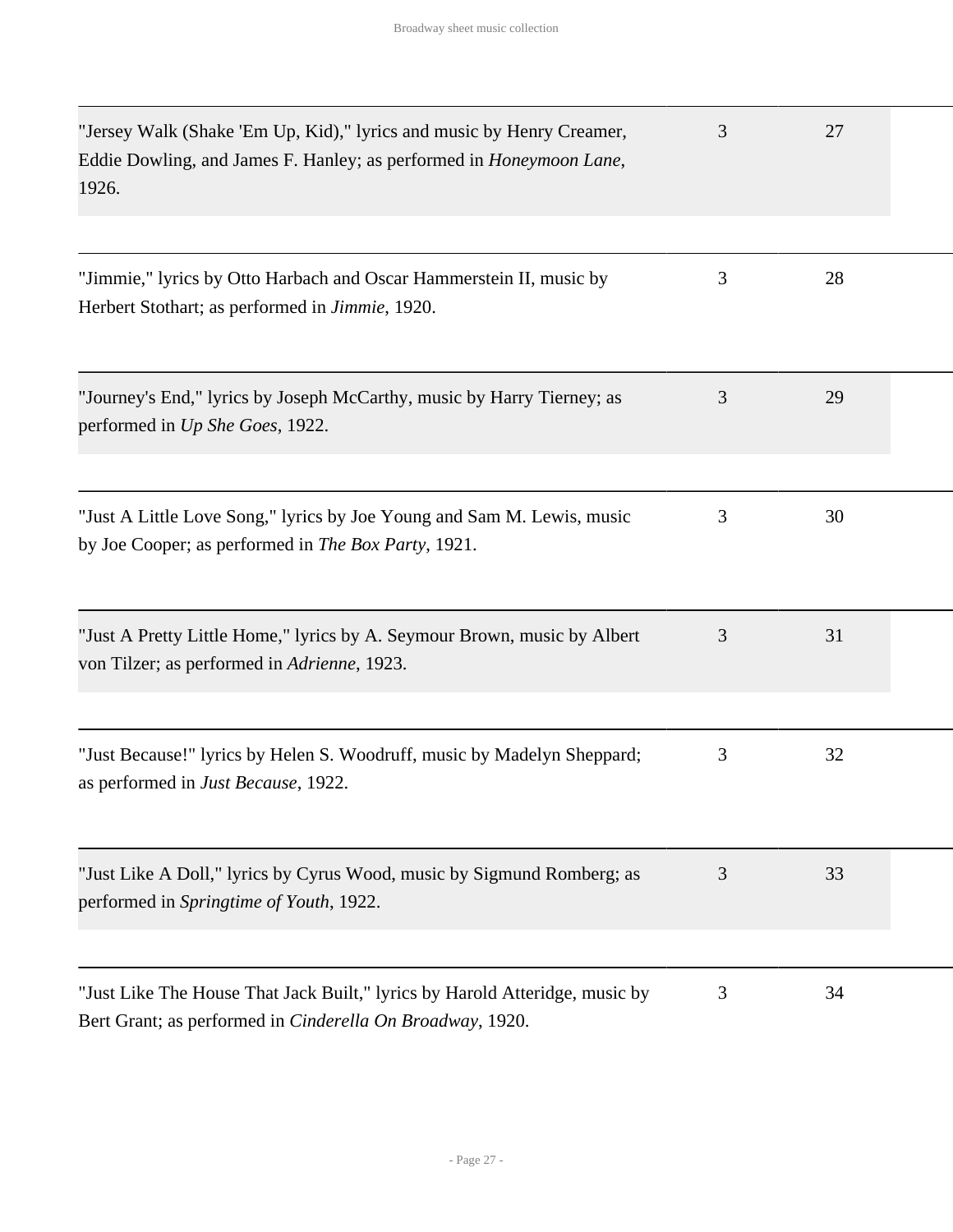| "Just Say Good-Bye," lyrics by Frank Craven, music by Silvio Hein; as<br>performed in The Girl From Home, 1920.                                  | 3 | 35 |  |
|--------------------------------------------------------------------------------------------------------------------------------------------------|---|----|--|
| "Just Snap Your Fingers At Care," lyrics and music by Louis Silvers; as<br>performed in Greenwich Village Follies, 1920.                         | 3 | 36 |  |
| "Ka-Lu-A," lyrics by Anne Caldwell, music by Jerome Kern; as performed<br>in Good Morning Dearie, 1921.                                          | 3 | 37 |  |
| "Keep Smiling At Trouble (Trouble's A Bubble)," lyrics by Al Jolson and<br>B.G. De Sylva, music by Lewis Gensler; as performed in Big Boy, 1924. | 3 | 38 |  |
| "A Kiss Before The Dawn," lyrics and music by Ray Perkins; as performed<br>in The Spider, 1927.                                                  | 3 | 39 |  |
| "A Kiss In the Dark," lyrics by B.G. De Sylva, music by Victor Herbert; as<br>performed in Orange Blossoms, 1922.                                | 3 | 40 |  |
| "Lady of the Evening," lyrics and music by Irving Berlin; as performed in<br>Music Box Revue 1922-1923, 1922.                                    | 3 | 41 |  |
| "The Land Of Going To Be," lyrics and music by Ray Goetz and Walter<br>Kollo; as performed in Paris, 1928.                                       | 3 | 42 |  |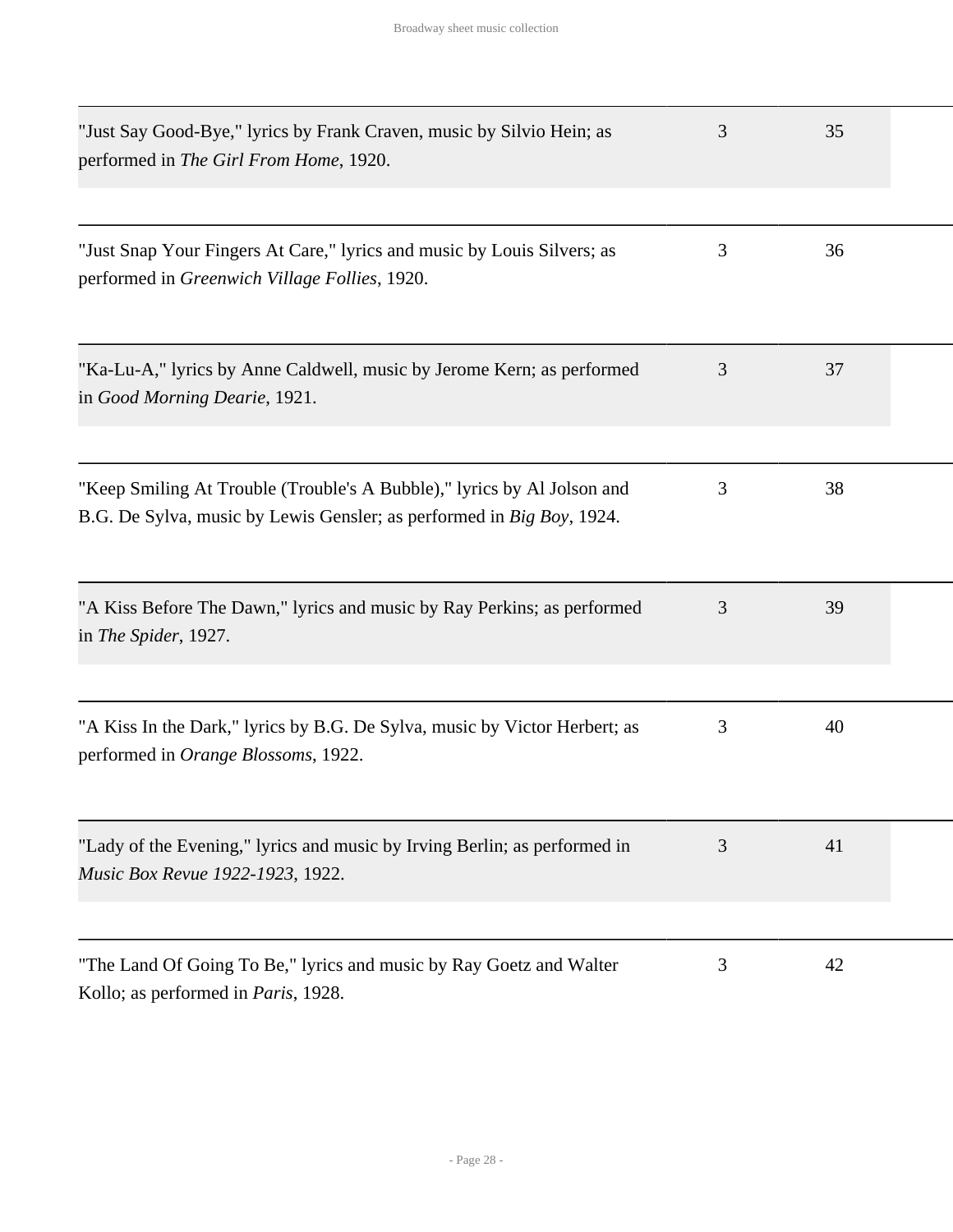| "The Last Waltz I Had With You," lyrics by Harold Atteridge, music by<br>Bert Grant; as performed in <i>Cinderella On Broadway</i> , 1920.                                                         | 3 | 43 |  |
|----------------------------------------------------------------------------------------------------------------------------------------------------------------------------------------------------|---|----|--|
| "Left All Along Again Blues," lyrics by Anne Caldwell, music by Jerome<br>Kern; as performed in The Night Boat, 1920.                                                                              | 3 | 44 |  |
| "The Legend," lyrics by Zelda Sears, music by Harold Levy; as performed in<br>Lady Billy, 1920.                                                                                                    | 3 | 45 |  |
| "Let It Rain! Let It Pour! (I'll Be In Virginia In the Morning)" lyrics by Cliff<br>Friend, music by Walter Donaldson, ukulele arrangement by May Singhi<br>Breen; as performed in Grab Bag, 1925. | 3 | 46 |  |
| "Let Me Have My Dreams," lyrics by Grant Clarke, music by Harry Akst; as<br>performed in On With The Show, 1929.                                                                                   | 3 | 47 |  |
| "Let's Misbehave," lyrics and music by Cole Porter; as performed in <i>Paris</i> ,<br>1927.                                                                                                        | 3 | 48 |  |
| "Limbo-Land," lyrics by Otto Harbach, music by Rudolf Friml; as<br>performed in Tumble In, 1919.                                                                                                   | 3 | 49 |  |
| "Limehouse Blues," lyrics by Douglas Furber, music by Philip Braham; as<br>performed in Andre Charlot's Revue of 1924, 1922.                                                                       | 3 | 50 |  |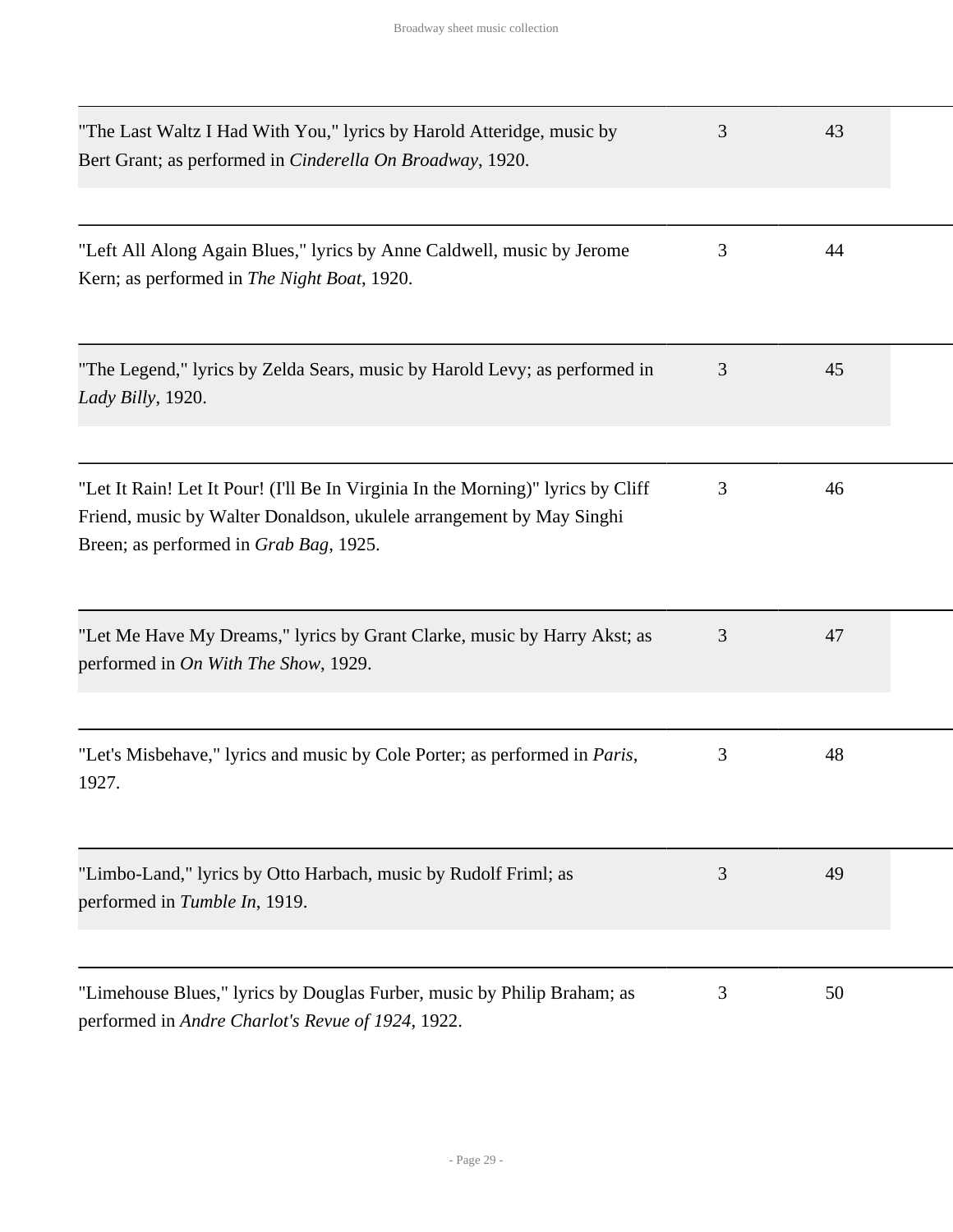| "Listen To Me," lyrics by Howard Johnson, music by Carlo-Sanders; as<br>performed in Tangerine, 1921.                                                              | 3 | 51 |  |
|--------------------------------------------------------------------------------------------------------------------------------------------------------------------|---|----|--|
| "Listening," lyrics and music by Irving Berlin; as performed in <i>The Music</i><br>Box Revue, 1924.                                                               | 3 | 52 |  |
| "Little Bit of This," lyrics by Marc Connelly and George S. Kaufman, music<br>by Lewis Gensler; as performed in Be Yourself, 1924.                                 | 3 | 53 |  |
| "Little Boy Blue," words by J. G. Loofbourrow, music by L. Melyne Latta,<br>Jr.; as performed in <i>Bombo</i> , 1924.                                              | 3 | 54 |  |
| "A Little Bungalow," lyrics and music by Irving Berlin; as performed in The<br>Cocoanuts, 1925.                                                                    | 3 | 55 |  |
| "The Little White House (At The End Of Honeymoon Lane)," lyrics and<br>music by Eddie Dowling and James F. Hanley; as performed in <i>Honeymoon</i><br>Lane, 1926. | 3 | 56 |  |
| "Lonesome Little Doll," lyrics by Rubey Cowan, music by Phil Boutelje; as<br>performed in Snap Into It, 1929.                                                      | 3 | 57 |  |
| "Look For The Silver Lining," lyrics by B.G. De Sylva, music by Jerome<br>Kern; as performed in Sally, 1920.                                                       | 3 | 58 |  |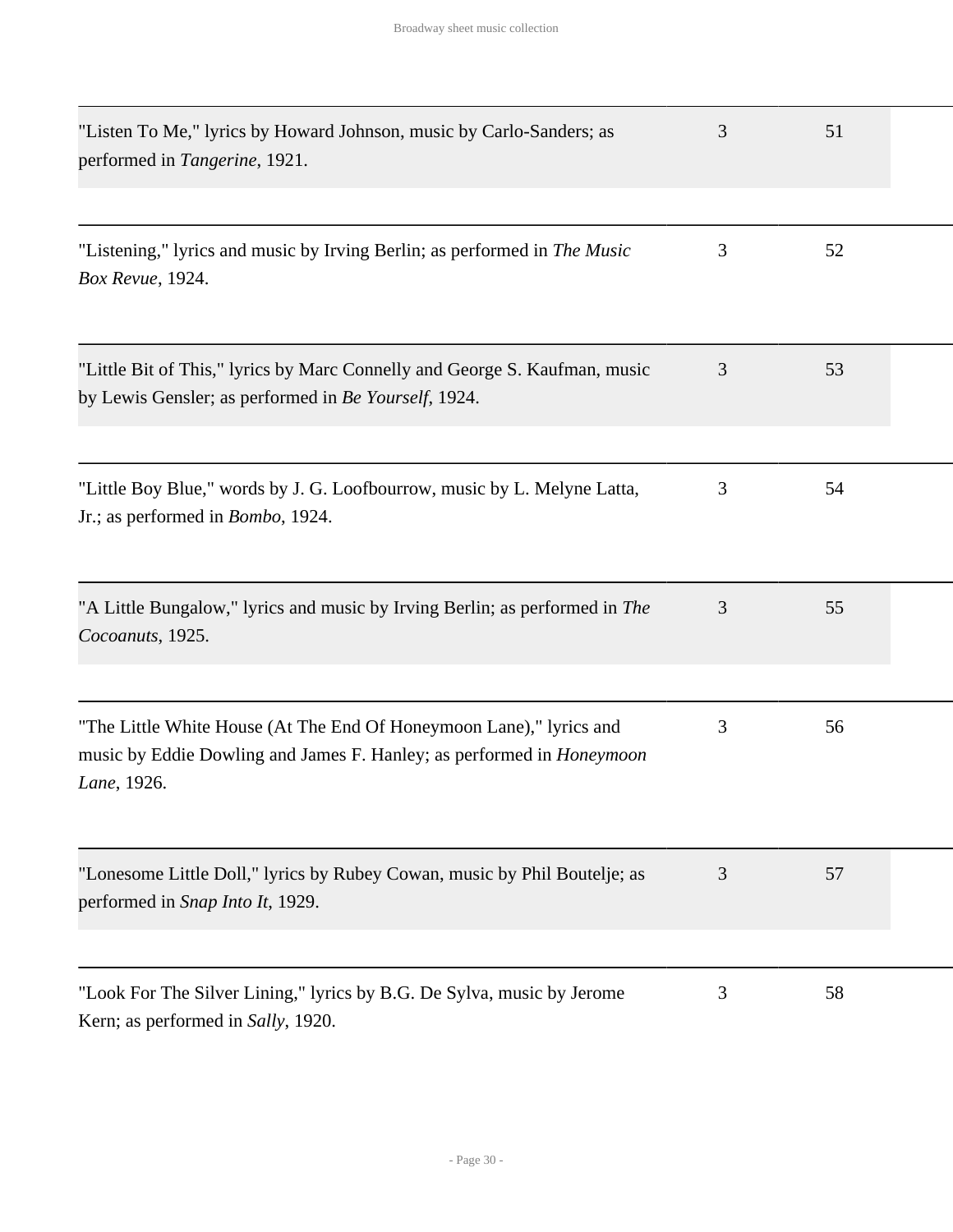| "Tell Me What's The Matter Lovable Eyes," lyrics by Harold Atteridge,<br>music by Jean Schwartz; as performed in Make It Snappy, 1922. | 3 | 59 |  |
|----------------------------------------------------------------------------------------------------------------------------------------|---|----|--|
| "Love For Sale!" lyrics by Brain Hooker, music by Rudolf Friml; as<br>performed in The Vagabond King, 1925.                            | 3 | 60 |  |
| "Love Me or Leave Me," lyrics by Gus Kahn, music by Walter Donaldson;<br>as performed in Whoopee, 1928.                                | 3 | 61 |  |
| "Love Me or Leave Me Alone," lyrics and music by Ernie Burnett; as<br>performed in All For A Girl, 1920.                               | 3 | 62 |  |
| "The Love Nest," lyrics by Otto Harbach, music by Louis A. Hirsch; as<br>performed in <i>Mary</i> , 1920.                              | 3 | 63 |  |
| "A Love Song," lyrics by Zelda Sears, music by Harold Levy; as performed<br>in The Magic Ring, 1923.                                   | 3 | 64 |  |
| "The Love Song (Remember Me)," lyrics by Harry Smith, music by Ed<br>Künneke; as performed in The Love Song, 1925.                     | 3 | 65 |  |
| "Lover Come Back To Me!" lyrics by Oscar Hammerstein II, music by<br>Sigmund Romberg; as performed in The New Moon, 1928.              | 3 | 66 |  |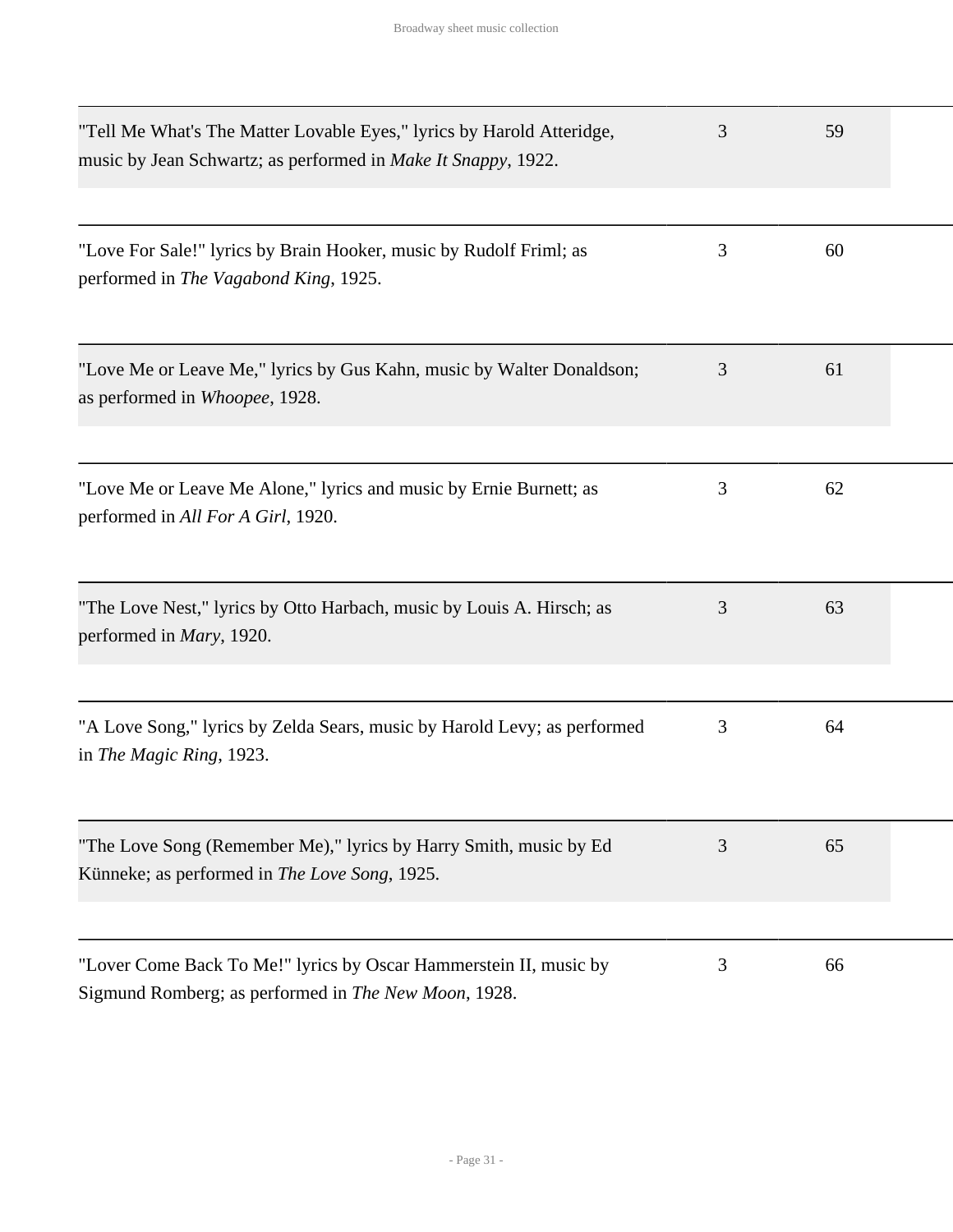| "Lucky Day," lyrics by B.G. De Sylva and Lew Brown, music by Ray<br>Henderson; as performed in Scandals, 1926.               | 3              | 67             |  |
|------------------------------------------------------------------------------------------------------------------------------|----------------|----------------|--|
| "Ma!" lyrics by Sidney Clare, music by Con Conrad; as performed in The<br>Midnight Rounders, 1921.                           | 4              | 1              |  |
| "Magic Melody," lyrics by Max and Nathaniel Lief, music by Maurice<br>Yvain; as performed in Luckee Girl, 1926.              | $\overline{4}$ | $\overline{2}$ |  |
| "The Magic of Moonlight," lyrics by Harry B. Smith, music adapted by Karl<br>Hajos; as performed in Natja, 1925.             | $\overline{4}$ | 3              |  |
| "Make-Believe," lyrics by Oscar Hammerstein II, music by Jerome Kern; as<br>performed in Show Boat, 1927.                    | 4              | $\overline{4}$ |  |
| "Manda," lyrics and music by Sissle and Blake; as performed in In Bamville,<br>1924.                                         | 4              | 5              |  |
| "Marianna," lyrics by Harry Graham music by Jean Gilbert; as performed in<br>The Lady In Ermine, 1919.                       | $\overline{4}$ | 6              |  |
| "Maybe This Is Love," lyrics and music by B.G. De Sylva, Lew Brown and<br>Ray Henderson; as performed in Three Cheers, 1928. | 4              | 7              |  |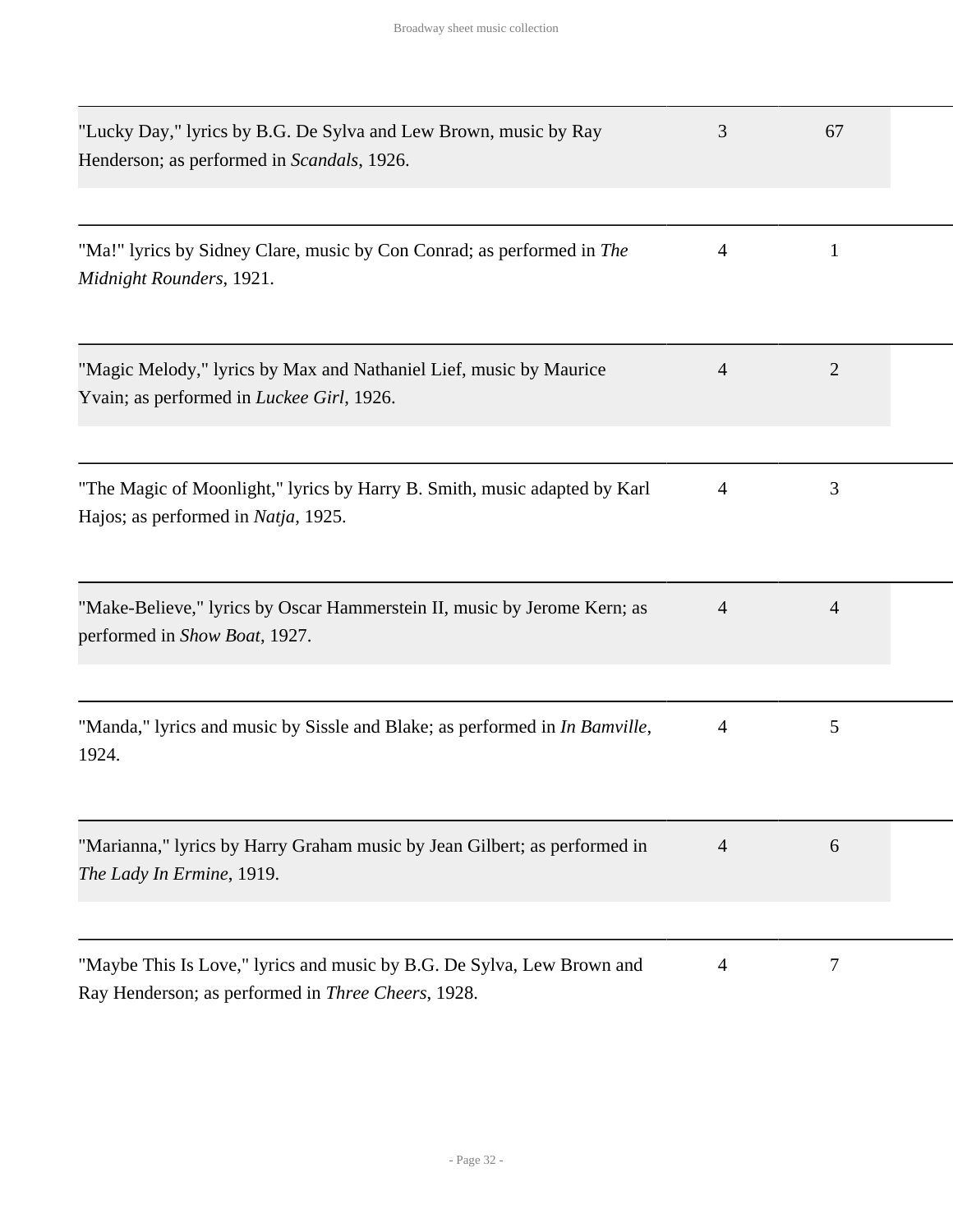| "Maybe!-Who Knows?" lyrics and music by Johnny Tucker, Joe Schuster,<br>and Ruth Etting; as performed in Whoopee, 1929.                                                                      | 4              | 8  |  |
|----------------------------------------------------------------------------------------------------------------------------------------------------------------------------------------------|----------------|----|--|
| "Moanin' Low," lyrics by Howard Dietz, music by Ralph Rainger; as<br>performed in The Little Show, 1929.                                                                                     | $\overline{4}$ | 9  |  |
| "Mon Homme (My Man)," lyrics by Albert Willemetz and Jacques Charles<br>(French) and Channing Pollock (English), music by Maurice Yvain; as<br>performed in Ziegfield Follies of 1921, 1920. | 4              | 10 |  |
| "The Moon Shines On The Moonshine," lyrics Francis De Witt, music by<br>Robert Hood Bowers; as performed in Ziegfield Follies, 1920.                                                         | $\overline{4}$ | 11 |  |
| "Moonbeams (A Serenade)," lyrics by Henry Blossom, music by Victor<br>Herbert; as performed in The Red Mill, 1928.                                                                           | 4              | 12 |  |
| "More (A Modern Maiden's Prayer)" lyrics and music by Abner Silver,<br>Sidney D. Mitchell, and Lew Pollack; as performed in Scandals, 1923.                                                  | $\overline{4}$ | 13 |  |
| "Mother," lyrics by Dorothy Donnelly, music by Sigmund Romberg; as<br>performed in My Maryland, 1927.                                                                                        | 4              | 14 |  |
| "My Caravan," lyrics by Anne Caldwell, music by Hugo Flex; as performed<br>in The Sweetheart Shop, 1920.                                                                                     | $\overline{4}$ | 15 |  |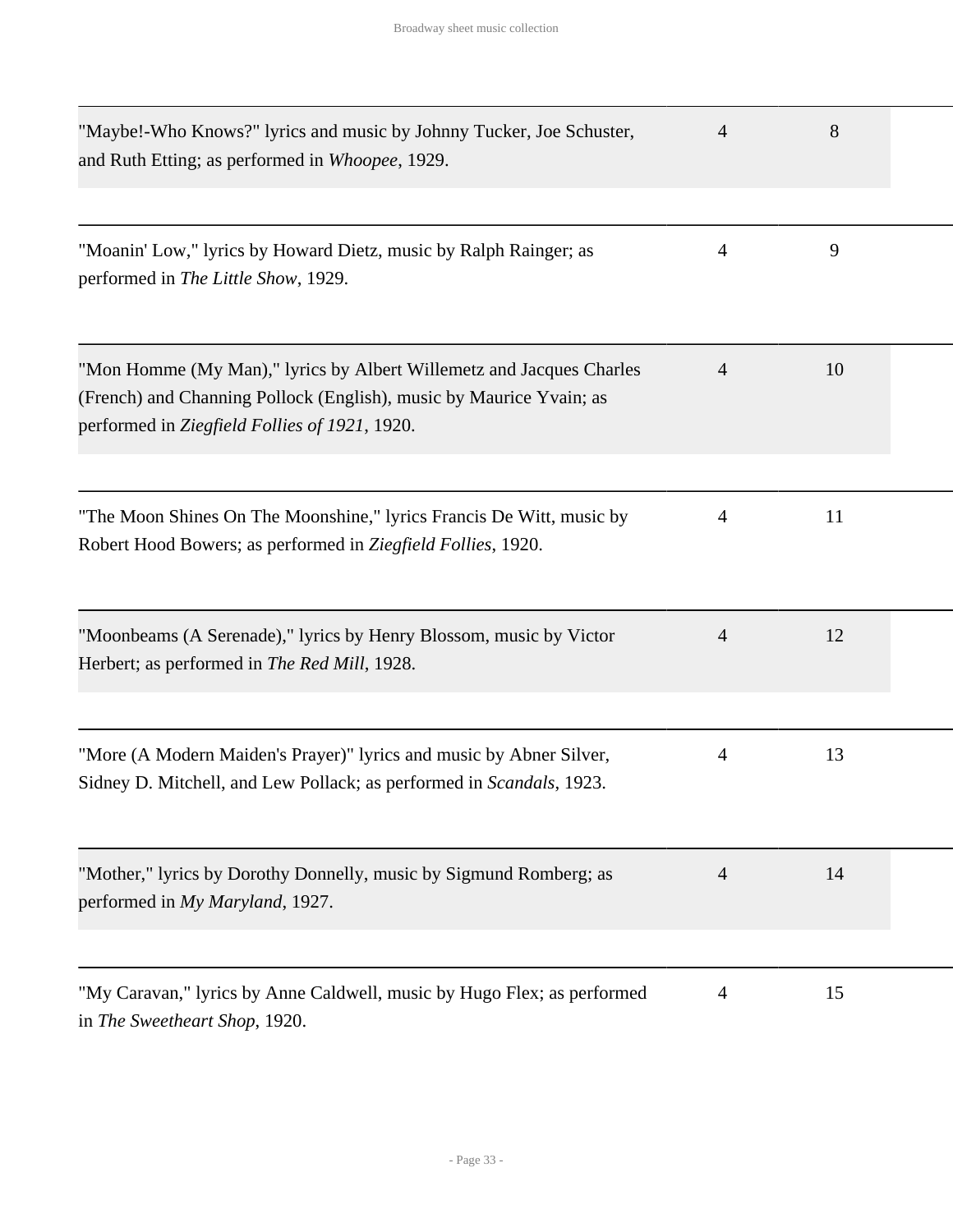| "My Dream Girl (I Loved You Long Ago)," lyrics by Rida Johnson Young,<br>music by Victor Herbert; as performed in The Dream Girl, 1924.                        | 4              | 16        |  |
|----------------------------------------------------------------------------------------------------------------------------------------------------------------|----------------|-----------|--|
| "My First Love-My Last Love," lyrics by Irving Caesar and Otto Harbach,<br>music by Sigmund Romberg; as performed in Nina Rosa, 1929.                          | 4              | 17        |  |
| "My Girl Uses Mineralava (That's Why I'm Her Beau)," lyrics and music by<br>Eddie Cantor; as performed in Ziegfield Follies, 1923.                             | $\overline{4}$ | 18        |  |
| "My Heart Stood Still," lyrics by Lorenz Hart, music by Richard Rodgers; as<br>performed in A Connecticut Yankee, 1927.                                        | $\overline{4}$ | 19        |  |
| "My Hero," lyrics by Rida Johnson Young, music by Victor Herbert; as<br>performed in My Dream Girl, 1924.                                                      | 4              | 20        |  |
| "My Isle of Golden Dreams," lyrics by Gus Kahn, music by Walter<br>Blaufuss; as performed in The Passing Show of 1919, Hello Alexander, and<br>Oh Look!, 1919. | 4              | $21 - 23$ |  |
| "My Lady of Diamonds," lyrics and music by Bothwell Browne; as<br>performed in Dancing Diana, 1924.                                                            | 4              | 24        |  |
| "My Lady of the Cameo," lyrics by Alfred Bryan, music by Jean Schwartz;<br>as performed in The Century Revue and The Midnight Rounders, 1920.                  | 4              | 25        |  |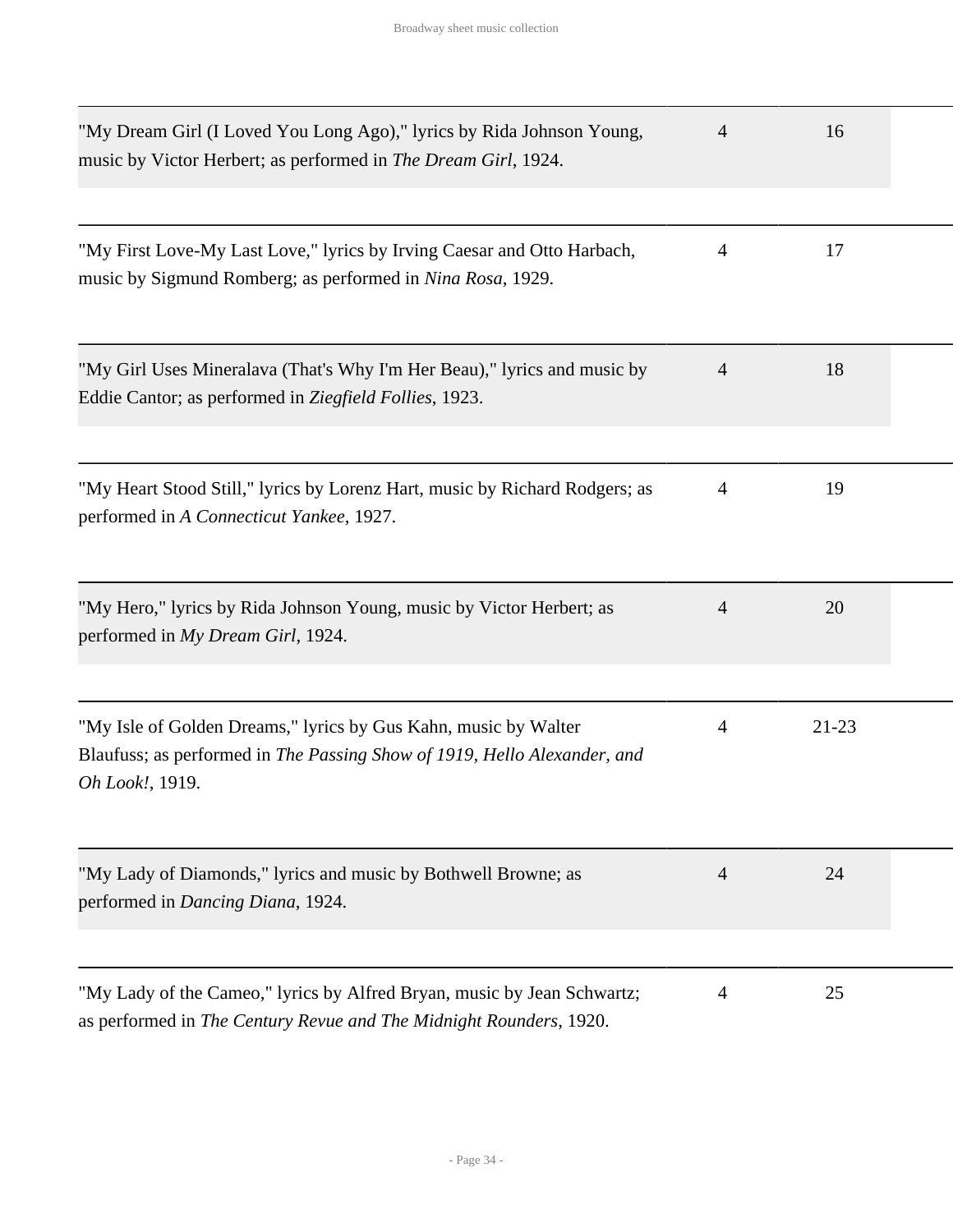| "My Lucky Star," lyrics and music by B.G. Sylva, Lew Brown, and Ray<br>Henderson; as performed in <i>Follow Thru</i> , 1928.                       | 4              | 26 |  |
|----------------------------------------------------------------------------------------------------------------------------------------------------|----------------|----|--|
| "My Road," lyrics by Marc Connelly and George S. Kaufman, music by<br>Lewis Gensler; as performed in Be Yourself, 1924.                            | $\overline{4}$ | 27 |  |
| "My Sunny Tennessee," lyrics and music by Bert Kalmar, Harry Ruby, and<br>Herman Ruby; as performed in The Midnight Rounders of 1921, 1921.        | $\overline{4}$ | 28 |  |
| " 'N' Everything," lyrics and music by Bud De Sylva, Gus Kahn and Al<br>Jolson; as performed in Sinbad, 1928.                                      | 4              | 29 |  |
| " 'Neath The South Sea Moon," lyrics and music by Louis A. Hirsch, Gene<br>Buck and Dave Stamper; as performed in Ziegfield Follies of 1922, 1922. | 4              | 30 |  |
| "Nellie Kelly I Love You," lyrics and music by George M. Cohen; as<br>performed in Little Nellie Kelly, 1922.                                      | 4              | 31 |  |
| "No Foolin'," lyrics and music by Gene Buck and James F. Hanley; as<br>performed in Ziegfield's American Revue of 1926, 1926.                      | $\overline{4}$ | 32 |  |
| "Nobody Knows How I Miss You Dear Old Pals," lyrics and music by Eddie<br>Dorr and Lew Porter; as performed in Friendly Enemies, 1919.             | 4              | 33 |  |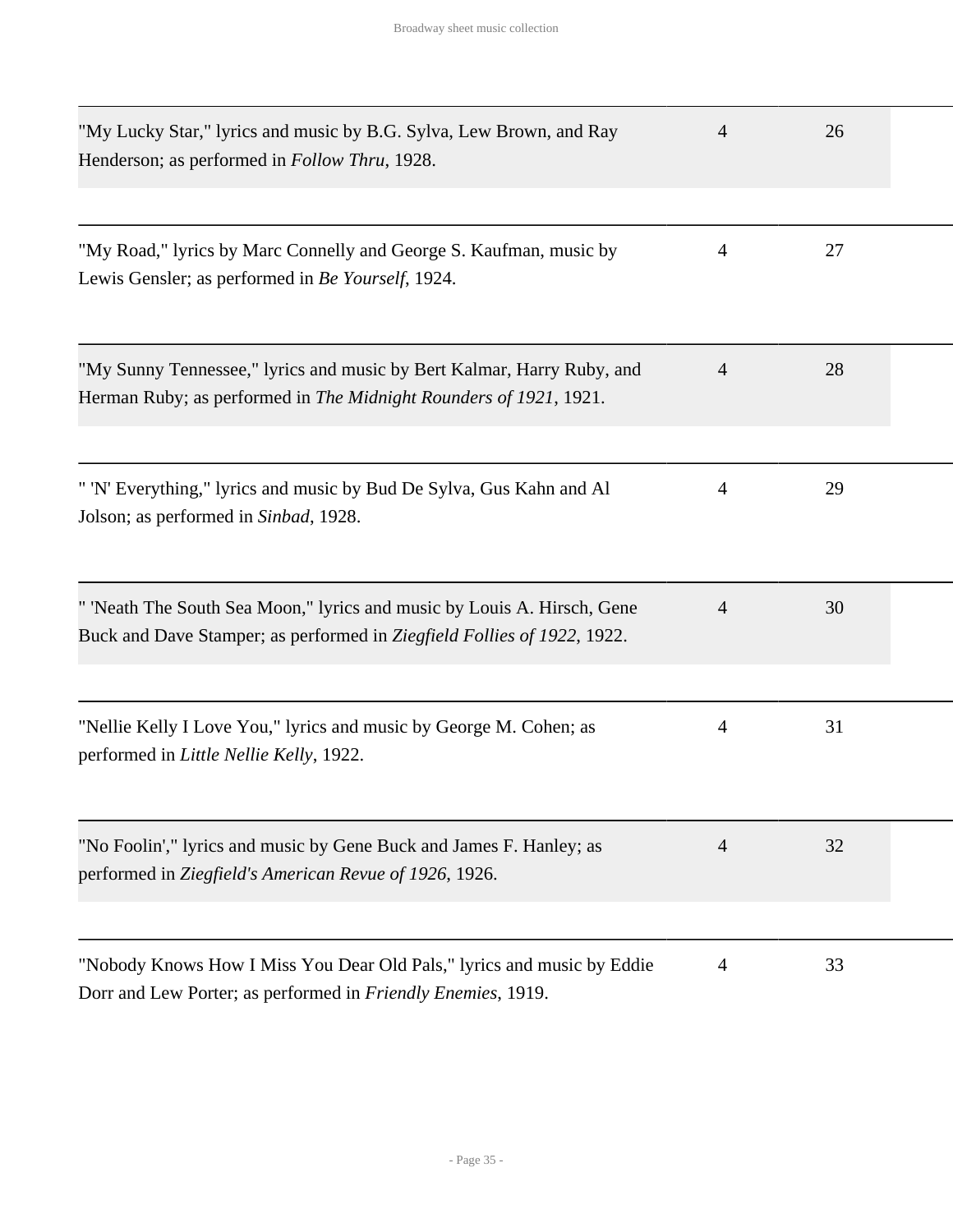| "Nothin'," lyrics and music by Roy Turk and Lou Handman; as performed in<br>A Night In Spain, 1927.                                                                                     | 4              | 34      |  |
|-----------------------------------------------------------------------------------------------------------------------------------------------------------------------------------------|----------------|---------|--|
| "Now I Lay Me Down To Sleep," lyrics by Sidney D. Mitchell, music by<br>George W. Meyer; as performed in Midnight Rounders, 1920.                                                       | $\overline{4}$ | 35      |  |
| "O, Katharina!" lyrics by L. Wolfe Gilbert, music by Richard Fall, ukulele<br>arrangement by May Singhi Breen; as performed in Chauve Souris, 1924.                                     | $\overline{4}$ | 36      |  |
| "O! What A Night To Love (Drizzle, Drizzle, The Party's A Fizzle," lyrics<br>by Jean Herbert and Al Koppel, melody by Seger Ellis; as performed in <i>Earl</i><br>Carol Vanities, 1928. | $\overline{4}$ | 37      |  |
| "Learn To Smile," lyrics by Otto Harbach, music by Louis A. Hirsch; as<br>performed in The O'Brien Girl, 1921.                                                                          | $\overline{4}$ | 38      |  |
| "Oh! Boy, What A Girl," lyrics by Bud Green, music by Wright and<br>Bessinger; as performed in Gay Paree, 1925.                                                                         | 4              | $39-40$ |  |
| "Oh By Jingo! Oh By Gee! (You're The Only Girl For Me)," lyrics by Lew<br>Brown, music by Albert von Tilzer; as performed in Linger Longer Letty,<br>1919.                              | $\overline{4}$ | 41      |  |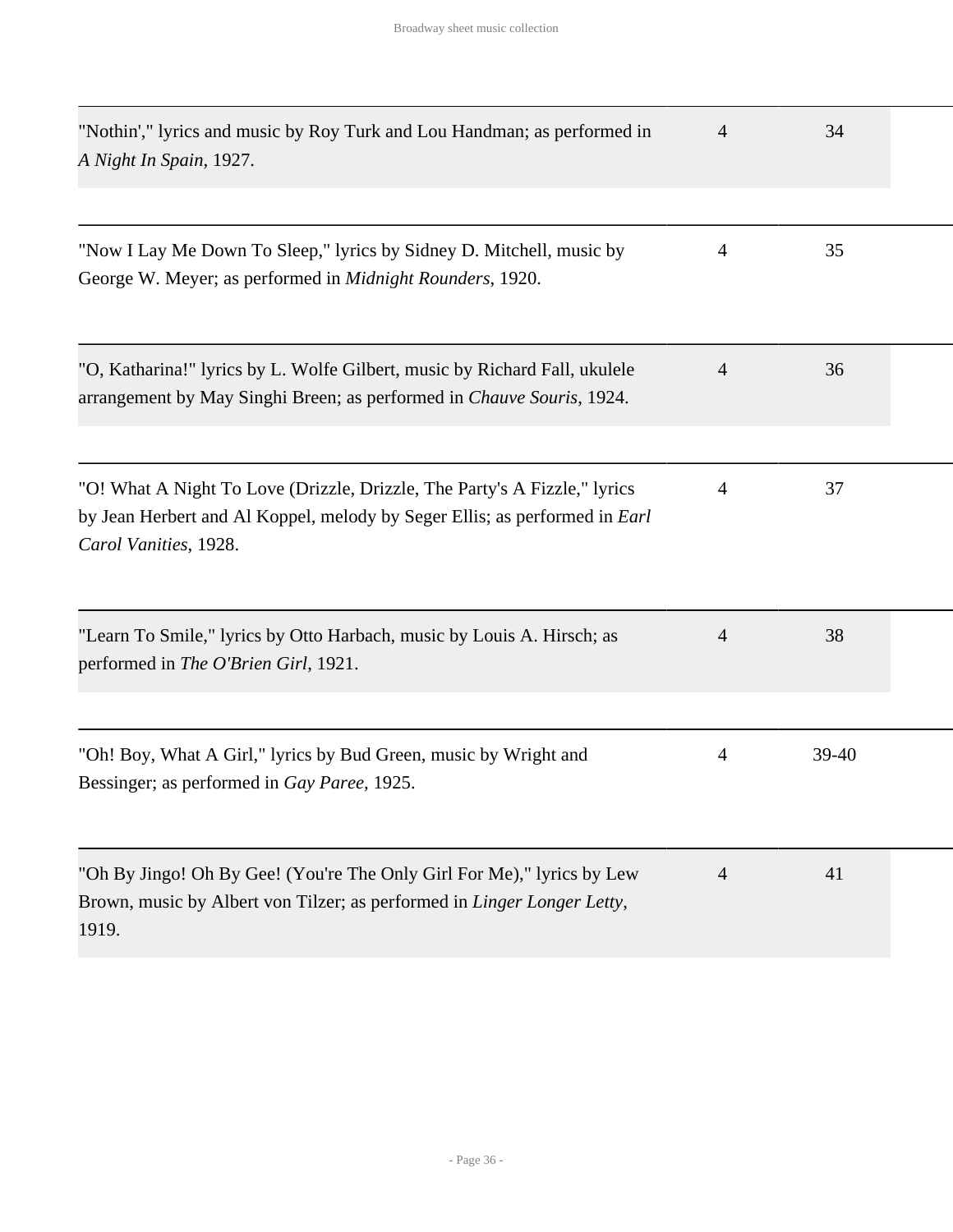| "Oh! Gee, Oh! Gosh, Oh! Golly I'm In Love," lyrics by Olson and Johnson,<br>music by Ernest Breuer; as performed in Ziegfield Follies of 1923, 1923. | 4              | 42 |  |
|------------------------------------------------------------------------------------------------------------------------------------------------------|----------------|----|--|
| "Oh Me! Oh My!" lyrics by Arthur Francis, music by Vincent Youmans; as<br>performed in Two Little Girls In Blue, 1921.                               | $\overline{4}$ | 43 |  |
| "Mister Gallagher and Mister Shean," lyrics and music by Gallagher and<br>Shean; as performed in Ziegfield's Follies of 1922, 1922.                  | 4              | 44 |  |
| "Ol' Man River," lyrics by Oscar Hammerstein II, music by Jerome Kern; as<br>performed in Show Boat, 1927.                                           | $\overline{4}$ | 45 |  |
| "Old Fashioned Garden," lyrics and music by Cole Porter; as performed in<br>Hitchy-Koo 1919, 1919.                                                   | 4              | 46 |  |
| "Old Fashioned Girl," lyrics and music by Al Jolson; as performed in<br>Bombo, 1922.                                                                 | $\overline{4}$ | 47 |  |
| "Old Fashioned Love," lyrics and music by Cecil Mack and Jimmy Johnson;<br>as performed in Runnin' Wild, 1923.                                       | 4              | 48 |  |
| "Once In A Lifetime," lyrics by Raymond Klages, music by Jesse Greer; as<br>performed in Earl Carroll's Vanities, 1928.                              | $\overline{4}$ | 49 |  |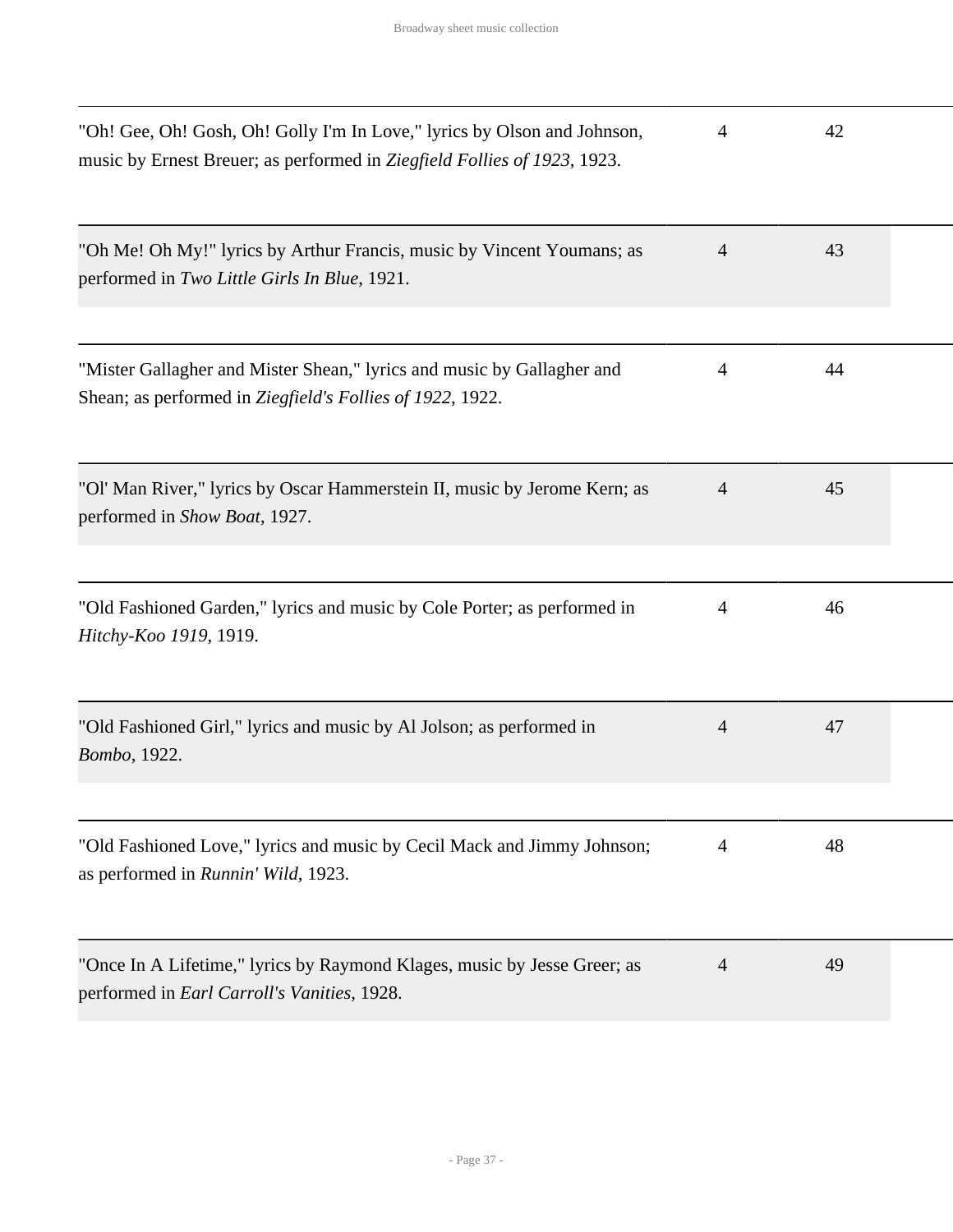| "Once Upon A Time," lyrics by Zelda Sears, music by Harold Levy; as<br>performed in The Clinging Vine, 1922.                      | 4              | 50 |  |
|-----------------------------------------------------------------------------------------------------------------------------------|----------------|----|--|
| "Once Upon A Time," lyrics by Frederic A. Kummer, music by Sigmund<br>Romberg; as performed in The Magic Melody, 1919.            | $\overline{4}$ | 51 |  |
| "One Alone," lyrics by Otto Harbach and Oscar Hammerstein II, music by<br>Sigmund Romberg; as performed in The Desert Song, 1926. | 4              | 52 |  |
| "Only A Rose," lyrics by Brian Hooker, music by Rudolf Friml; as<br>performed in The Vagabond King, 1925.                         | $\overline{4}$ | 53 |  |
| "Open Your Heart," lyrics and music by Creamer and Layton; as performed<br>in 3 Showers, 1920.                                    | 4              | 54 |  |
| "Or What Have You?" lyrics by Grace Henry, music by Morris Hamilton; as<br>performed in The Little Show, 1929.                    | $\overline{4}$ | 55 |  |
| "An Orange Grove In California," lyrics and music by Irving Berlin; as<br>performed in The Music Box Revue 1923-24, 1923.         | 4              | 56 |  |
| "Pack Up Your Sins And Go To The Devil," lyrics and music by Irving<br>Berlin; as performed in The Music Box Revue 1922-23, 1922. | 4              | 57 |  |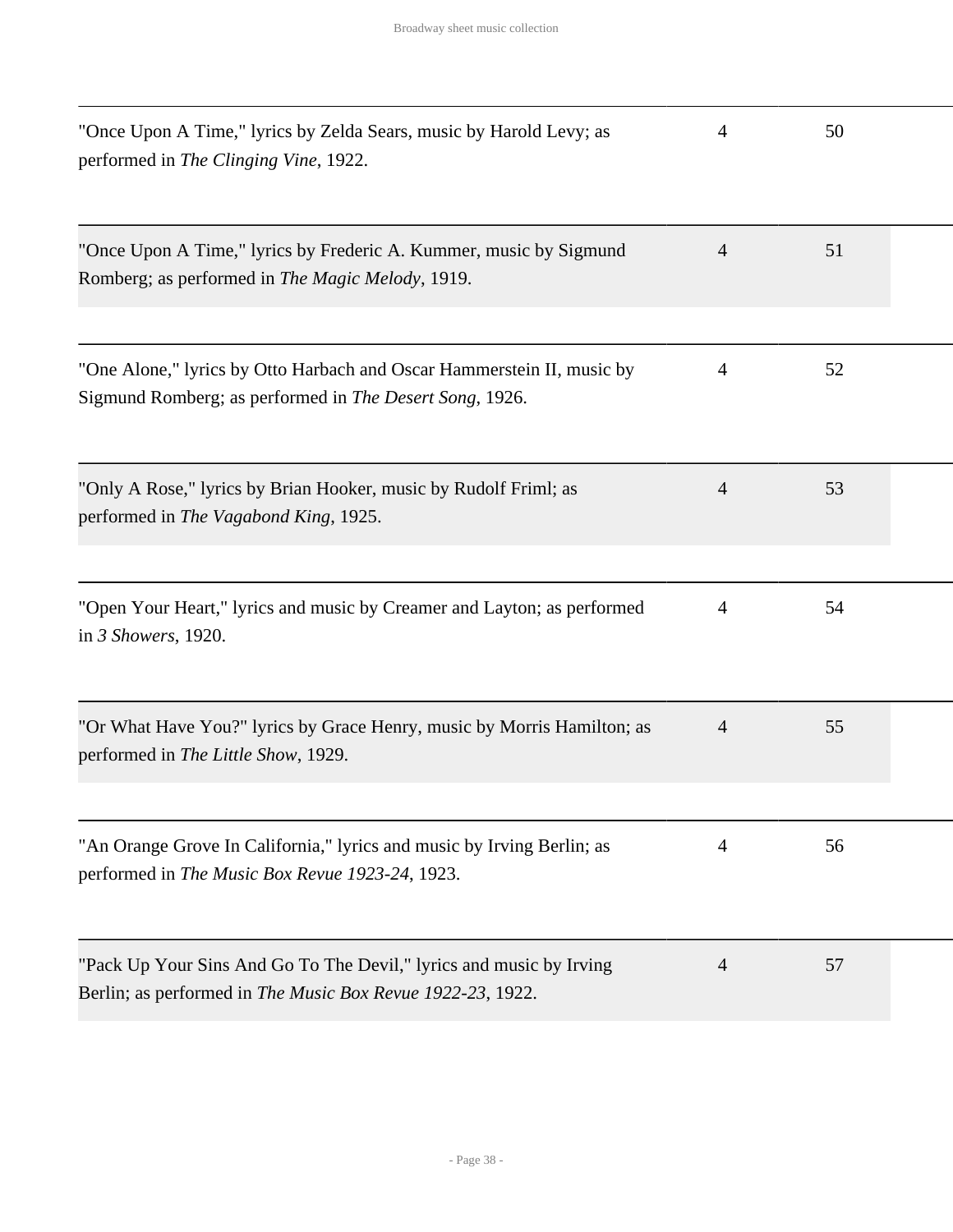| "Paddlin' Madelin' Home," lyrics and music by Harry Woods; as performed<br>in Sunny, 1925.                                                                                | $\overline{4}$ | 58 |  |
|---------------------------------------------------------------------------------------------------------------------------------------------------------------------------|----------------|----|--|
| "The Parade of The Wooden Soldiers (La Parade Des Soldats De Bois),"<br>French lyrics by Victor Olivier, music by Leon Jessel; as performed in Le<br>Chauve-Souris, 1922. | $\overline{4}$ | 59 |  |
| "Paradise Alley (Any Old Alley Is Paradise Alley)," lyrics by Howard<br>Johnson, music by Harry Archer and Carle Carlton; as performed in<br>Paradise Alley, 1922.        | 4              | 60 |  |
| "Personality," lyrics and music by George M. Cohen; as performed in Billie,<br>1928.                                                                                      | 4              | 61 |  |
| "Pitter Patter," lyrics by Will M. Hough, music by William B. Friedlander;<br>as performed in Pitter-Patter, 1920.                                                        | 4              | 62 |  |
| "Play Gypsies-Dance Gypsies," lyrics by Harry B. Smith, music by<br>Emmerich Kálmán; as performed in Countess Maritza, 1924.                                              | 4              | 63 |  |
| "Please Learn To Love," lyrics and music by B.C. Hilliam; as performed in<br>Buddies, 1919.                                                                               | $\overline{4}$ | 64 |  |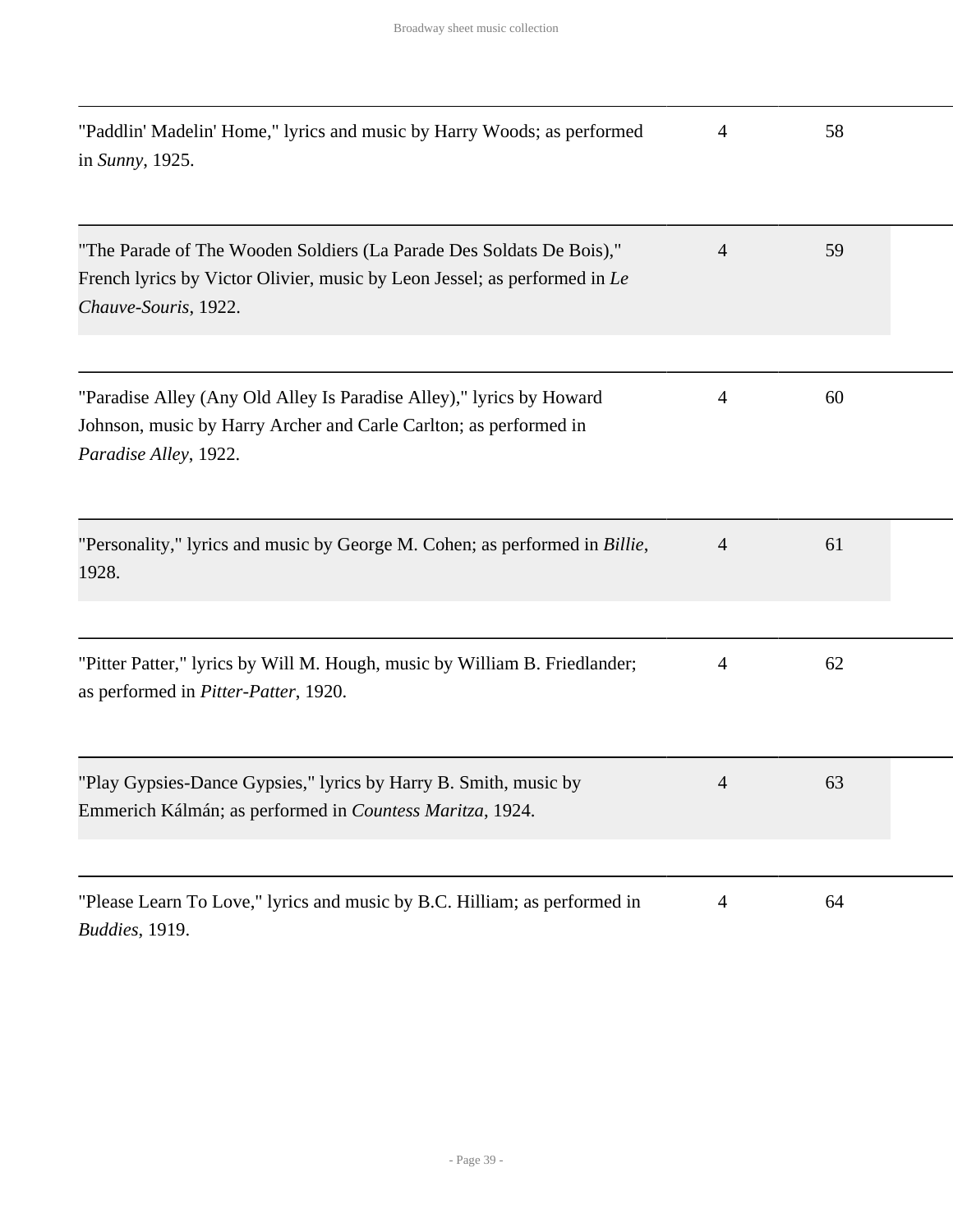| "Raggedy Ann," lyrics by Anne Caldwell, music by Jerome Kern; as<br>performed in The Stepping Stones, 1923.                                                                                 | $\overline{4}$ | 65             |  |
|---------------------------------------------------------------------------------------------------------------------------------------------------------------------------------------------|----------------|----------------|--|
| "Raquel," lyrics by George Whiting, music by Joe Burke; as performed in<br>Earl Carroll's Vanities, 1928.                                                                                   | $\overline{4}$ | 66             |  |
| "Regimental Song," lyrics by Brian Hooker, music by Rudolf Friml; as<br>performed in The White Eagle, 1928.                                                                                 | 4              | 67             |  |
| "Rio Rita," lyrics by Joseph McCarthy, music by Harry Tierney; as<br>performed in Rio Rita, 1926.                                                                                           | 5              | $\mathbf{1}$   |  |
| "Rock-A-Bye Baby Days," lyrics by Harold Christy, music by Abner Silver<br>and Saul Bernie, ukulele arrangement by May Singhi Breen; as performed in<br>Kid Boots, 1924.                    | 5              | $\overline{2}$ |  |
| "Roll 'Em Girls (Roll Your Own)," lyrics and music by Bobby Heath, Micky<br>Marr, and Archie Fletcher, ukulele arrangement by May Singhi Breen; as<br>performed in Bobby Heath Revue, 1925. | 5              | 3              |  |
| "Rose Of Washington Square," lyrics by Ballard MacDonald, music by<br>James F. Hanley; as performed in Ziegfield Midnight Frolic, 1920.                                                     | 5              | $\overline{4}$ |  |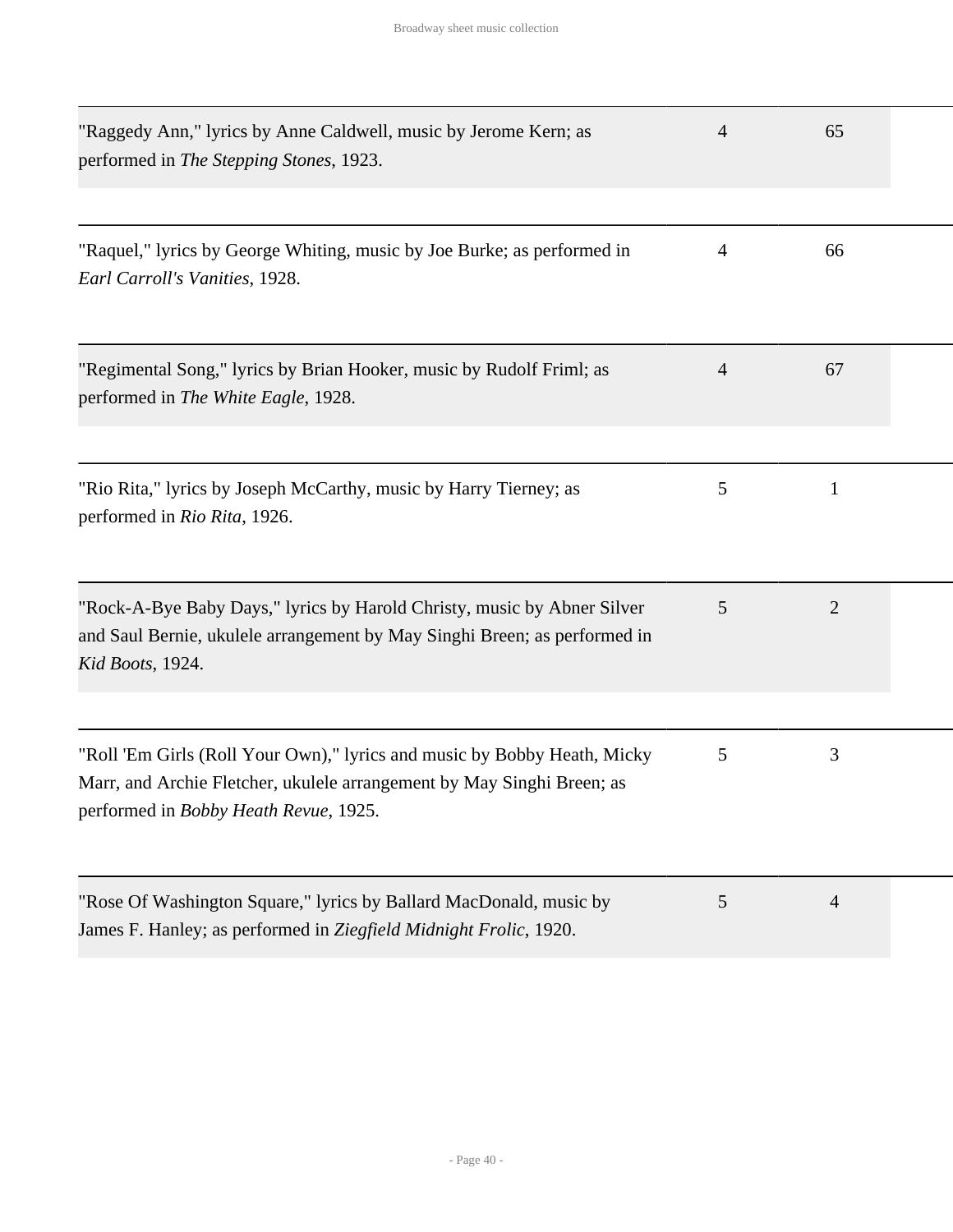| "Roses, Lovely Roses," lyrics by B.G. Sylva, music by Emmreich Kálmán;<br>as performed in The Yankee Princess, 1922.                                           | 5 | 5  |  |
|----------------------------------------------------------------------------------------------------------------------------------------------------------------|---|----|--|
| "Rosetime and You," lyrics by Alex Rogers, music by C. Luckeyth Roberts;<br>as performed in $Go-Go$ , 1923.                                                    | 5 | 6  |  |
| "Sally Won't You Come Back?" lyrics by Gene Buck, music by Dave<br>Stamper; as performed in Ziegfield Follies 1921, 1921.                                      | 5 | 7  |  |
| "The Same Old Moon," lyrics and music by Otto Harbach, Bert Kalmar, and<br>Harry Ruby; as performed in <i>Lucky</i> , 1927.                                    | 5 | 8  |  |
| "San," lyrics and music by Lindsay McPhail and Walter Michels, ukulele<br>arrangement by May Singhi Breen; as performed in Ziegfield Follies of<br>1924, 1920. | 5 | 9  |  |
| "Saturday," lyrics by Sidney D. Mitchell, music by Harry Brooks; as<br>performed in Snap Shorts of 1921, 1921.                                                 | 5 | 10 |  |
| "Say It With A Red Red Rose," lyrics by Billy Rose, music by Jesse Greer;<br>as performed in <i>Padlocks of 1927</i> , 1927.                                   | 5 | 11 |  |
| "Say It With Music," lyrics and music by Irving Berlin; as performed in<br>Music Box Revue, 1921.                                                              | 5 | 12 |  |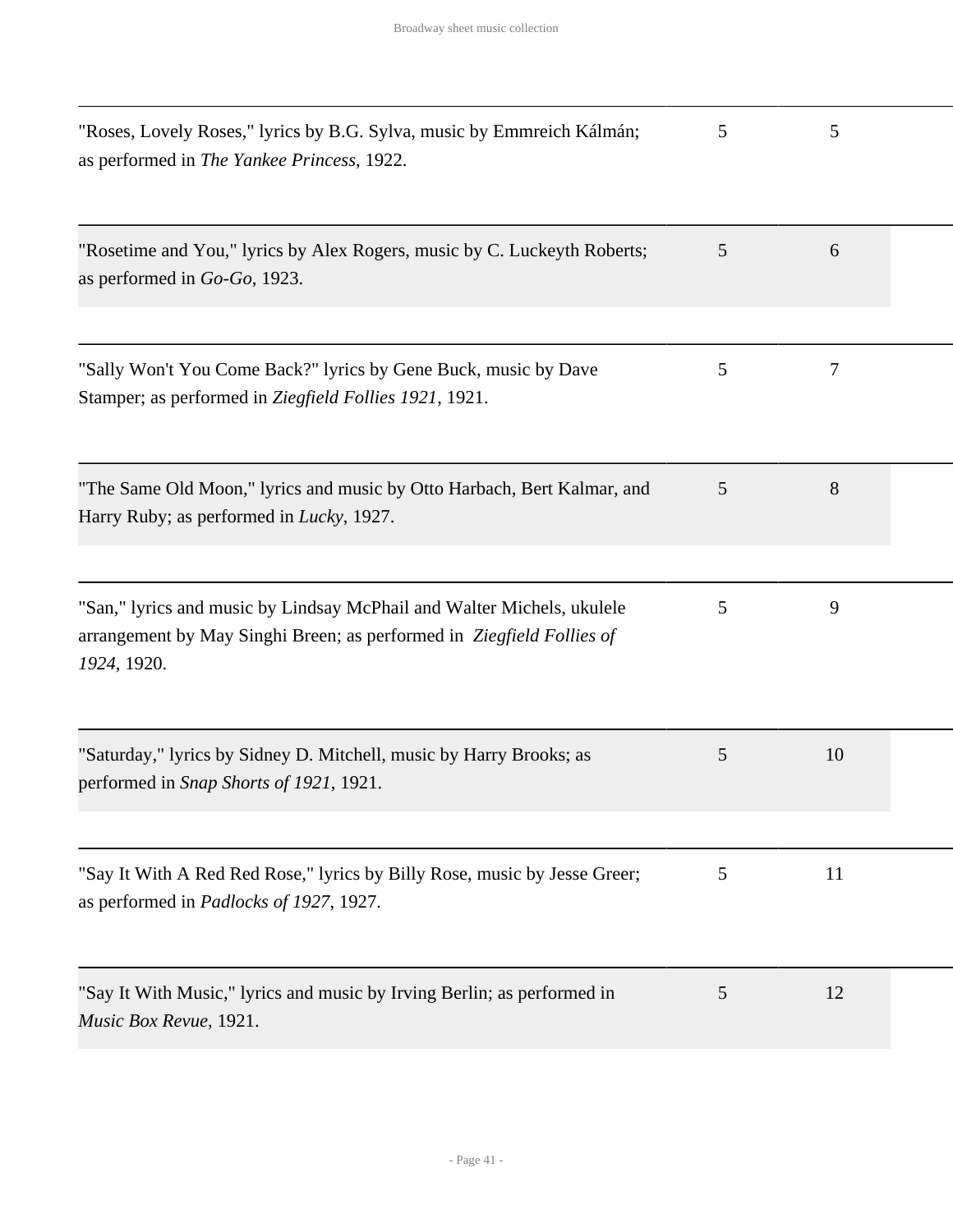| "See-Saw," lyrics by Earl Derr Biggers, music by Louis A. Hirsch; as<br>performed in See-Saw, 1919.                                           | 5 | 13 |  |
|-----------------------------------------------------------------------------------------------------------------------------------------------|---|----|--|
| "Selection," lyrics and music by Victor Herbert, Raymond Hubbell, and<br>Dave Stamper; as performed in Ziegfield Follies of 1924, 1924.       | 5 | 14 |  |
| "Serenade (Solo Version)," lyrics by Dorothy Donnelly, music by Sigmund<br>Romberg; as performed in The Student Prince In Heidelberg, 1925.   | 5 | 15 |  |
| "Seven Or Eleven (My Dixie Pair O' Dice)," lyrics by Lew Brown, music by<br>Walter Donaldson; as performed in Make It Snappy, 1923.           | 5 | 16 |  |
| "Shake Your Little Shoulder," lyrics by Darl MacBoyle, music by Walter L.<br>Rosemont; as performed in The Little Cottage, 1920.              | 5 | 17 |  |
| "Shine On A Harvest Moon," lyrics by Jack Norworth, music by Nora<br>Bayes-Norworth; as performed in Ziegfield Follies, 1918.                 | 5 | 18 |  |
| "Silver Moon," lyrics by Dorothy Donnelly, music by Sigmund Romberg; as<br>performed in My Maryland, 1927.                                    | 5 | 19 |  |
| "Snow Flake," lyrics by John Murray Anderson and Arthur Swanstrom,<br>music by Carey Morgan; as performed in Greenwich Village Follies, 1921. | 5 | 20 |  |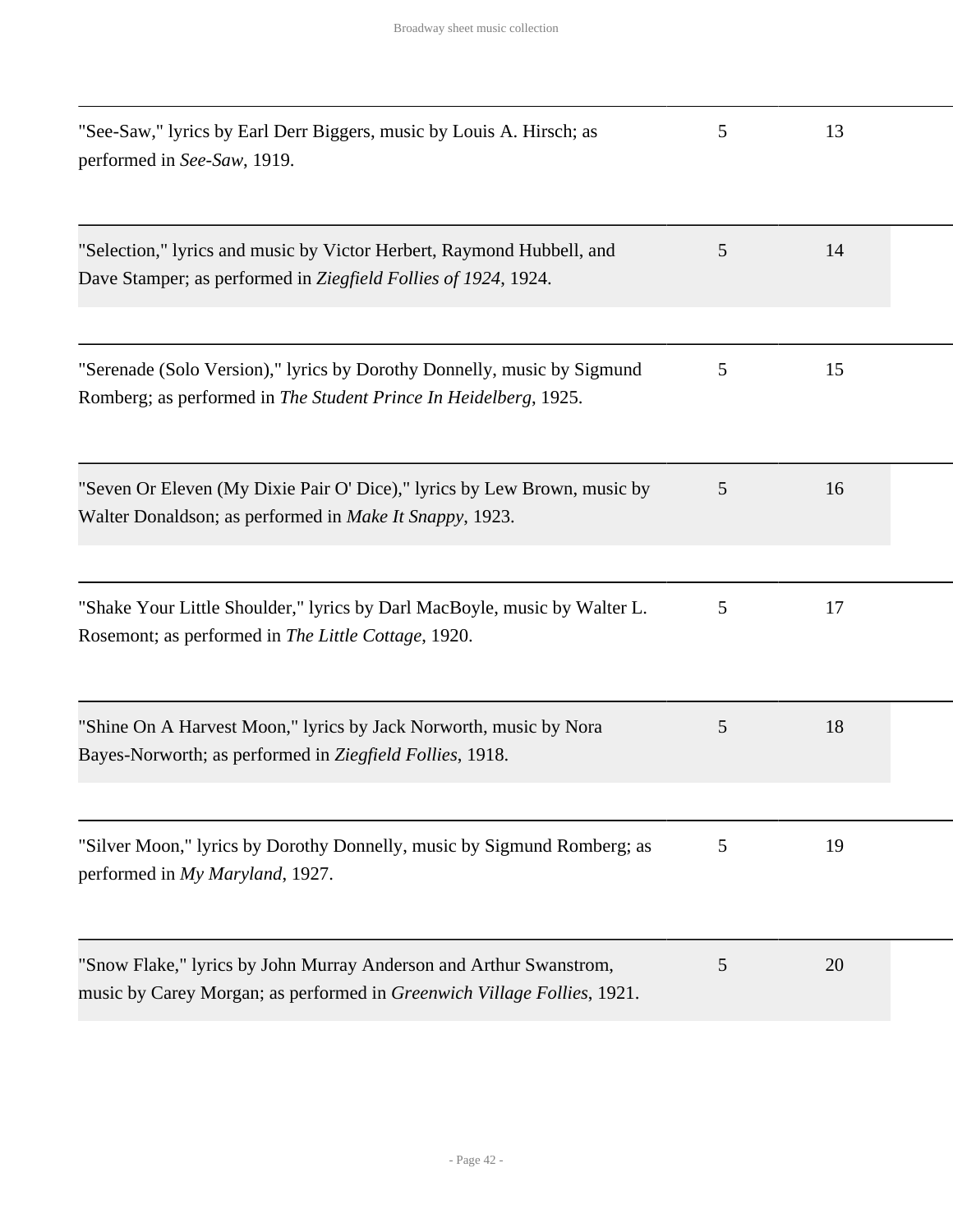| "So Am I," lyrics by Ira Gershwin, music by George Gershwin; as<br>performed in Lady, Be Good!, 1920.                                                                   | 5 | 21 |  |
|-------------------------------------------------------------------------------------------------------------------------------------------------------------------------|---|----|--|
| "So This Is Love," lyrics and music by E. Ray Goetz; as performed in Little<br>Miss Bluebeard, 1923.                                                                    | 5 | 22 |  |
| "So This Is Venice," lyrics by Clarke and Leslie, music by Harry Warren; as<br>performed in The New 1923 Ziegfield Follies, 1923.                                       | 5 | 23 |  |
| "So Will I," lyrics and music by Lew Brown and Cliff Friend, ukulele<br>arrangement by May Singhi Breen; as performed in 7th Annual Greenwich<br>Village Follies, 1926. | 5 | 24 |  |
| "Some Day," lyrics by Brian Hooker, music by Rudolf Friml; as performed<br>in The Vagabond King, 1925.                                                                  | 5 | 25 |  |
| "Some Pretty Day," lyrics by Sam M. Lewis and Joe Young, music by Fred<br>E. Ahlert; as performed in <i>Bits &amp; Pieces</i> , 1920.                                   | 5 | 26 |  |
| "Some Sweet Someone," lyrics by Bert Kalmar, music by Herbert Stothart<br>and Harry Ruby; as performed in <i>Good Boy</i> , 1928.                                       | 5 | 27 |  |
| "Someone Loves You After All (The Rain Song)," lyrics by Joseph<br>McCarthy, music by Harry Tierney; as performed in Kid Boots, 1923.                                   | 5 | 28 |  |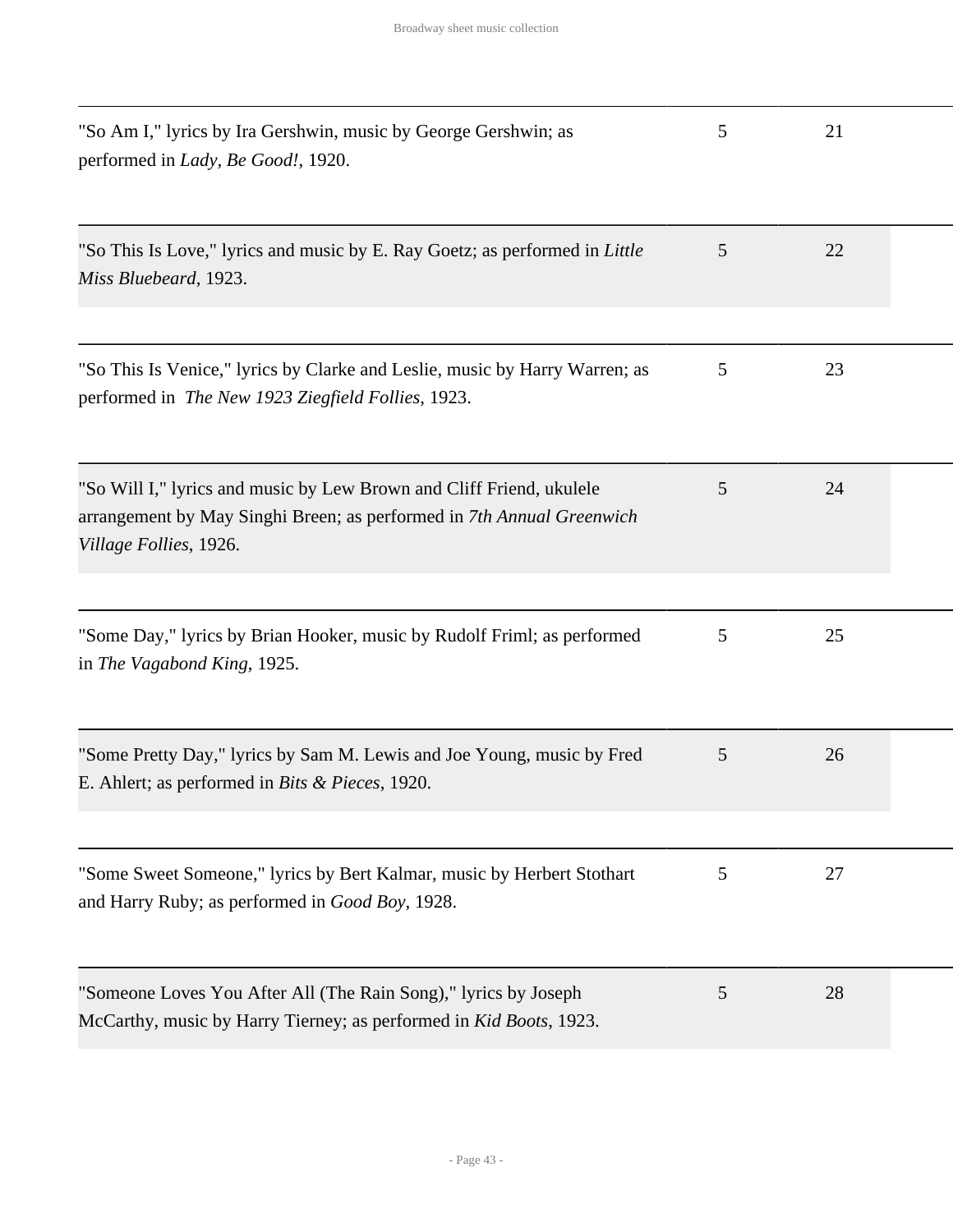| "Someone to Watch Over Me," lyrics by Ira Gershwin, music by George<br>Gershwin; as performed in O-Kay, 1926.                                                  | 5 | 29 |  |
|----------------------------------------------------------------------------------------------------------------------------------------------------------------|---|----|--|
| "Sometimes I'm Happy," lyrics by Irving Caesar, music by Vincent<br>Youmans; as performed in <i>Hit The Deck</i> , 1927.                                       | 5 | 30 |  |
| "Song of Love," lyrics by Dorothy Donnelly, music adapted from Franz<br>Schubert and Heinrich Berte by Sigmund Romberg; as performed in<br>Blossom Time, 1921. | 5 | 31 |  |
| "Song of the Vagabonds," lyrics by Brian Hooker, music by Rudolf Friml;<br>as performed in The Vagabond King, 1925.                                            | 5 | 32 |  |
| "Soon," lyrics by Ira Gershwin, music by George Gershwin; as performed in<br>Strike Up The Band, 1929.                                                         | 5 | 33 |  |
| "St. Louis Blues," lyrics and music by W. C. Handy; as performed in<br>Blackbirds of 1928, 1924.                                                               | 5 | 34 |  |
| "Strike Up The Band," lyrics by Ira Gershwin, music by George Gershwin;<br>as performed in Strike Up The Band, 1929.                                           | 5 | 35 |  |
| "Suppose I Had Never Met You," lyrics by Harlan Thompson, music by<br>Harry Archer; as performed in <i>Little Jesse James</i> , 1923.                          | 5 | 36 |  |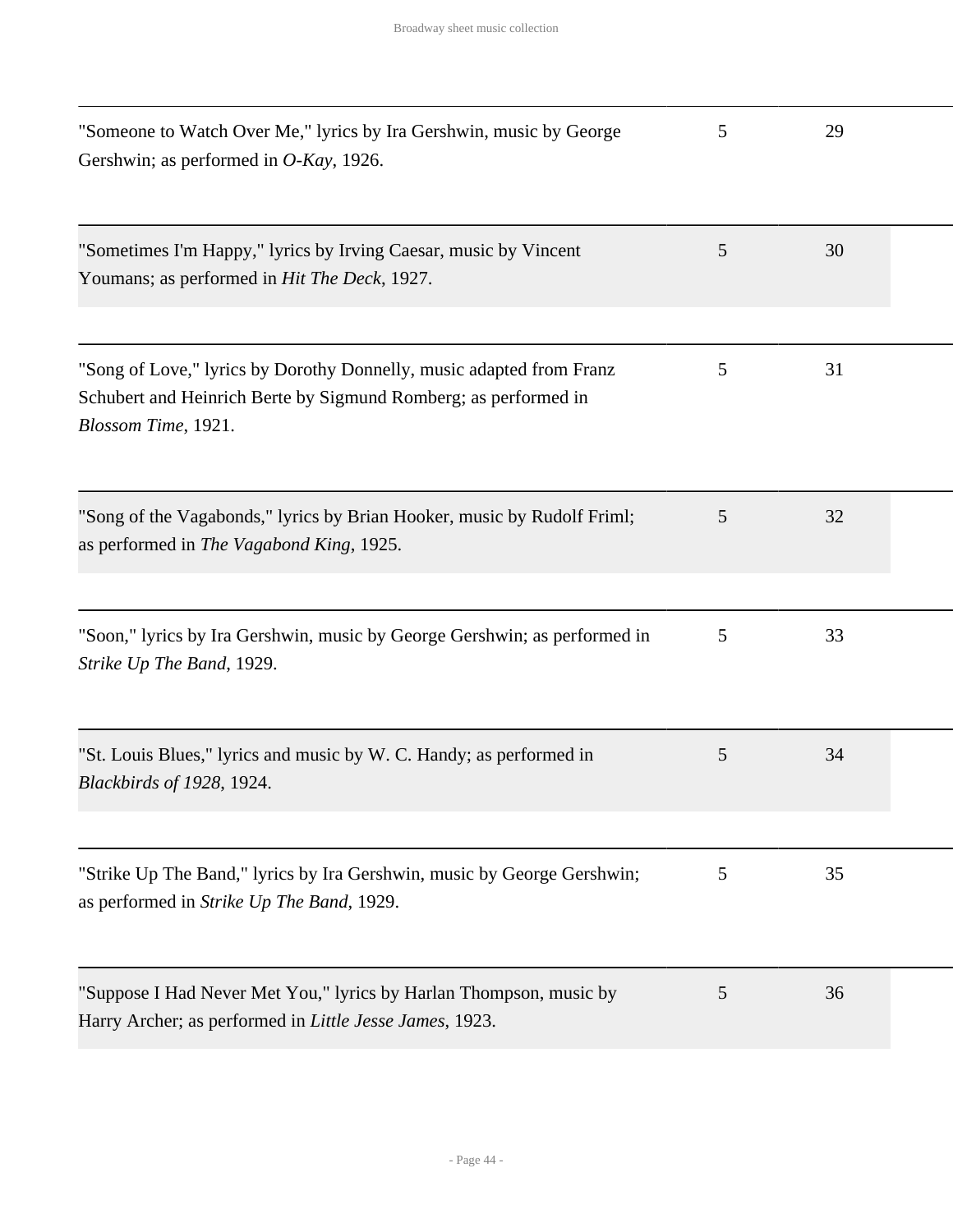| "Swanee," lyrics by Irving Caesar, music by George Gershwin; as performed<br>in Sinbad, 1919.                                                                  | 5 | 37 |  |
|----------------------------------------------------------------------------------------------------------------------------------------------------------------|---|----|--|
| "Sweet and Low-Down," lyrics by Ira Gershwin, music by George<br>Gershwin; as performed in Tip-Toes, 1925.                                                     | 5 | 38 |  |
| "Sweet Kisses (That Came In The Night)," lyrics by Lew Brown and Eddie<br>Buzzell, music by Al von Tilzer; as performed in Ziegfield Follies of 1919,<br>1919. | 5 | 39 |  |
| "Sweet Lady," lyrics by Howard Johnson, music by Frank Crumit and Dave<br>Zoob; as performed in Tangerine, 1921.                                               | 5 | 40 |  |
| "Sweetheart Lane," lyrics by Irving Caesar and John Murray Anderson,<br>music by Louis A. Hirsch; as performed in Greenwich Village Follies, 1922.             | 5 | 41 |  |
| "Sweetheart, We Need Each Other," lyrics by Joe McCarthy, music by<br>Harry Tierney; as performed in Rio Rita, 1929.                                           | 5 | 42 |  |
| "Syncopate," lyrics by Phil Cook, music by Tom Johnstone; as performed in<br>Molly Darling, 1922.                                                              | 5 | 43 |  |
| "The Syncopated Vamp," lyrics and music by Irving Berlin; as performed in<br>Ziegfield Follies of 1920, 1920.                                                  | 5 | 44 |  |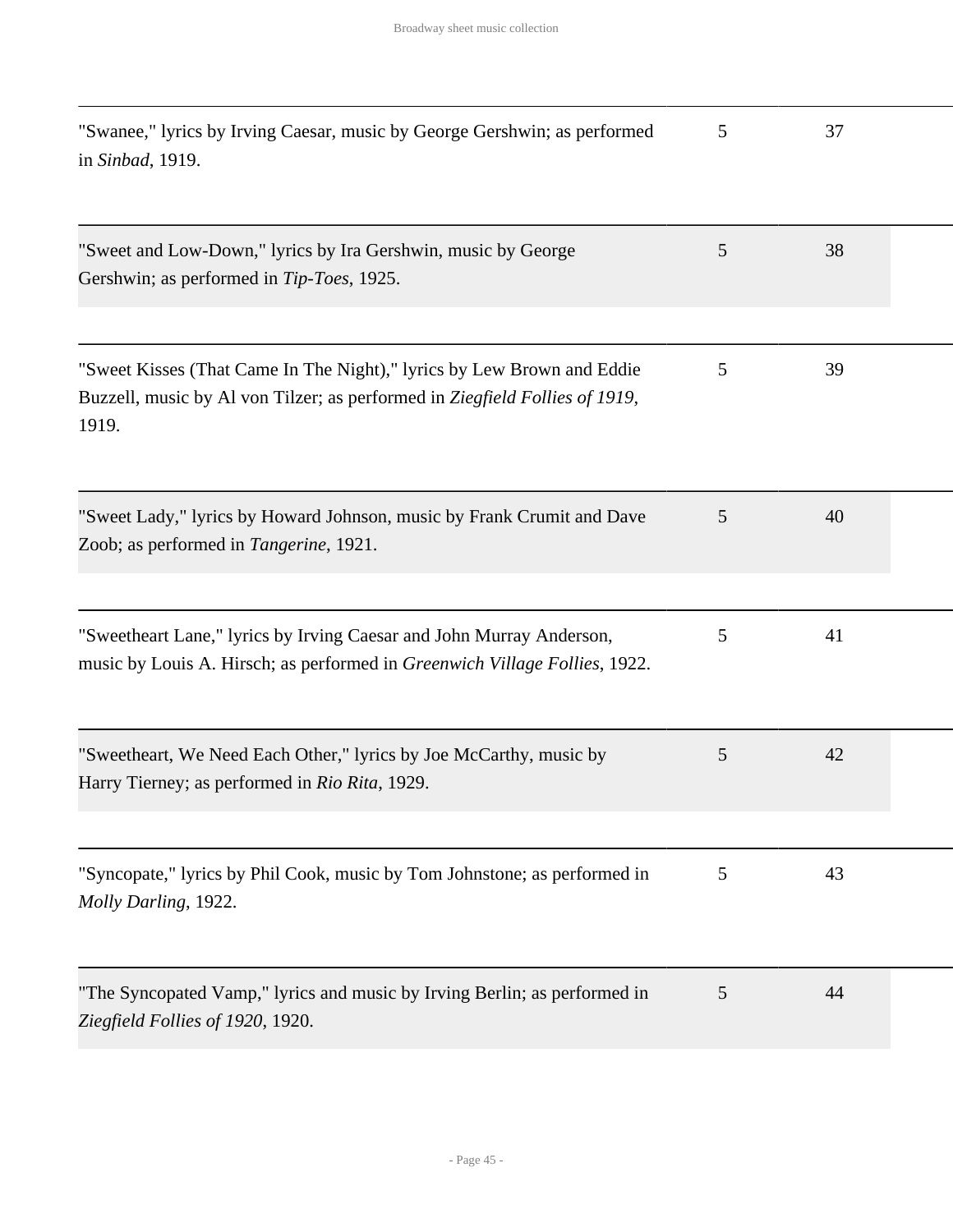| "Take, Oh Take Those Lips Away," lyrics by Joseph McCarthy, music by<br>Harry Tierney; as performed in Ziegfield Follies, 1923.          | 5 | 45 |  |
|------------------------------------------------------------------------------------------------------------------------------------------|---|----|--|
| "The Tale of A Fan," lyrics by R.H. Burnside, music by Raymond Hubbell;<br>as performed in <i>Better Times</i> , 1922.                   | 5 | 46 |  |
| "Tea For Two," lyrics by Irving Caesar, music by Vincent Youmans; as<br>performed in No No Nanette, 1924.                                | 5 | 47 |  |
| "Tell Her In The Springtime," lyrics and words by Irving Berlin; as<br>performed in Music Box Revue 1925, 1924.                          | 5 | 48 |  |
| "Tell Me Little Gypsy," lyrics and music by Irving Berlin; as performed in<br>Ziegfield Follies of 1920, 1920.                           | 5 | 49 |  |
| "Thank Your Father," lyrics and music B.G. De Sylva, Lew Brown, and Ray<br>Henderson; as performed in <i>Flying High</i> , 1930.         | 5 | 50 |  |
| "There Is A Garden In Loveland," lyrics by Harry B. Smith, music adapted<br>from Tchaikovsky by Karl Hajos; as performed in Natja, 1925. | 5 | 51 |  |
| "There's A Million Little Cupids In The Sky," lyrics and music by Sissle $\&$<br>Blake; as performed in In Bamville, 1924.               | 5 | 52 |  |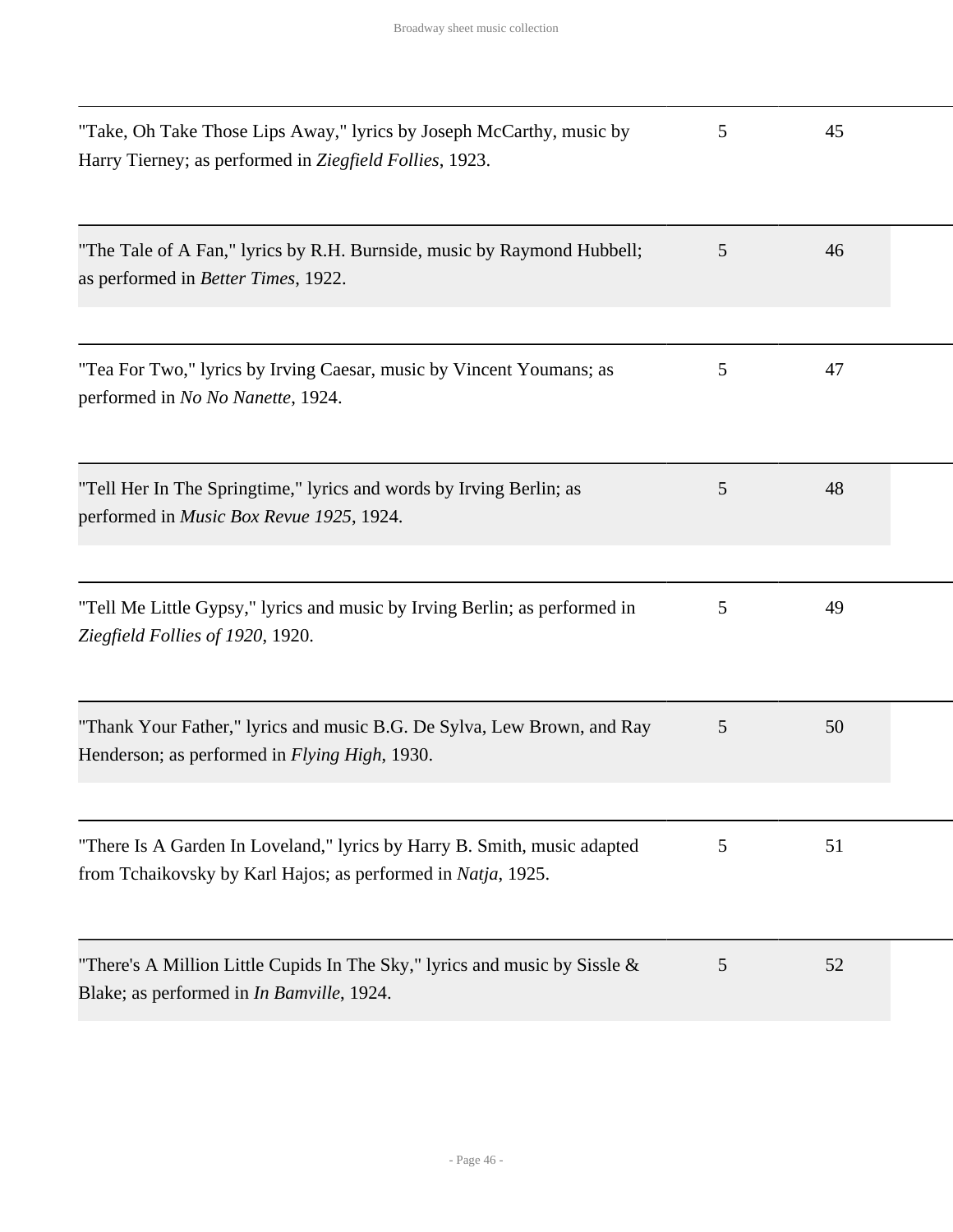| "There's No Place As Grand (As Bandana Land)," lyrics and music by Sissle<br>& Blake; as performed in In Bamville, 1924.                        | 5 | 53 |  |
|-------------------------------------------------------------------------------------------------------------------------------------------------|---|----|--|
| "There's Nothing Too Fine For 'The Finest'!" lyrics by Henry Blossom,<br>music by Victor Herbert; as performed in The Velvet Lady, 1919.        | 5 | 54 |  |
| "They're All Sweeties," lyrics by Andrew Sterling, music by Harry von<br>Tilzer; as performed in Ziegfield Follies, 1919.                       | 5 | 55 |  |
| "They Call It Dancing," lyrics and music by Irving Berlin; as performed in<br>Music Box Revue, 1921.                                            | 5 | 56 |  |
| "Thinking Of Me," lyrics and music by Sissle and Blake; as performed in $In$<br>Bamville, 1924.                                                 | 5 | 57 |  |
| "Kismet (Thou mighty Kismet the golden Sunset)," lyrics and music by<br>Herschel Henlere & Guido Diero; as performed in <i>Kismet</i> , 1920.   | 5 | 58 |  |
| "Thou Swell," lyrics by Lorenz Hart, music by Richard Rodgers; as<br>performed in "A Connecticut Yankee, 1927.                                  | 5 | 59 |  |
| "Three O'Clock in the Morning," lyrics by Dorothy Terriss, music by Julian<br>Robledo; as performed in Greenwich Village Follies of 1921, 1921. | 5 | 60 |  |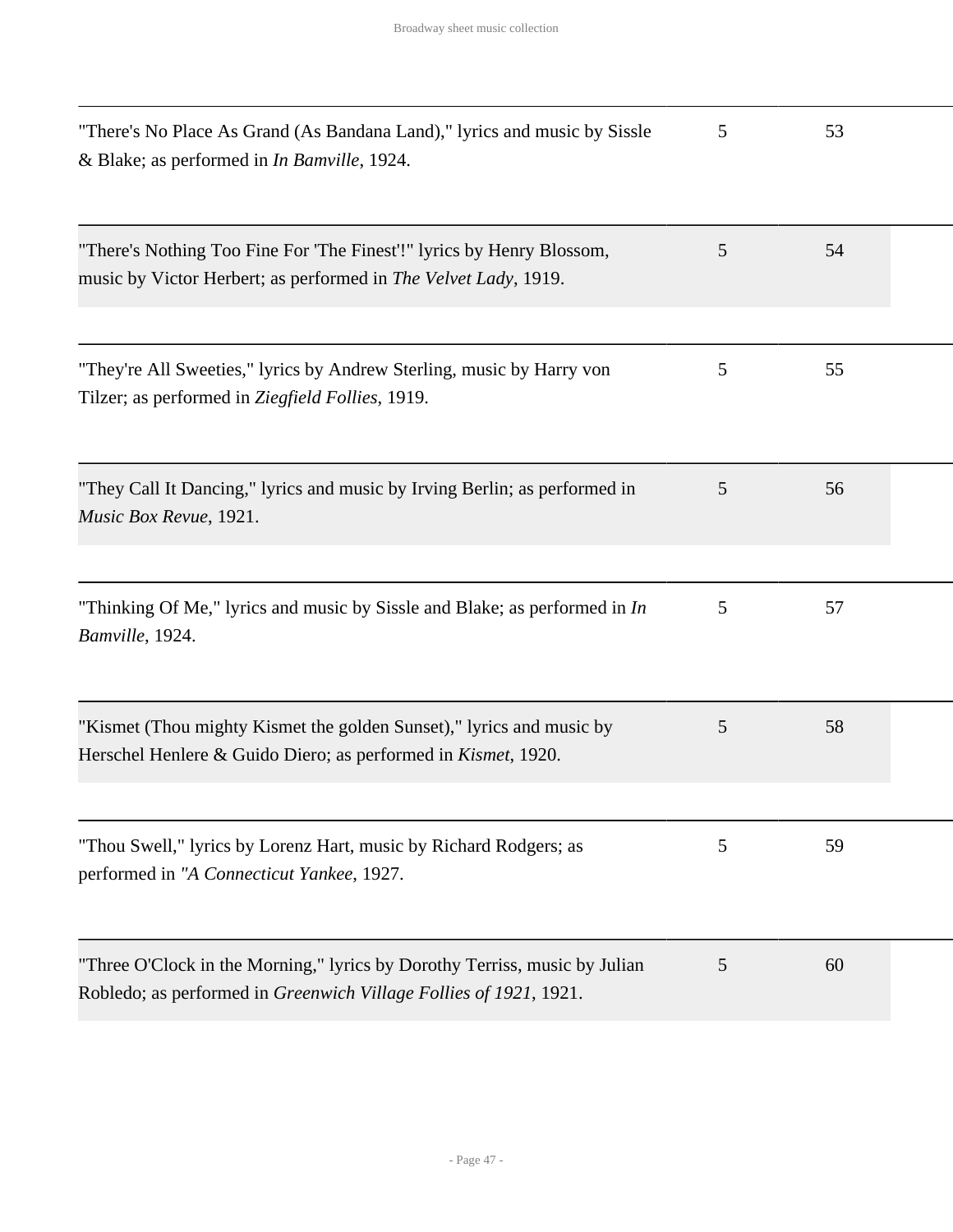| "Tia-Da-Tia-Da-Dee (That's The Melody)," lyrics by Bud Green, music by<br>Sam H. Stepp; as performed in <i>Look Who's Here</i> , 1919.                             | 5 | 61             |  |
|--------------------------------------------------------------------------------------------------------------------------------------------------------------------|---|----------------|--|
| "Tie A String Around Your Finger," lyrics by Zelda Sears, music by Vincent<br>Youmans; as performed in <i>Lollipop</i> , 1924.                                     | 5 | 62             |  |
| "Till My Luck Comes Rolling Along," lyrics and music by George M.<br>Cohen; as performed in Little Nellie Kelly, 1922.                                             | 6 | 1              |  |
| "Till Our Dreams Come True (There never will be such a girl as you),"<br>lyrics by John B. Rodgers, music by Harry L. Alford; as performed in<br>Springtime, 1921. | 6 | $\overline{2}$ |  |
| "Time Will Tell," lyrics by Raymond Klages, music by J. Fred Coots; as<br>performed in Sally, Irene and Mary, 1922.                                                | 6 | 3              |  |
| "Tis An Irish Girl I Love and She's Just Like You," lyrics by J. Keirn<br>Brennan and Alfred Dubin, music by Ernest R. Ball; as performed in<br>Mascushla, 1919.   | 6 | $\overline{4}$ |  |
| "Tis Love!" lyrics by Harry B. Smith, music by Sigmund Romberg; as<br>performed in The Love Call, 1927.                                                            | 6 | 5              |  |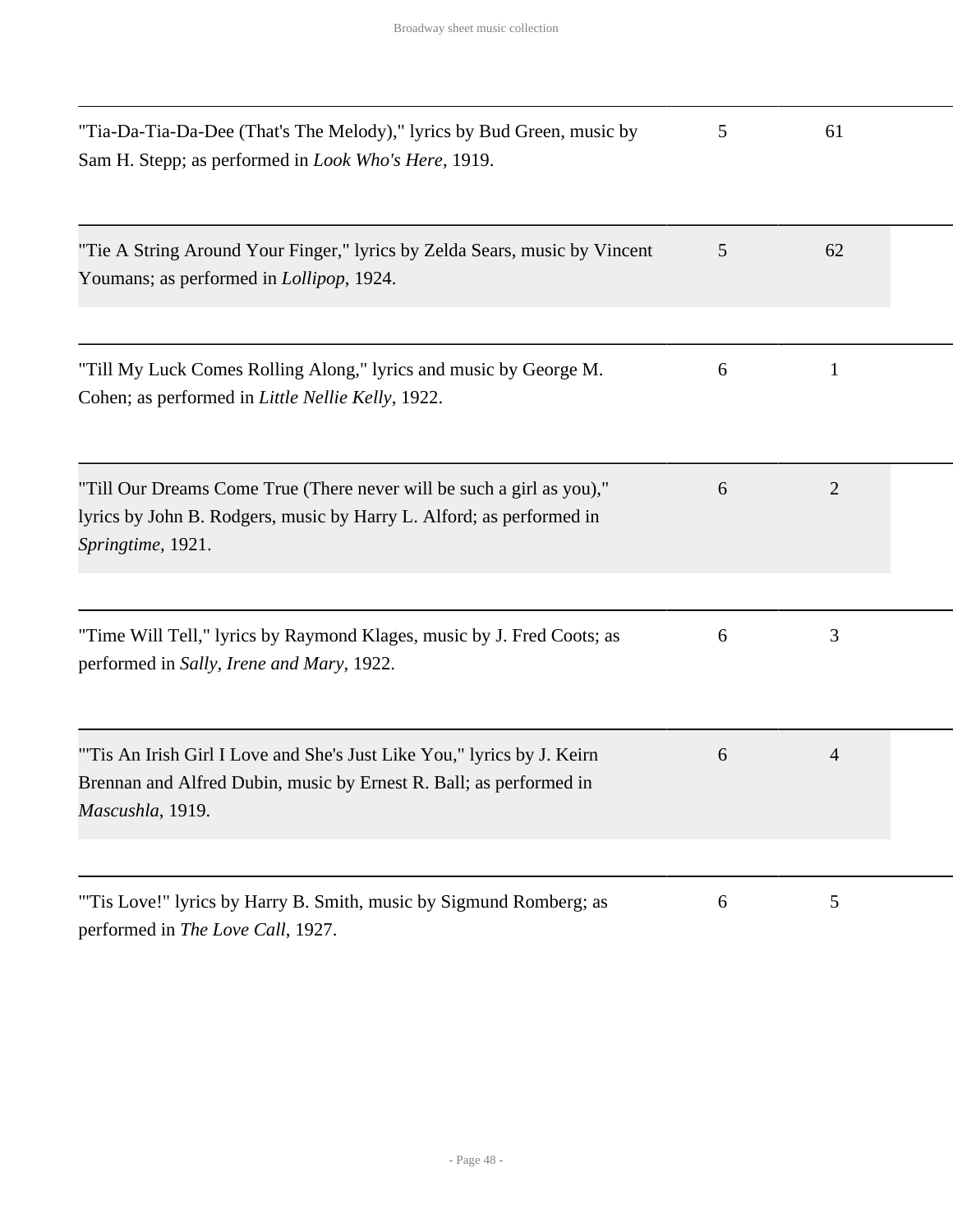| "Titina (Je Cherche Apres Titine)," lyrics by Bertal-Maubon and E. Ronn,<br>music by Leo Daniderff; as performed in <i>Elsie Janis's Puzzles of 1925</i> ,<br>1922. | 6 | 6  |  |
|---------------------------------------------------------------------------------------------------------------------------------------------------------------------|---|----|--|
|                                                                                                                                                                     |   |    |  |
| "To Know You Is To Love You," lyrics and music by B.G. De Sylva, Lew<br>Brown and Ray Henderson; as performed in <i>Hold Everything</i> , 1928.                     | 6 | 7  |  |
| "Too Good To Be True," lyrics and music by B.G. De Sylva, Lew Brown<br>and Ray Henderson; as performed in Hold Everything, 1928.                                    | 6 | 8  |  |
| "Toot, Toot, Tootsie (Goo' Bye)," lyrics and music by Gus Kahn, Ernie<br>Erdman, and Dan Russo; as performed in <i>Bombo</i> , 1922.                                | 6 | 9  |  |
| "True Hearts," lyrics by Arthur Wimperis, music by Sigmund Romberg; as<br>performed in <i>Louie the 14th</i> , 1925.                                                | 6 | 10 |  |
| "Tulip Time," lyrics by Gene Buck, music by Dave Stamper; as performed<br>in Ziegfield Follies of 1919, 1919.                                                       | 6 | 11 |  |
| "Twilight," lyrics by Grace Henry, music by Morris Hamilton; as performed<br>in Earl Carroll Vanities, 1926.                                                        | 6 | 12 |  |
| "Twilight Voices," lyrics by Harry B. Smith, music by Sigmund Romberg;<br>as performed in <i>Princess Flavia</i> , 1925.                                            | 6 | 13 |  |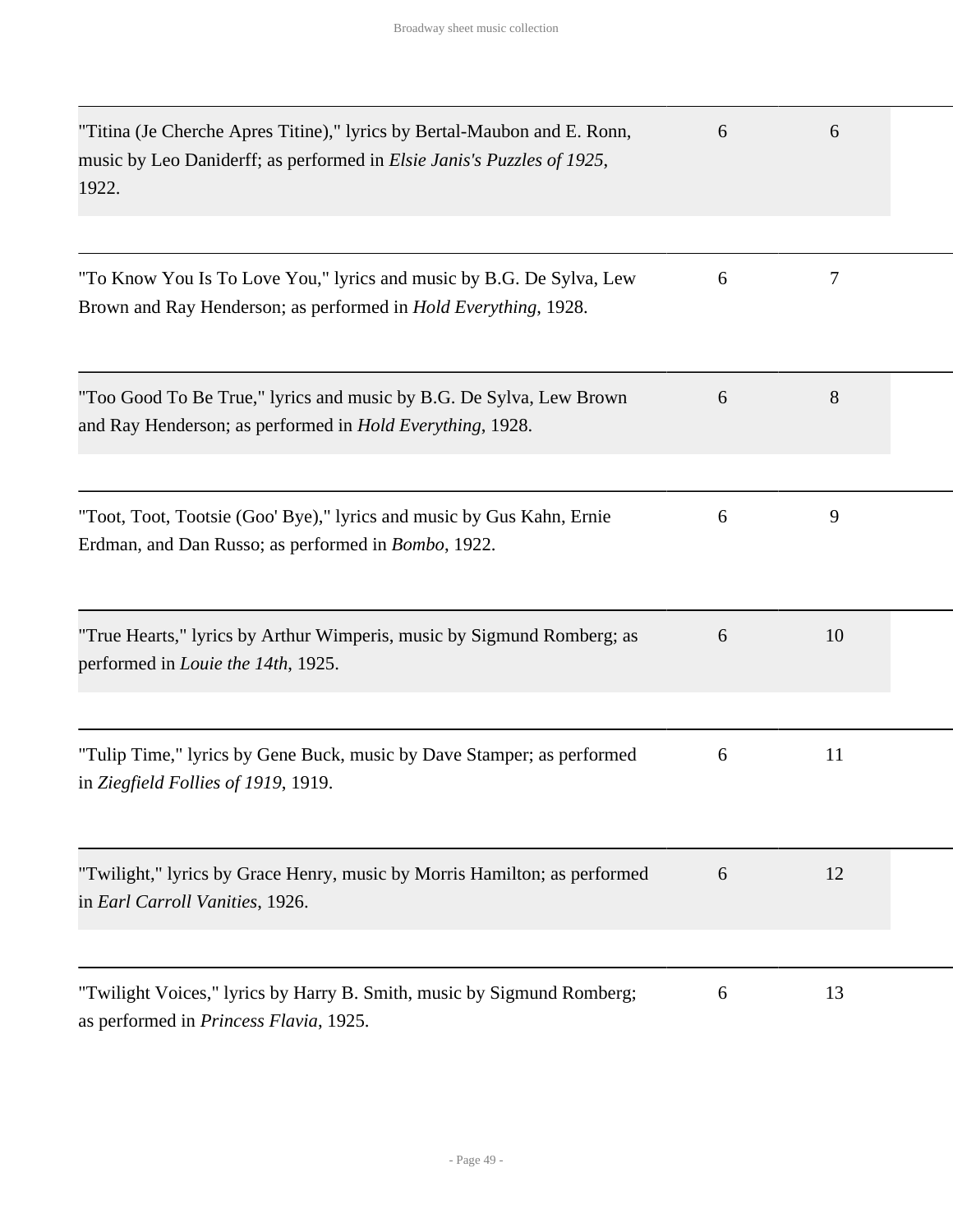| "The Twinkle In Your Eye," lyrics by Neville Fleeson, music by Albert von<br>Tilzer; as performed in The Gingham Girl, 1922.                                                              | 6 | 14 |  |
|-------------------------------------------------------------------------------------------------------------------------------------------------------------------------------------------|---|----|--|
| "Two Little Love Birds," lyrics by Ballard MacDonald, music by Sigmund<br>Romberg; as performed in Love Birds, 1921.                                                                      | 6 | 15 |  |
| "Two Little Ruby Rings," lyrics by Oscar Hammerstein II, music by Herbert<br>Stothart; as performed in <i>Daffy Dill</i> , 1922.                                                          | 6 | 16 |  |
| "Two Little Wooden Shoes," lyrics and music by Jack Stanley and James B.<br>Hanley; as performed in Spice of 1922, 1922.                                                                  | 6 | 17 |  |
| "Underneath Hawaiian Skies (Sous les cieux D'Hawaii)," lyrics by Ernie<br>Erdman (English) and Z. Renaud (French), music by Fred Rose; as<br>performed in The Passing Show of 1921, 1920. | 6 | 18 |  |
| "Until You Get Somebody Else," lyrics by Gus Kahn, music by Walter<br>Donaldson; as performed in Whoopee, 1928.                                                                           | 6 | 19 |  |
| "Upside Down," lyrics by William Le Baron, music by Victor Jacobi; as<br>performed in The Love Letter, 1921.                                                                              | 6 | 20 |  |
| "The Vagabond King Waltz," lyrics by Brian Hooker, music by Rudolf<br>Friml; as performed in The Vagabond King, 1926.                                                                     | 6 | 21 |  |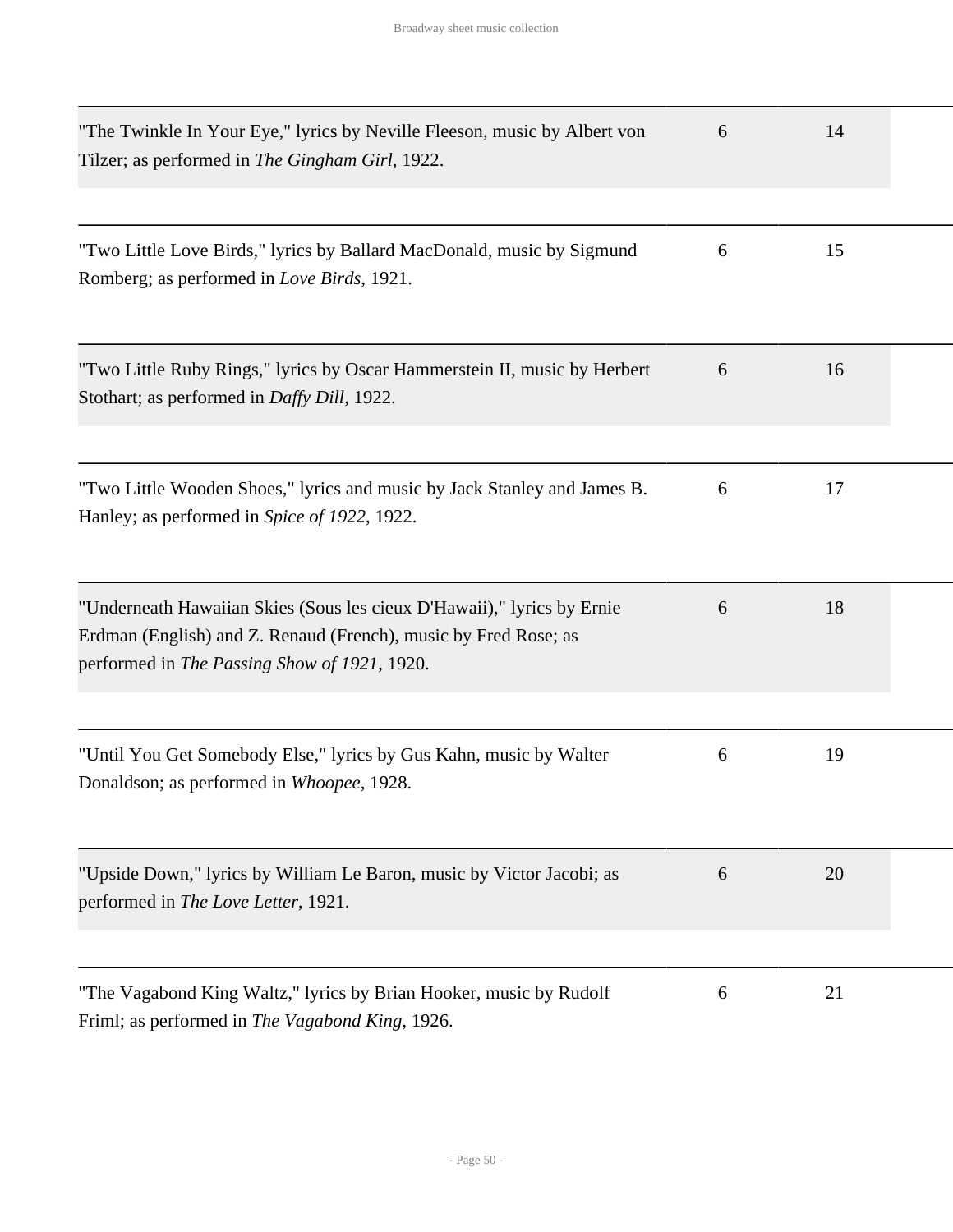| "Valencia (A Song of Spain)," lyrics by Lucien Boyer and Jacques Charles,<br>American version by Clifford Grey, music by Jose Padilla, ukulele<br>arrangement by May Singhi Breen; as performed in The Great Temptations,<br>1925. | 6 | 22 |  |
|------------------------------------------------------------------------------------------------------------------------------------------------------------------------------------------------------------------------------------|---|----|--|
| "N.' Orleans," lyrics and music by Bernard Glasser; as performed in <i>Miss</i><br>Nellie of N.' Orleans, 1919.                                                                                                                    | 6 | 23 |  |
| "The Varsity Drag," lyrics and music by B.G. De Sylva, Lew Brown and<br>Ray Henderson; as performed in Good News!, 1927.                                                                                                           | 6 | 24 |  |
| "Venetian Moon," lyrics by Gus Kahn, music by Phil Goldberg & Frank<br>Magine; as performed in The Passing Show, 1919.                                                                                                             | 6 | 25 |  |
| "Waitin' For The Evenin' Mail (Sittin' On The Inside Looking At The<br>Outside)," lyrics and music by Billy Baskette; as performed in Dew Drop<br><i>Inn</i> , 1923.                                                               | 6 | 26 |  |
| "Wang Wang Blues," lyrics by Leo Wood, music by Gus. Mueller, "Buster"<br>Johnson, and Henry Busse; as performed in Ziegfield Follies 1921, 1921.                                                                                  | 6 | 27 |  |
| "We," lyrics by Roy W. French, music by James E. Wood; as performed in<br>Jolly Jerome, 1928.                                                                                                                                      | 6 | 28 |  |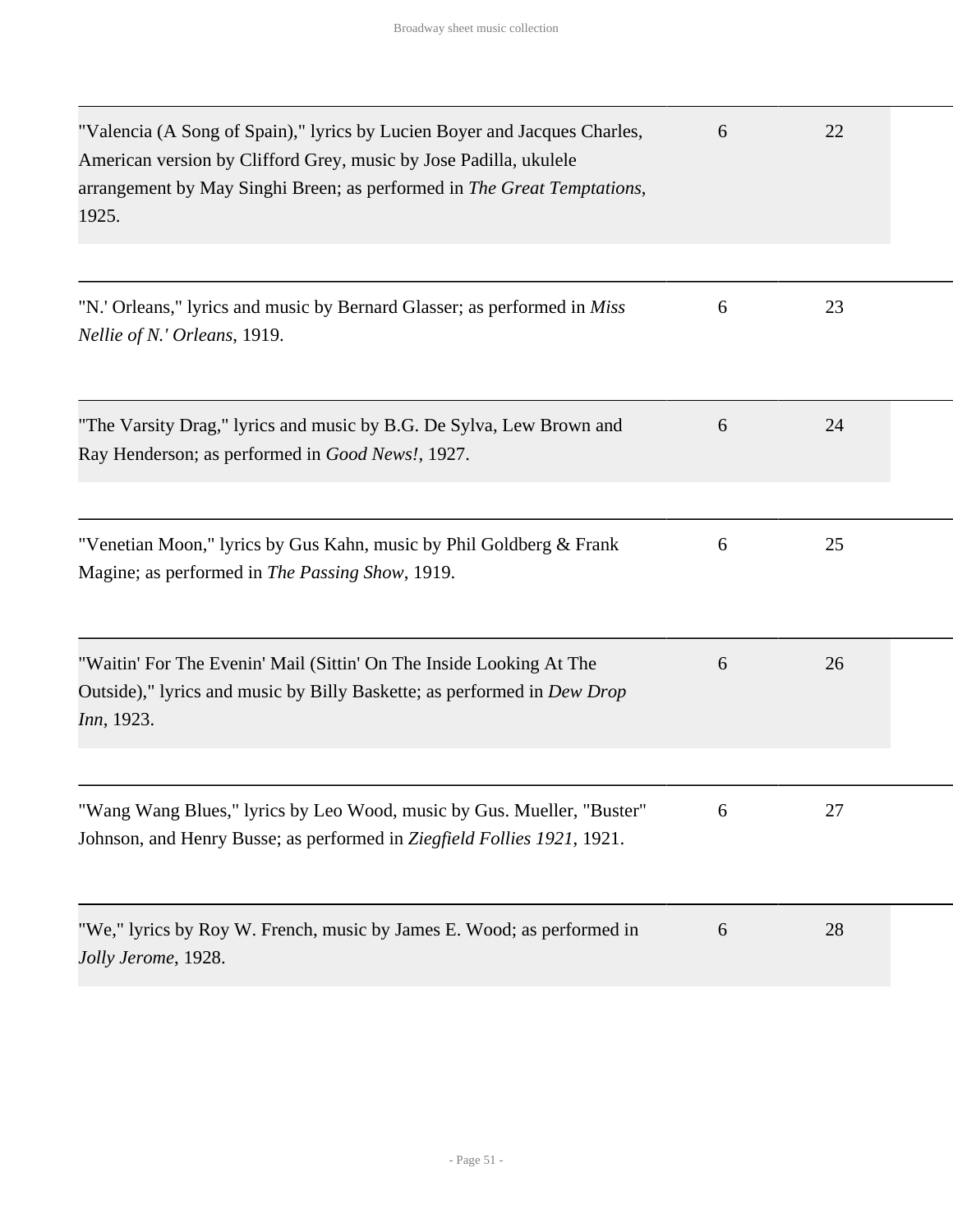| "Weep No More (My Mammy)," lyrics by Sidney Clare and Sidney D.<br>Mitchell, music by Lew Pollack; as performed in The Passing Show of 1921,<br>1921.           | 6 | 29 |  |
|-----------------------------------------------------------------------------------------------------------------------------------------------------------------|---|----|--|
| "What D'Ya Say?" lyrics and music by B.G. De Sylva, Lew Brown and Ray<br>Henderson; as performed in Scandals, 1928.                                             | 6 | 30 |  |
| "What Do You Do Sunday, Mary?" lyrics by Irving Caesar, music by<br>Stephen Jones; as performed in <i>Poppy</i> , 1923.                                         | 6 | 31 |  |
| "What I'll Do," lyrics and music by Irving Berlin; as performed in <i>Music Box</i><br>Revue, 1924.                                                             | 6 | 32 |  |
| "When All Your Castles Come Tumbling Down," lyrics by Arthur Francis,<br>music by Milton E. Schwarzwald; as performed in <i>Molly Darling</i> , 1922.           | 6 | 33 |  |
| "When Dreams Come True," lyrics by John Murray Anderson and Arthur<br>Swanstrom, music by Carey Morgan; as performed in The Greenwich<br>Follies of 1921, 1921. | 6 | 34 |  |
| "When Hearts Are Young," lyrics by Cyrus Wood, music by Sigmund and<br>Alfred Goodman; as performed in The Lady In Ermine, 1922.                                | 6 | 35 |  |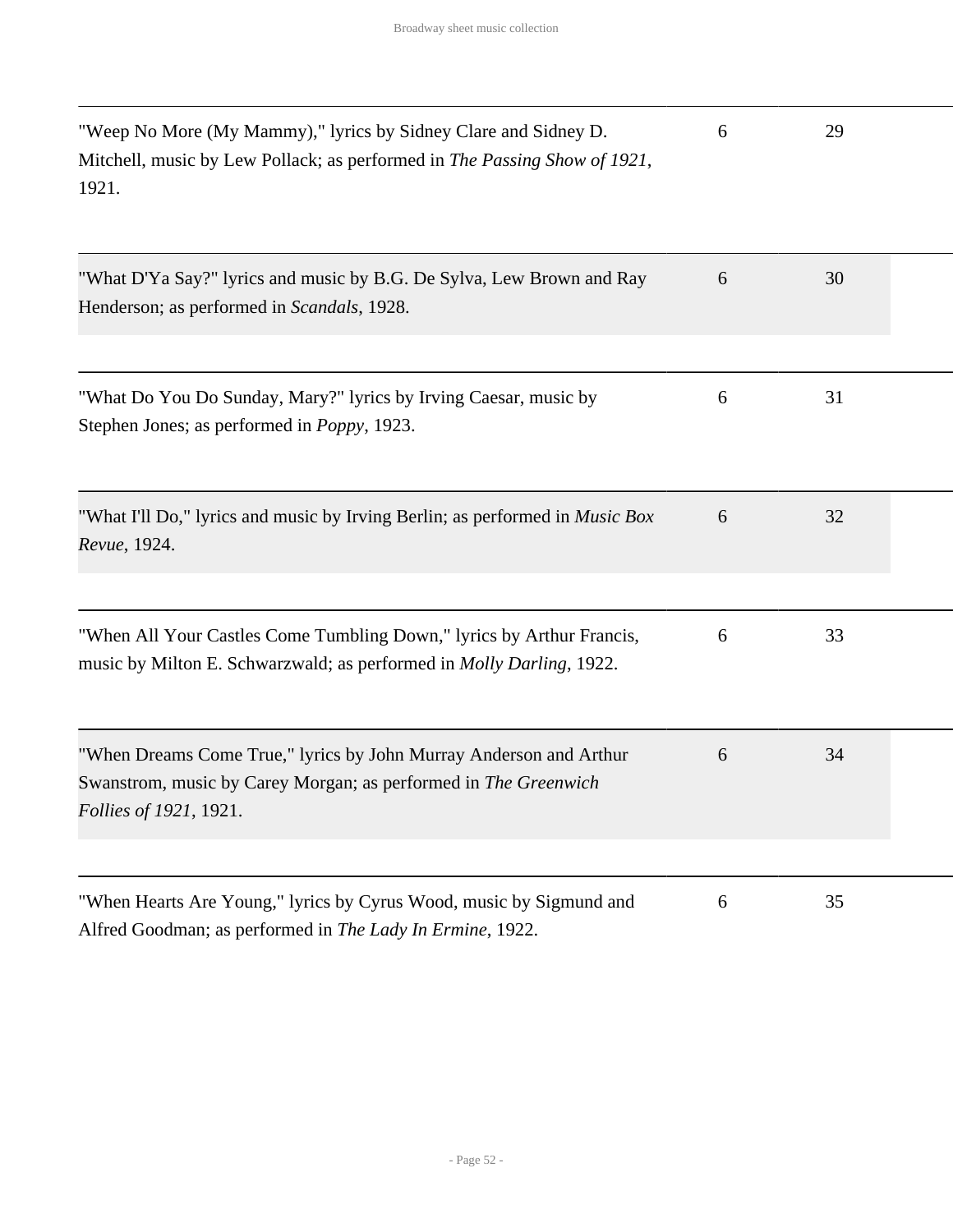| "When June Comes Along With A Song," lyrics and music by George M.<br>Cohen; as performed in The Rise of Rosie O'Reilly, 1923.                                                                                                        | 6 | 36 |  |
|---------------------------------------------------------------------------------------------------------------------------------------------------------------------------------------------------------------------------------------|---|----|--|
| "When My Baby Smiles At Me," lyrics by Andrew B. Sterling and Ted<br>Lewis, music by Bill Munro; as performed in The Greenwich Follies NY,<br>1920.                                                                                   | 6 | 37 |  |
| "When Shall We Meet Again," lyrics by Raymond B. Egan, music by<br>Richard A. Whiting; as performed in Tip Top, 1921.                                                                                                                 | 6 | 38 |  |
| "When That Somebody Comes (Cozy Corner of Mine)," lyrics by William<br>Carl Duncan, music by Anselm Goetzl; as performed in The Rose Girl,<br>1920.                                                                                   | 6 | 39 |  |
| "When The Right One Comes Along," lyrics by Gene Buck, music by Victor<br>Herbert; as performed in Ziegfield Follies of 1920, 1920.                                                                                                   | 6 | 40 |  |
| "Where Is My Meyer? (Where's Himalaya?/Was macht der Maier am<br>Himalaya?)," American lyrics by I. Wolfe Gilbert, German lyrics by Fritz<br>Rotter and Otto Stransky, music by Anton Profes; as performed in Chauve<br>Souris, 1926. | 6 | 41 |  |
| "Where Is The Song of Songs For Me?" lyrics and music by Irving Berlin,<br>ukulele arrangement by May Singhi Breen; as performed in Lady Of The<br>Pavements, 1928.                                                                   | 6 | 42 |  |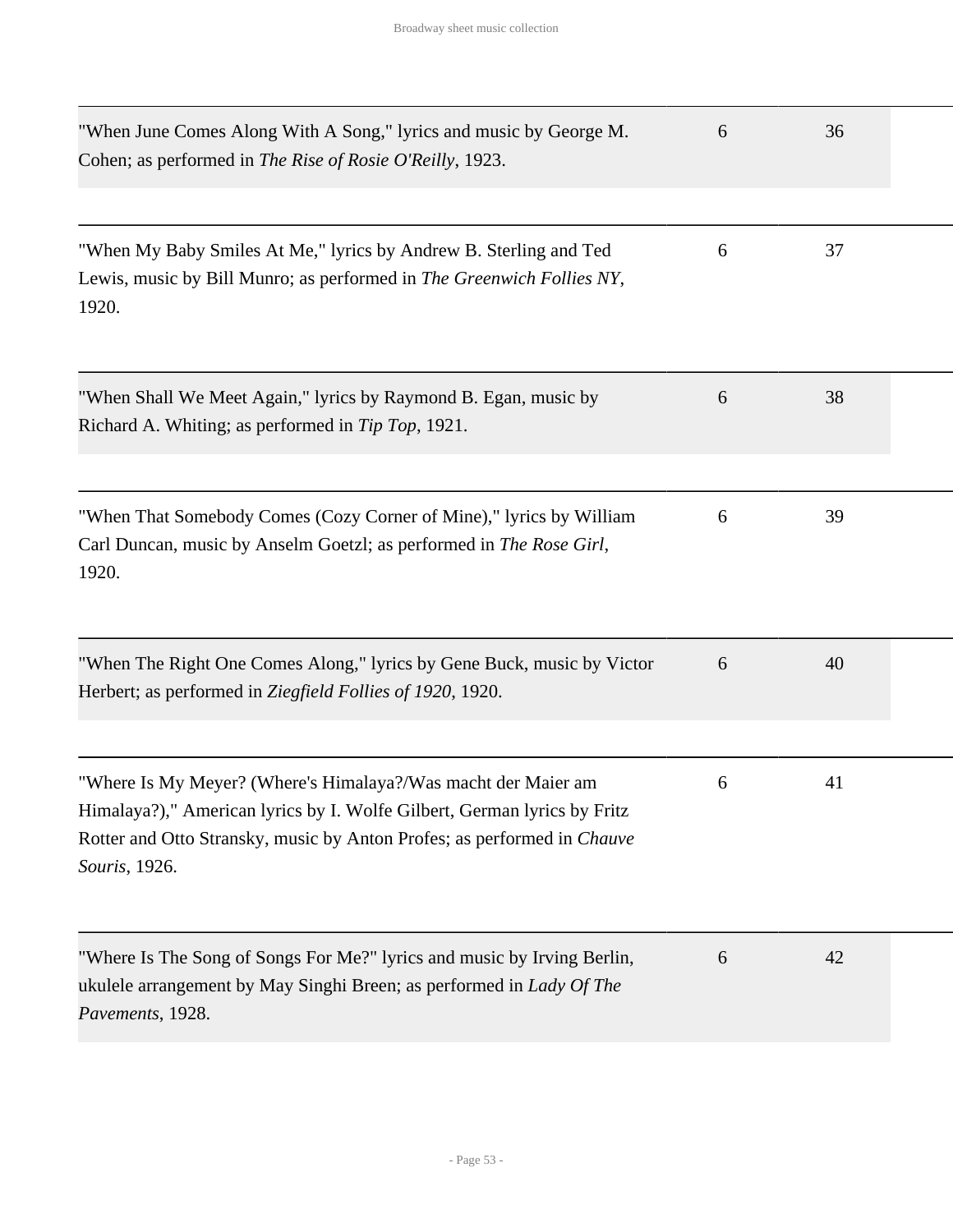| "Where Were You--Where Was I?" lyrics and music by George M. Cohan;<br>as performed in Billie, 1928.                                                               | 6 | 43 |  |
|--------------------------------------------------------------------------------------------------------------------------------------------------------------------|---|----|--|
| "Where'd You Get Those Eyes?" lyrics and music by Walter Donaldson,<br>ukulele arrangement by May Singhi Breen; as performed in The Grab Bag,<br>1926.             | 6 | 44 |  |
| "Wherever You Are," lyrics and music by Eddie Dowling and James F.<br>Hanley; as performed in Sidewalks of New York, 1927.                                         | 6 | 45 |  |
| "Whip-poor-will," lyrics by B.G. De Sylva, music by Jerome Kern; as<br>performed in Sally, 1920.                                                                   | 6 | 46 |  |
| "Who Cares?" lyrics by Jack Yellen, music by Milton Ager; as performed in<br>Bombo, 1922.                                                                          | 6 | 47 |  |
| "Who Takes Care Of The Caretaker's Daughter (While The Caretaker's Busy<br>Taking Care)," lyrics and music by Chick Endor; as performed in Lady, Be<br>Good, 1925. | 6 | 48 |  |
| "Who?" lyrics by Otto Harbach and Oscar Hammerstein II, music by Jerome                                                                                            | 6 | 49 |  |

Kern; as performed in *Sunny*, 1925.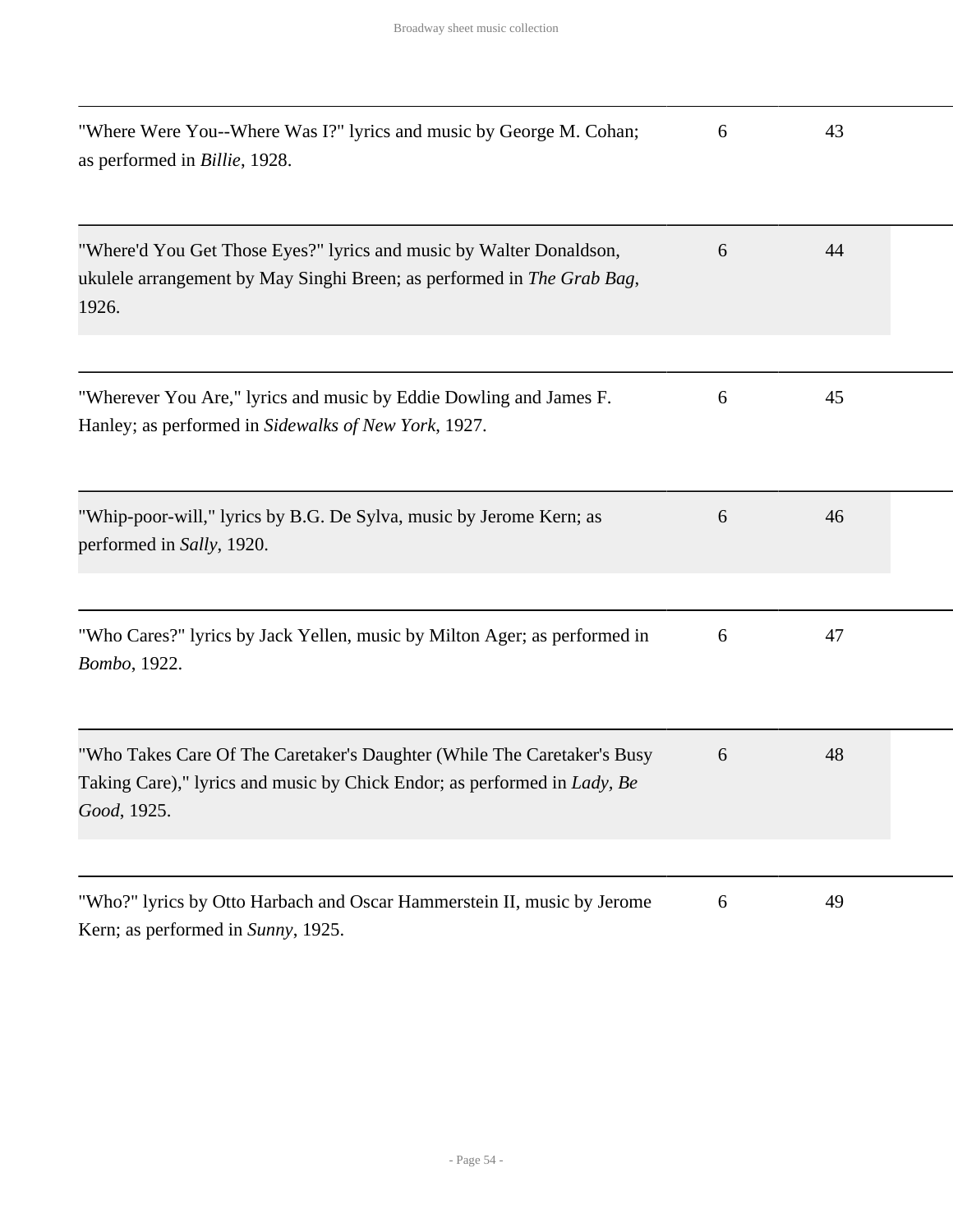| "Why?" lyrics and music by Arthur Swanstrom, Benny Davis and J. Fred<br>Coots; as performed in Sons O' Guns, 1929.               | 6 | 50 |  |
|----------------------------------------------------------------------------------------------------------------------------------|---|----|--|
| "Why Don't You Say So?" lyrics by Joseph McCarthy, music by Harry<br>Tierney; as performed in Kid Boots, 1925.                   | 6 | 51 |  |
| "Wild Rose," lyrics by Clifford Grey, music by Jerome Kern; as performed<br>in Sally, 1920.                                      | 6 | 52 |  |
| "The Wireless Heart," lyrics by Frank Craven, music by Silvio Hein; as<br>performed in The New Dictator, 1920.                   | 6 | 53 |  |
| "You and I," lyrics by Harlan Thompson, music by Harry Archer; as<br>performed in My Girl, 1924.                                 | 6 | 54 |  |
| "You Can Never Tell," lyrics and music by William B. Friedlander; as<br>performed in Pitter Patter, 1920.                        | 6 | 55 |  |
| "You Do Something To Me," lyrics and music by Cole Porter; as performed<br>in Fifty Million Frenchmen, 1929.                     | 6 | 56 |  |
| "You Never Can Tell," lyrics and music by Robert B. Smith, music by<br>Robert Hood Bowers; as performed in A Lonely Romeo, 1919. | 6 | 57 |  |